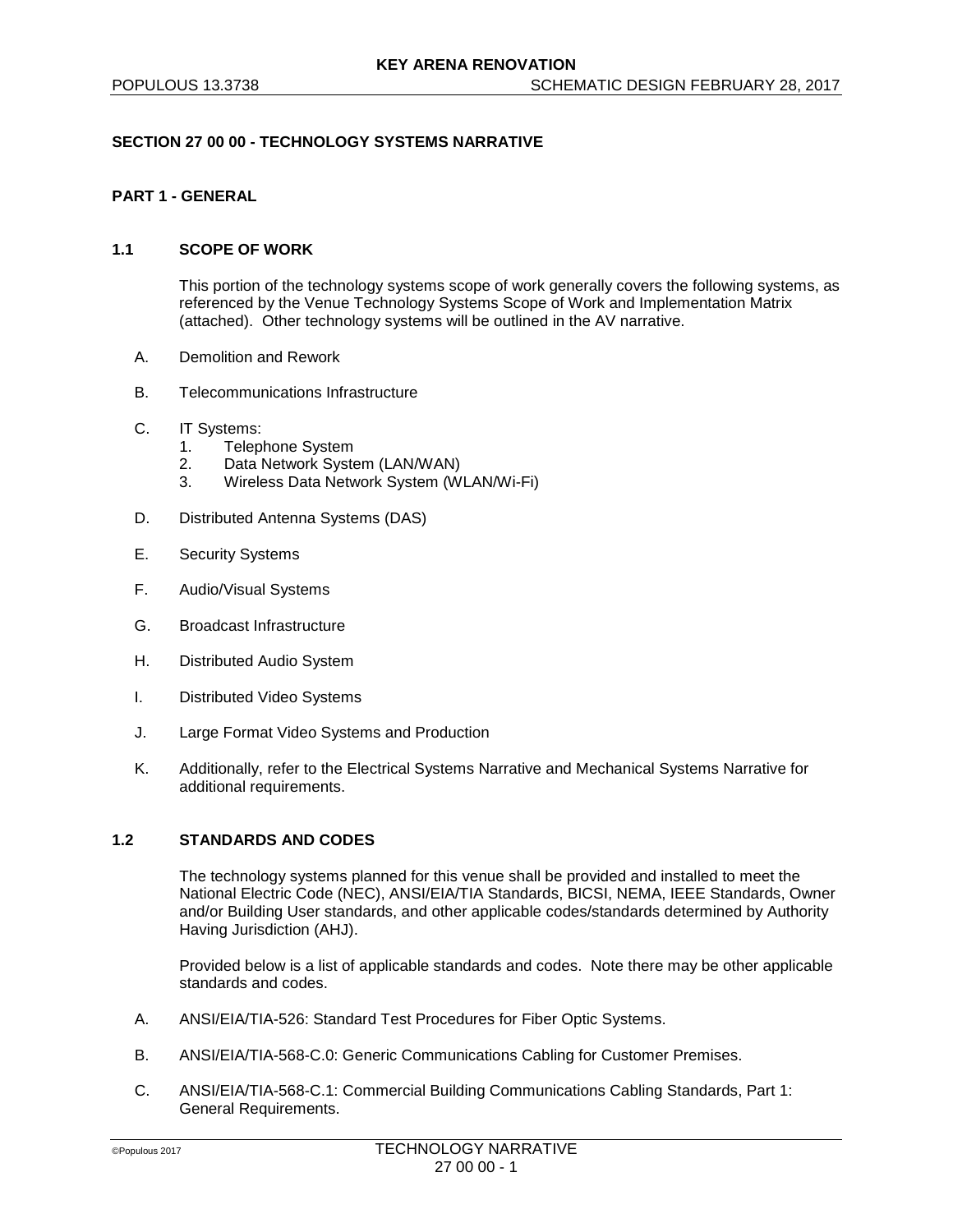- D. ANSI/EIA/TIA-568-C.2: Balanced Twisted-Pair Communications Cabling and Components Standard.
- E. ANSI/EIA/TIA-568-C.3: Optical Fiber Cabling Components Standard.
- F. ANSI/EIA/TIA-569-A: Commercial Building Standard for Telecommunications Pathways and Spaces.
- G. ANSI/EIA/TIA-606A: Administrative Standard for Commercial Telecommunications.
- H. ANSI/EIA/TIA-607: Commercial Building Grounding and Bonding Requirements for Telecommunications.
- I. BICSI CO-OSP Design Manual (current edition): Customer-Owned Outside-Plant Design Manual.
- J. BICSI Network Design Reference Manual (current edition).
- K. BICSI TDM Telecommunications Distribution Methods Manual (current edition).
- L. BICSI Wireless Design Reference Manual (current).
- M. EIA/TIA TSB67: Transmission Performance Specifications for Field Testing of Unshielded Twisted-Pair Cabling.
- N. IEEE-802.11 a, b, g, n, ac: Wireless Local Area Networks
- O. IEEE-802.3: 10Mbps, 100Mbps, 1Gbps, and 10Gbps Ethernet Standards as applicable based on media types (twisted pair copper, fiber optics, etc.)
- P. IEEE-802.3ak: 10Gbps Ethernet (evolving copper standard).
- Q. IEEE-802.3af: Power-over-Ethernet (PoE).
- R. IEEE 1100-1999: Recommended Practice for Powering and Grounding Sensitive Electronic Equipment.
- S. ISO/IEC 11801: International Standard on Information Technology Generic Cabling of Customer Premises.
- T. NEMA Std 250: Enclosures for Electrical Equipment (1000 Volts Maximum).
- U. NFPA-70/NEC: National Electrical Code.
- V. NFPA-72: National Fire Alarm Signaling Code
- W. USDA Bulletin 1751F-643: Underground Plant Design.
- X. Other applicable codes, standards, and installation procedures consistent with recognized industry trends and generally accepted procedures.
- Y. Professional Sports League Venue Standards: MLB, MLS, NBA, NFL, NHL as applicable.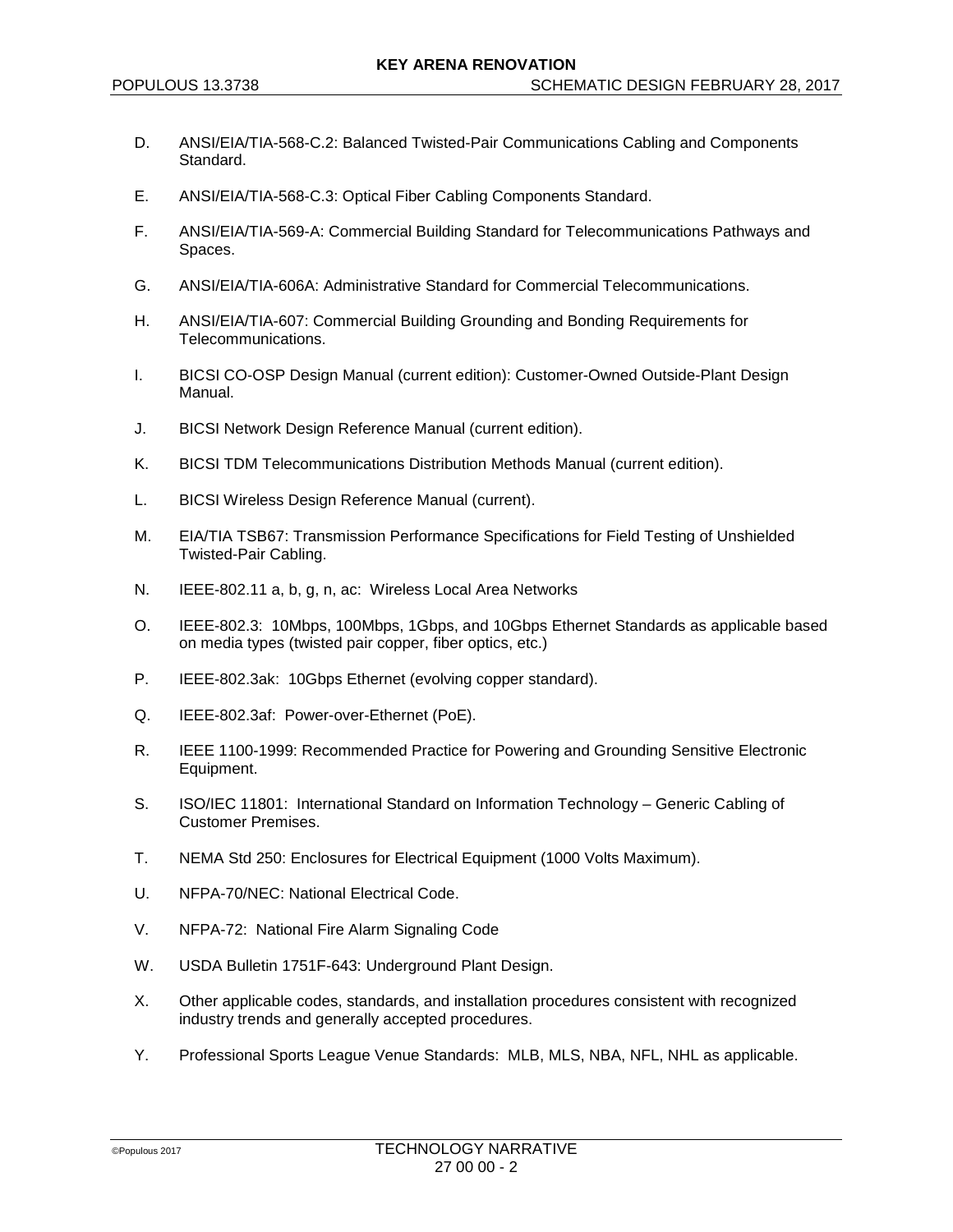### **PART 2 - DEMOLITION AND REWORK**

- **2.1** The Arena interior is planned to be completely demolished with exception of structure, roof, and other major components. Refer to architectural and structural documents for extent of demolition and additional information.
- **2.2** The Arena has a significant underground telecommunications service feeding from the south into the arena. This include Seattle Center campus infrastructure as well as various telecom utility companies such as AT&T, DoIT, SC, i-Net, T-Mobile, etc.
- **2.3** The Arena also feeds or has telecom infrastructure that loops through to other adjacent Seattle Center Buildings. Any existing Seattle Center Building will need to be re-fed with a new telecom service entrance to each. Coordination with Seattle Center will be required to ensure complete uptime to removal of existing infrastructure to and within the Arena.
- **2.4** A detailed surveys and coordination will be required with Seattle Center and various Telecom Utility Companies to determine extent of routing to, within, and leaving the Arena.

#### **PART 3 - TELECOMMUNICATIONS INFRASTRUCTURE**

### **3.1 GENERAL**

- A. A new telecommunications (telecom) infrastructure system shall be provided to support voice and data applications/systems operated over a multi-media cabling plant including fiber optics and twisted pair copper.
- B. This telecom infrastructure shall be supported by dedicated communication rooms and raceways. Communication rooms can also serve as a co-location for other technology and low voltage systems including AV, security, distributed antenna systems (DAS), and broadcast infrastructure. Additional coordination required as part of design and construction process.
- C. Telecom infrastructure including cabling and raceways shall provide longevity to ensure future proofing. Cabling plant shall be the latest product available in the market, which meets latest standards with enhanced bandwidth capabilities and overhead. Raceways shall be provisioned to allow for a minimum of 20% spare physical capacity upon completion of facility. This will require a 30% initial design capacity to accommodate design changes to program.

#### **3.2 TELECOMMUNICATIONS ROOMS**

Dedicated communications rooms shall be provided as necessary to specifically support technology and other low voltage specific systems in this venue including a Telecom Demarc Rooms (TDR), Main Telecom Room (MTR), Data Center (DC), Telecom Rooms (TR), Telecom Cabinets (TC), Server Rooms, and Wireless Equipment Room (WER). Additionally, there will be League Technology Equipment Rooms including a NBA High-Speed Arena Network (HSAN) Room and NHL Server Room. Low voltage systems typically include voice, data, wireless, access control, video surveillance, DAS, audio/visual (AV), and sound systems.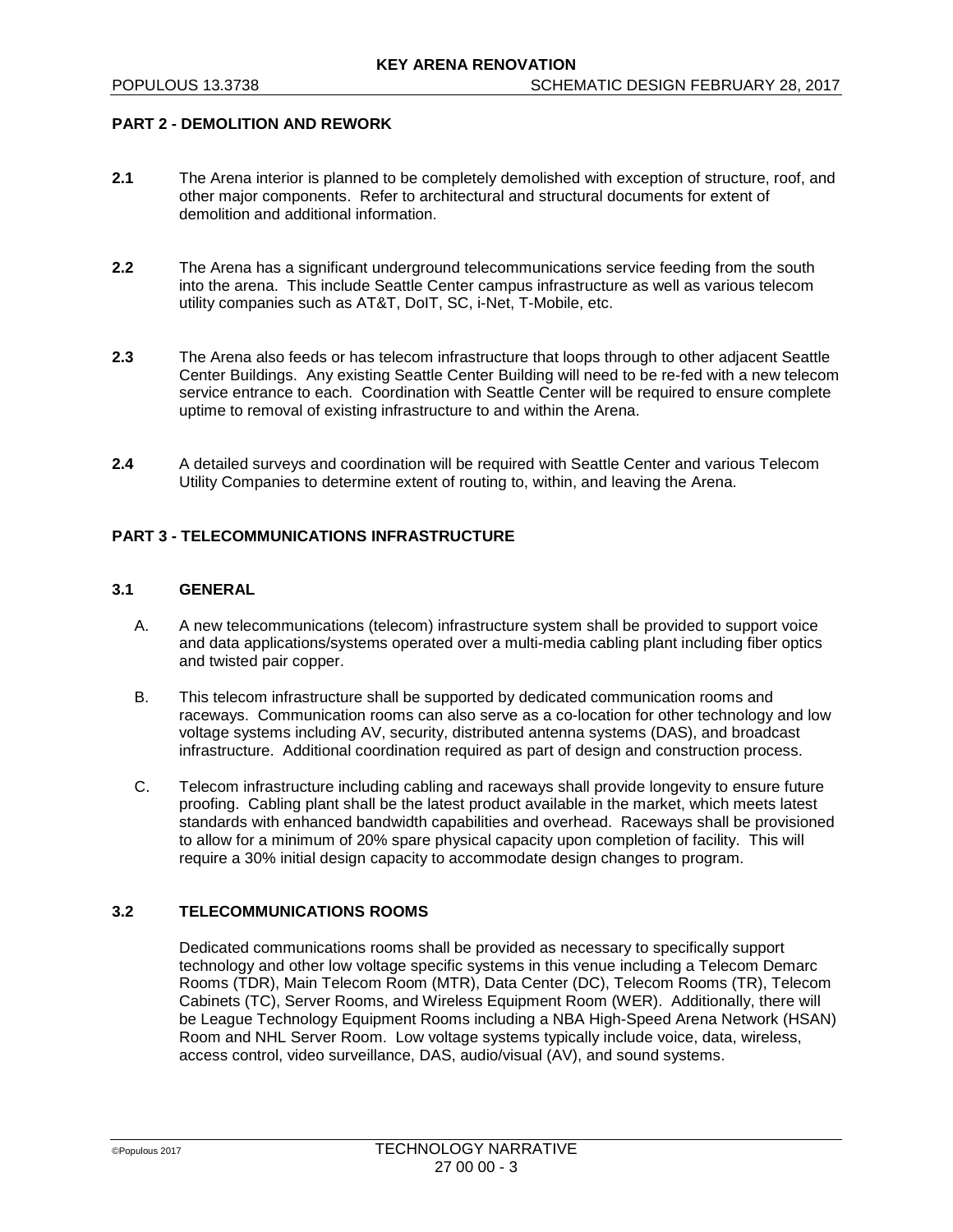Provided below is a list of communication room locations and quantities anticipated for this project. Additional TRs may be required on certain levels depending on building shape, layout, and coverage area.<br>1 Fvent: (1) M

- Event: (1) MTR, (1) DC, (1) WER, (2) TDRs, (4) TRs, (1) NBA, (1) NHL
- 2. Mezzanine: (2-4) TRs
- 3. Main Concourse: (4) TRs<br>4. Club: (4) TRs
- Club: (4) TRs
- 5. Suite: (4) TRs
- 6. Upper Concourse: (4) TRs<br>7. Press/Broadcast: (2) TRs
- Press/Broadcast: (2) TRs
- 8. Catwalk: (4) TCs
- 9. Roof: None.
- B. Communication Rooms shall be planned and fitted-out as follows:
	- 1. Telecom Demarc Rooms(s):

The Telecom Demarcation Rooms (TDR) shall be provided for each primary and redundant service point of entry (POE). Additionally, these rooms will be used to terminate utilities service cables for demarcation and customer point of interface. The room shall be a minimum of 150ft2 (14m2) in size and may be divided into three smaller rooms (1-general, 1-telecom, and 1-video). All incoming utility service cables and demarcation terminals will be provided by the Service Provider.

TDRs shall be fitted out with the following systems, equipment, and hardware components:

- a. Flooring: Concrete floors shall be sealed to prevent dust build up and ease cleaning.
- b. Backboard: 34-inch (19mm) AC-grade fire resistant plywood with white fire resistant paint on all sides, and mounted at 6 to 102-inches (150-2550mm) above finished floor (AFF) on all walls.
- c. Grounding System: Telecom ground bus (TGB) connected to the telecom grounding backbone.
- d. Cable Tray: (1) 12-inch (300mm) wide wire (basket) or ladder rack type cable tray mounted around room perimeter and sections above equipment racks at 90-inches (2150mm) AFF. Tray shall be offset 6-inches (150mm) from wall.
- e. Equipment Racks (Telecom):
	- 1) Racks: (1) 2-post 19-inch EIA equipment rack in 84-inch (2100mm) height with vertical cable/patch cord managers on each side.
	- 2) Power Units: (1) 1U horizontal 2.9kW 120V 30A (NEMA L5-30P) metered PDU with (24) 120V 20A (NEMA 5-20) outlets and (1) 1U horizontal 5.0kW 208V/30A (NEMA L6-30P) metered PDU with (4) 208V 19A (C19) and (6) 208V 13A (C13) outlets for each rack.
- f. Equipment Cabinets (Service Provider): (4-6) Equipment provided by Service Provider.
- g. Electrical:
	- 1) Telecom Load: 80 W/SF (10 kW Total excluding HVAC, Lighting, UPS)<br>2) Redundancy: Not Required.
	- Redundancy: Not Required.
	- 3) Power Distribution:
		- a) Normal Power: Non-critical components and non-code components shall be served from normal power. Distribution to receptacles shall originate from a 120/208V dedicated panel board shall be provided within room to serve all tele/data equipment within the room requiring normal power.
		- b) Generator Power: Mission critical components and Life Safety/Code components shall be served from generator power. Distribution to outlets shall originate from a dedicated 120/208V panel board shall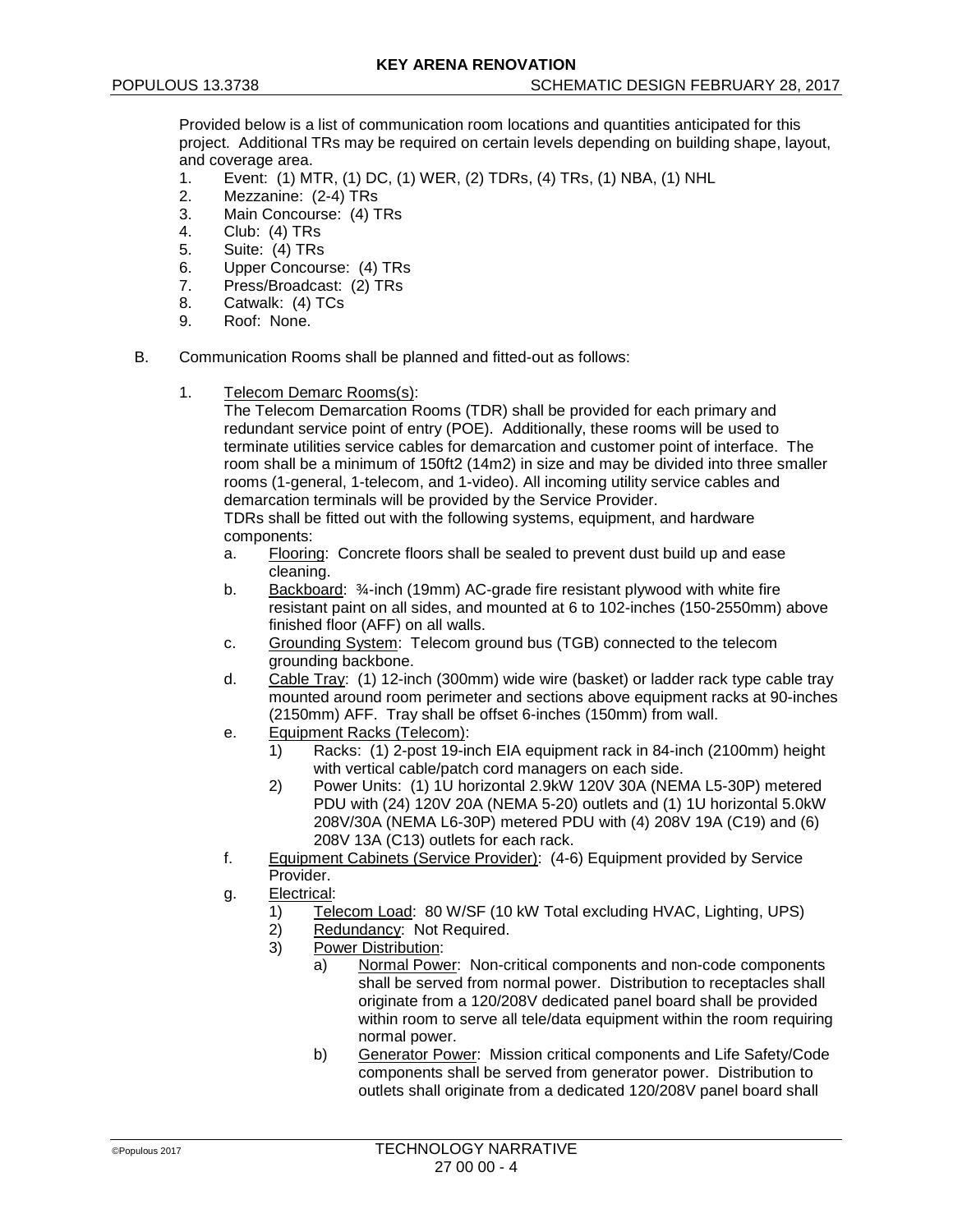be provided within room to serve all tele/data equipment within the room requiring emergency power.

- 4) Uninterruptible Power Supply (UPS): Provide minimum 5kW UPS standalone unit mounted in Telecom Rack. Service Providers to provide other UPS or battery backup to support their equipment.
- 5) Circuits:
	- a) HVAC Equipment: As required on generator power.
	- b) Lighting: As required on generator power.<br>c) Equipment Racks: (1) 120V 30A (NEMA L
	- Equipment Racks: (1) 120V 30A (NEMA L5-30R) and (1) 208V/30A (NEMA L6-30R) receptacles on generator power at each rack.
	- d) Equipment Cabinets: (1) 120V 30A (NEMA L5-30R) and (1) 208V 30A (NEMA L6-30R) receptacles on generator power at each cabinet.
	- e) UPS Connection: (1) 120/208V 50A (4-wire) hardwire from J-box.
	- f) Distributed Antenna System (DAS): (2) 208V 30A (NEMA L6-30R) receptacles on generator power mounted on wall.
	- g) Fire Alarm Panels: TBD
	- h) Security System Power Supply: (2) 120V 20A (3-wire) hardwire from J-box on generator power mounted on wall.
	- i) Door Hardware Power Supply: (2) 120V 20A (3-wire) hardwire from J-box on generator power mounted on wall.
	- j) Distributed TV: (2) 120V 20A (NEMA 5-20R) quad-plex receptacles on normal power mounted on wall.
	- k) AV System: (2) 120V 20A (NEMA 5-20R) quad-plex receptacles mounted on normal power.
	- l) Misc. Equipment: (10) 120V 20A (NEMA 5-20R) quad-plex receptacles mounted on wall equally spaced.
- 6) Lighting: Fixtures as required for 50fc illumination with dedicated light switch.
- h. Cooling/Heating:
	- 1) Load: 80 W/SF (10 kW Total excluding HVAC, Lighting, UPS)
	- 2) Redundancy: Not Required.
	- 3) System Type: Dedicated HVAC system (DX or Fan-Coil Unit) with dedicated thermostat located within the room.
	- 4) Operation Schedule: The system shall provide un-interruptible operation (24-hours per day and 365 days per year).
	- 5) Environment:
		- a) Temperature:  $68^{\circ}$  F (20° C).
		- b) Temp. Range: 65 to  $75^{\circ}$  F (18 to 24<sup>o</sup>C).
		- c) Humidity: 30 to 50% RH,
		- d) Air Changes: 1 ACH.
	- 6) Electrical: All HVAC equipment shall be circuited on generator power.
- i. Plumbing: Under no conditions shall any pressurized water piping be routed through this room. Additionally, any gravity piping such as waste lines and roof drain lines should not be routed through this room, however; if it is not possible to meet this condition then drip pans with drain lines shall be provided below all piping or a waterproof membrane installed above entire room complete with perimeter drain system.
- j. Fire Protection: Necessary smoke detectors and sprinkler systems that meet all applicable codes established by the AHJ. Sprinkler system shall be dry chemical type with a high temperature pre-action type wet system with dry pipes.
- 2. Data Center (DC):

A DC shall be provided on a level above the recognized flood plain as determined by the Civil Engineer. Ideally this room should be located opposite side of building as Main Comm Room for diversity and redundancy of backbone infrastructure. The room shall be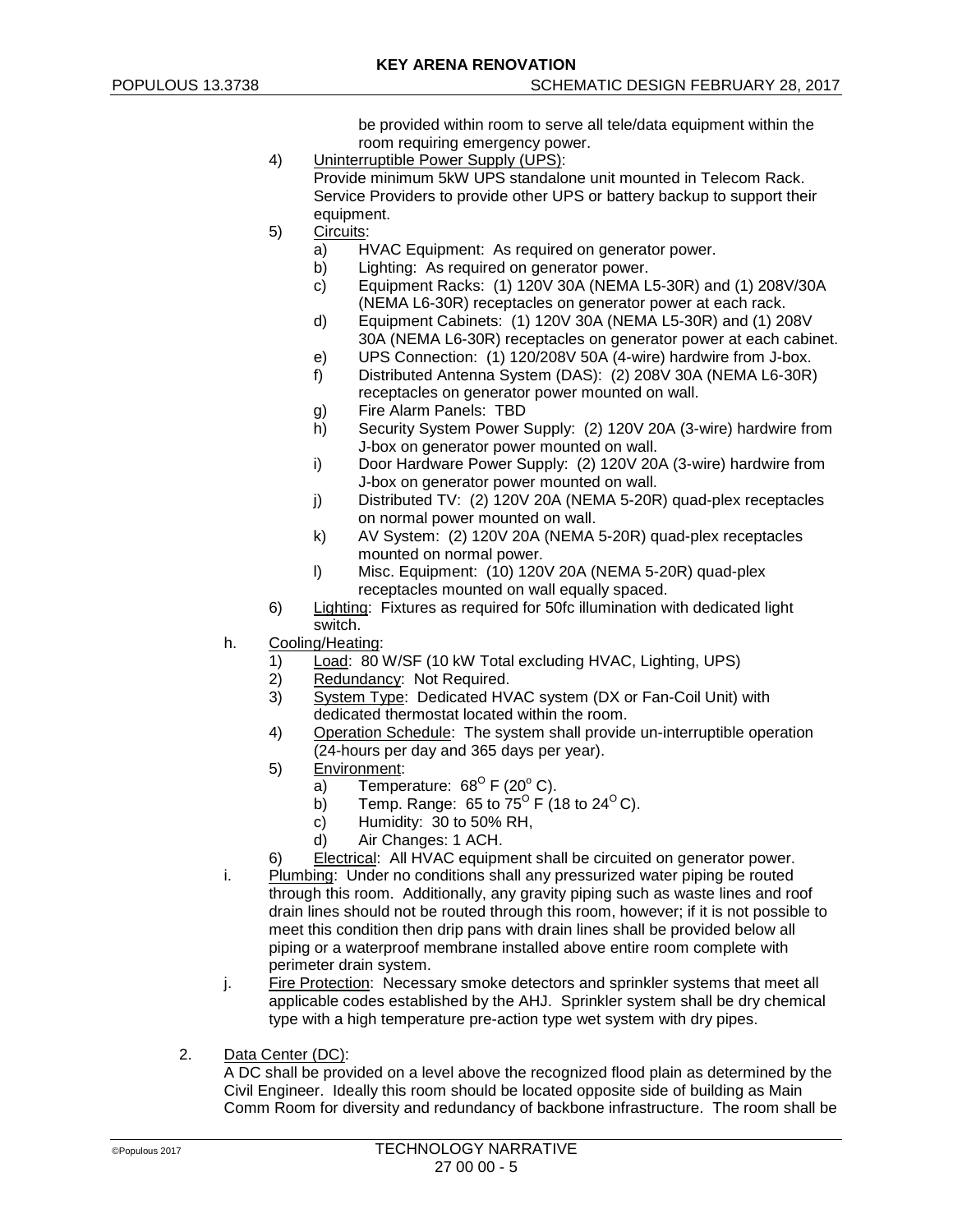a minimum of 720ft $^2$  (67m $^2$ ) in size and will be a mission critical facility and main equipment room for all major facility servers and computers. Additionally, it will be the main cross-connect for the (optional) redundant fiber optic backbone.

DC shall be fitted out with the following systems, equipment, and hardware components:

- a. Raised Floor System: 24-inch (600mm) deep raised floor system with 24-inch (600mm) by 24-inch (600mm) panels to create a plenum for HVAC air distribution and power distribution. A recessed slab should be considered under raise floor area to eliminate requirement for ramp.
- b. Backboard: 3/<sub>4</sub>-inch (19mm) AC-grade fire resistant plywood with white fire resistant paint on all sides, and mounted at 6 to 102-inches (150-2550mm) above finished floor (AFF) on (1) wall.
- c. Grounding System: Telecom ground bus (TGB) connected to the telecom grounding backbone.
- d. Cable Tray: (2) 18-inch (450mm) wide wire (basket) type cable tray mounted around room perimeter and sections above equipment racks at 90-inches (2150mm) and 114-inches (2750mm) AFF. Trays shall be offset 6-inches (150mm) from wall.
- e. Equipment Racks:
	- 1) Racks: (4) 4-post 19-inch EIA equipment rack (19x32x84) in 84-inch (2100mm) height with 10-inch wide vertical cable/patch cord managers on each side.
	- 2) Future: (2) future equipment rack locations.
	- 3) Power Units: (1) 1U Horizontal 2.9kW 120V 30A (NEMA L5-30P) metered PDU with (24) 120V 20A (NEMA 5-20) outlets and (1) 1U Horizontal 5.0kW 208V/30A (NEMA L6-30P) metered PDU with (4) 208V 19A (C19) and (6) 208V (C13) outlets for each rack.
- f. Equipment Cabinets:
	- 1) Cabinets: (16) 4-post 19-inch EIA racks within enclosed equipment cabinets with outside dimensions of 24-inch wide by 42-inch depth by 84-inch height (600mm X 1020mm X 2100mm).
	- 2) Future: (4) future equipment cabinet locations.
	- 3) Power Units: (2) zero U vertical 5kW 208V 30A (NEMA L6-30P) metered PDU with (24) 208V 13A (C13), (6) 208V 19A (C19).
- g. Electrical Power:
	- 1) Telecom Load: 110 W/SF (100 kW Total excluding HVAC, Lighting, UPS)<br>2) Redundancy: N+1
	- Redundancy: N+1
	- 3) Distribution:
		- a) Normal Power: Non-critical components and non-code components shall be served from normal power. Distribution to receptacles shall originate from a 120/208V panel board located in the Data Center.
		- b) Generator Power: Mission critical components and Life Safety/Code components shall be served from generator power and UPS system. Emergency (or stand-by) power shall feed a UPS system that will be connected to a dedicated 120/208V UPS panel board. Distribution to receptacles shall originate from the UPS panel board.
	- 4) Uninterruptible Power Supply (UPS): (2) UPS systems (A and B) of equal capacity to support telecom equipment. The size of each UPS shall be based on total estimated load and will feed dedicated 120/208V panel boards (A and B). All UPS equipment shall be interfaced to data network for monitoring by remote computer workstations.
	- 5) Emergency Power-Off Switch: EPO switch at room entrance for powering down all normal and emergency (or stand-by) power and UPS equipment. EPO switch shall be interfaced to fire alarm/suppression system for automatic shut-off or manual activation by Operator.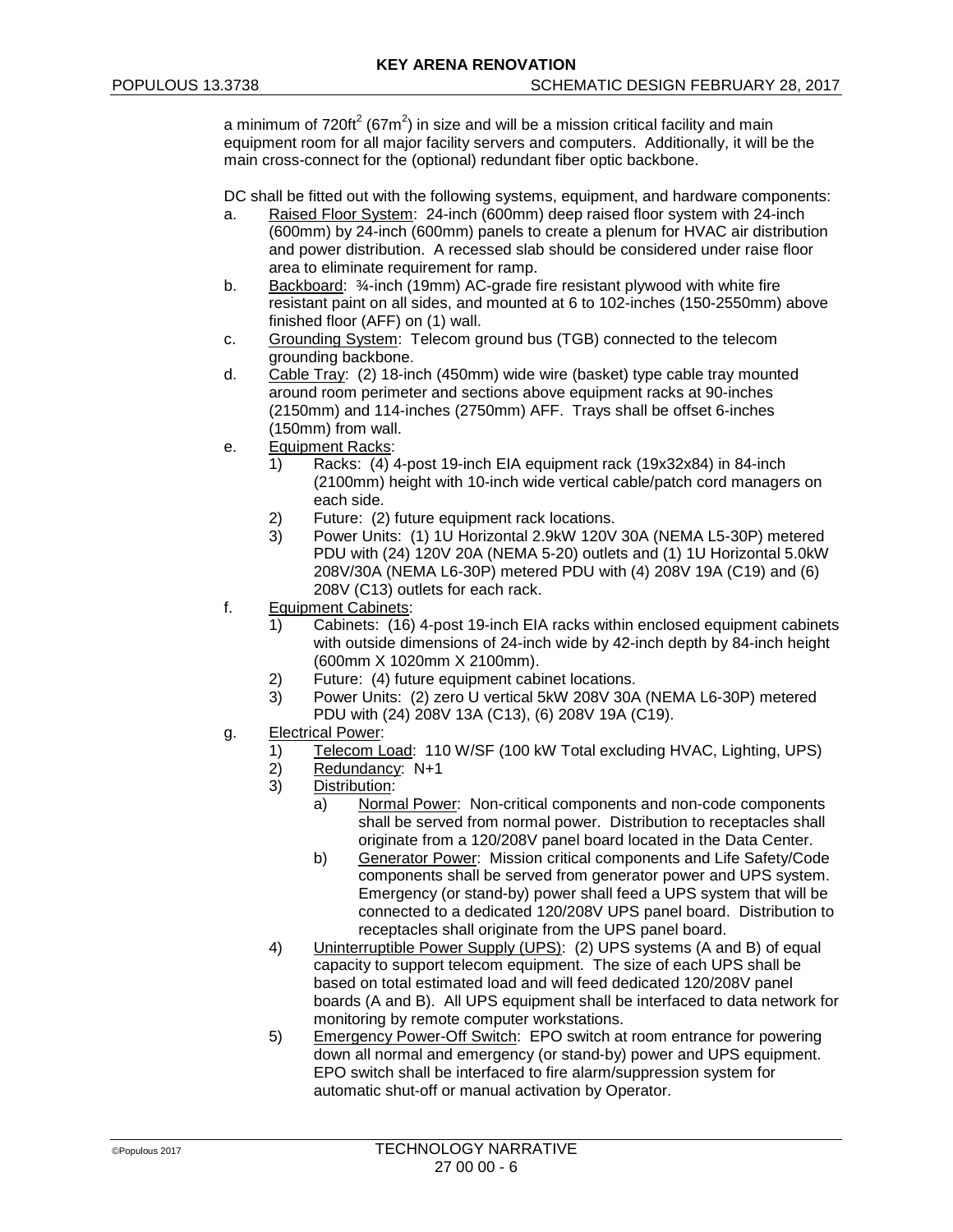- 6) Circuits:
	- a) HVAC Equipment: As required on generator power.
	- b) Lighting: As required on generator power.<br>c) Equipment Racks: (1) 120V 30A (NEMA L
	- Equipment Racks: (1) 120V 30A (NEMA L5-30R), (1) 208V/30A (NEMA L6-30R), and (3) 208V 20A (NEMA L6-20R) receptacles on UPS (A+B) power at each rack.
	- d) Equipment Cabinets: (1) 120V 30A (NEMA L5-30R) and (2) 208V 30A (NEMA L6-30R) receptacles on UPS (A+B) power at each cabinet.
	- e) UPS Connections: (2) hardwires from J-box.
	- f) Fire Alarm Panels: TBD
	- g) Security System Power Supply: (4) 120V 20A (3-wire) hardwire from J-box on generator power mounted on wall.
	- h) Door Hardware Power Supply: (4) 120V 20A (3-wire) hardwire from J-box on generator power mounted on wall.
	- i) Misc. Equipment: (30) 120V 20A (NEMA 5-20R) quad-plex receptacles mounted on wall equally spaced.
- 7) Lighting: Fixtures as required for 50fc illumination with dedicated light switch. Coordinate light fixtures with aisles between cabinets and racks to provide best illumination. Walls and surfaces should be painted white to increase illumination. Consider white cabinets and racks to further increase light levels.
- h. Cooling/Heating:
	- 1) Load: 110 W/SF (100 kW Total excluding HVAC, Lighting, UPS)
	- 2) Redundancy: N+1
	- 3) System Type: Dedicated computer room air conditioning (CRAC), HVAC systems (DX or Fan-Coil Units) with redundant unit(s). A dedicated thermostat shall be provided within the room.
	- 4) Operation Schedule: Un-interruptible operation (24-hours per day and 365 days per year).
	- 5) Environment:
		- a) Temperature:  $68^{\circ}$  F (20° C).
		- b) Temp. Range: 66 to  $72^{\circ}$  F (18.8 to 22.2<sup>o</sup> C).
		- $c)$  Humidity: 30 to 50% RH.
		- d) Air Changes: 1 ACH.
	- 6) Electrical: All HVAC equipment shall be circuited on generator power.
- i. Plumbing: Under no conditions shall any pressurized water piping be routed through this room. Additionally, any gravity piping such as waste lines and roof drain lines should not be routed through this room, however; if it is not possible to meet this condition then drip pans with drain lines shall be provided below all piping or a waterproof membrane installed above entire room complete with perimeter drain system.
- j. Fire Protection: Necessary smoke detectors and sprinkler systems that meet all applicable codes established by the AHJ. Sprinkler system shall be dry chemical type with a high temperature pre-action type wet system with dry pipes.
- 3. Main Telecom Room (MTR):

The MTR shall be provided on a level above the recognized flood plain as determined by the Civil Engineer. This room shall be located on opposite side of building from Data Center for diversity and redundancy of backbone infrastructure. The room shall be a minimum of 750ft<sup>2</sup> (70m<sup>2</sup>) in size and the structured cabling main cross-connect for all telecommunications and fiber optic backbone cable as well as the horizontal crossconnect (HC) for all local horizontal distribution in the area.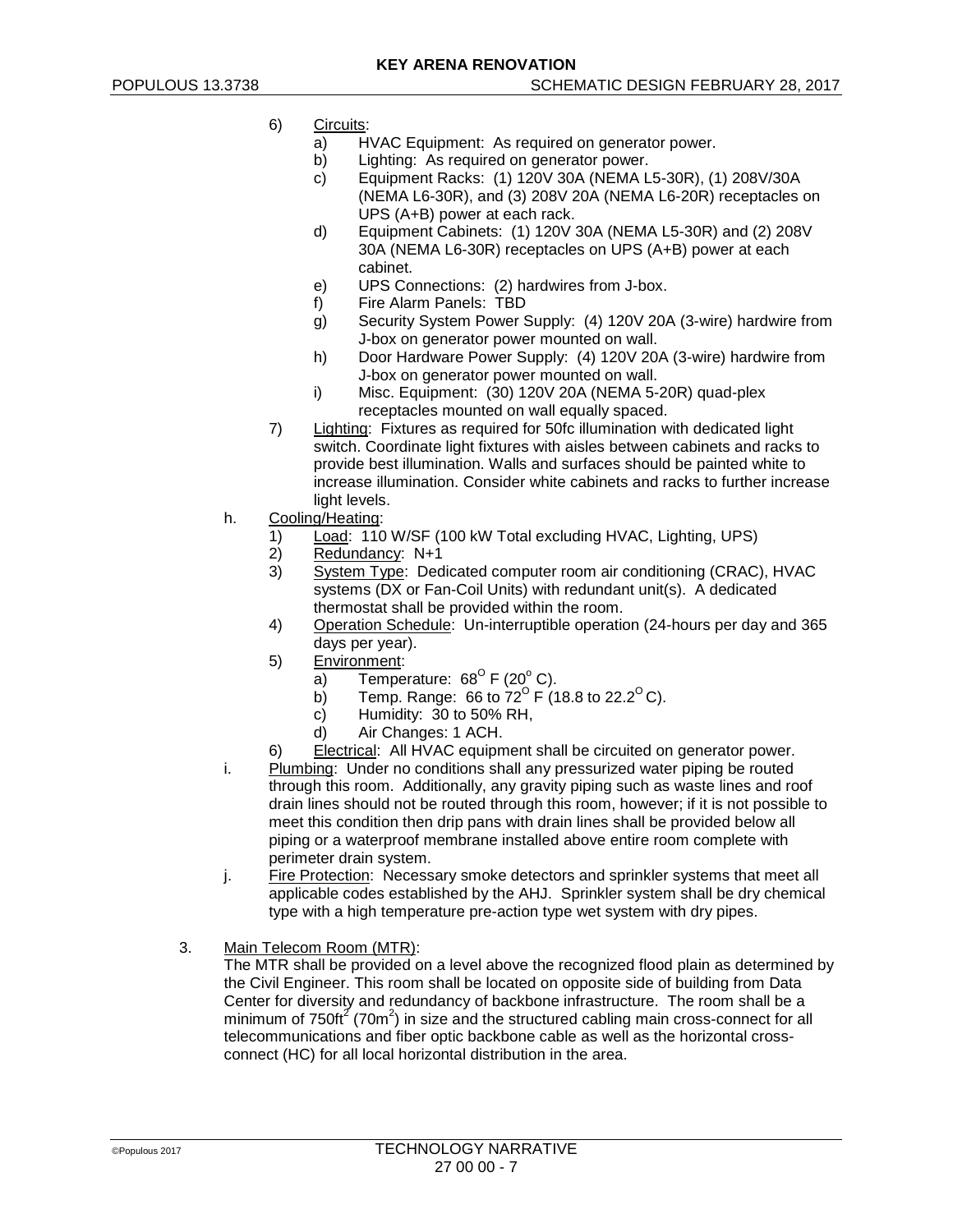MTR shall be fitted out with the following systems, equipment, and hardware components:

- a. Raised Floor System: 24-inch (600mm) deep raised floor system with 24-inch (600mm) by 24-inch (600mm) panels to create a plenum for HVAC air distribution and power distribution. A recessed slab should be considered under raise floor area to eliminate requirement for ramp.
- b. Backboard: 34-inch (19mm) AC-grade fire resistant plywood with white fire resistant paint on all sides, and mounted at 6 to 102-inches (150-2550mm) above finished floor (AFF) on (1) wall.
- c. Grounding System: Telecom main ground bus (TMGB) connected to the telecom grounding backbone.
- d. Cable Tray: (2) 18-inch (450mm) wide wire (basket) type cable tray mounted around room perimeter and sections above equipment racks at 90-inches (2150mm) and 114-inches (2750mm) AFF. Trays shall be offset 6-inches (150mm) from wall.
- e. Equipment Racks:
	- 1) Racks: (8) 4-post 19-inch EIA equipment rack (19x32x84) in 84-inch (2100mm) height with 10-inch wide vertical cable/patch cord managers on each side.
	- 2) Future: (3) future equipment rack locations.
	- 3) Power Units: (1) 1U Horizontal 2.9kW 120V 30A (NEMA L5-30P) metered PDU with (24) 120V 20A (NEMA 5-20) outlets and (1) 1U Horizontal 5.0kW 208V/30A (NEMA L6-30P) metered PDU with (4) 208V 19A (C19) and (6) 208V (C13) outlets for each rack.
- f. Equipment Cabinets:
	- 1) Cabinets: (12) 4-post 19-inch EIA racks with enclosed equipment cabinets with outside dimensions of 24-inch wide by 42-inch depth by 84-inch height (600mm X 1020mm X 2100mm).
	- 2) Future: (4) future equipment cabinet locations.
	- 3) Power Units: (2) zero U vertical 5kW 208V 30A (NEMA L6-30P) metered PDU with (24) 208V 13A (C13), (6) 208V 19A (C19).
- g. Electrical Power:
	- 1) Telecom Load: 110 W/SF (90 kW Total excluding HVAC, Lighting, UPS)<br>2) Redundancy: N+1
	- Redundancy: N+1
	- 3) Distribution:
		- a) Normal Power: Non critical components and non-code components shall be served from normal power. Distribution to receptacles shall originate from a 120/208V panel board located in the Data Center.
		- b) Generator Power: Mission critical components and Life Safety/Code components shall be served from generator power and UPS system. Emergency (or stand-by) power shall feed a UPS system that will be connected to a dedicated 120/208V UPS panel board. Distribution to receptacles shall originate from the UPS panel board.
	- 4) Uninterruptible Power Supply (UPS): (2) UPS systems (A and B) of equal capacity to support telecom equipment. The size of each UPS shall be based on total estimated load and will feed dedicated 120/208V panel boards (A and B). All UPS equipment shall be interfaced to data network for monitoring by remote computer workstations.
	- 5) Emergency Power-Off Switch: EPO switch at room entrance for powering down all normal and emergency (or stand-by) power and UPS equipment. EPO switch shall be interfaced to fire alarm/suppression system for automatic shut-off or manual activation by Operator.
	- 6) Circuits:
		- a) HVAC Equipment: As required on generator power.<br>b) Lighting: As required on generator power.
		- Lighting: As required on generator power.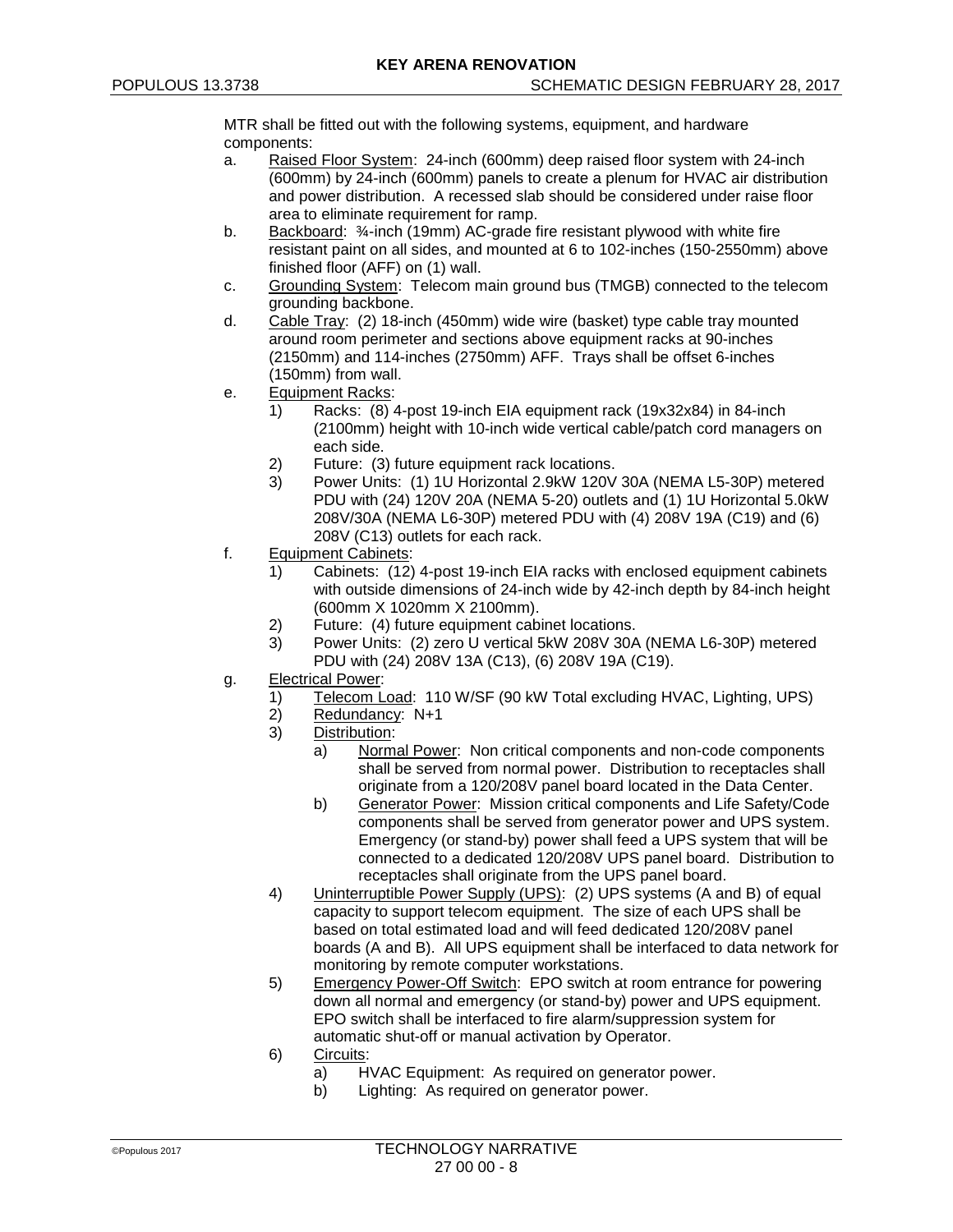- c) Equipment Racks: (1) 120V 30A (NEMA L5-30R), (1) 208V/30A (NEMA L6-30R), and (3) 208V 20A (NEMA L6-20R) receptacles on UPS (A+B) power at each rack.
- d) Equipment Cabinets: (1) 120V 30A (NEMA L5-30R) and (2) 208V 30A (NEMA L6-30R) receptacles on UPS (A+B) power at each cabinet.
- e) UPS Connections: (2) hardwires from J-box.
- f) Distributed Antenna System (DAS): (4) 208V 30A (NEMA L6-30R) receptacles on generator power mounted on wall.
- g) Fire Alarm Panels: TBD
- h) Security System Power Supply: (4) 120V 20A (3-wire) hardwire from J-box on generator power mounted on wall.
- i) Door Hardware Power Supply: (4) 120V 20A (3-wire) hardwire from J-box on generator power mounted on wall.
- j) Distributed TV: (4) 120V 20A (NEMA 5-20R) quad-plex receptacles on normal power mounted on wall.
- k) AV System: (4) 120V 20A (NEMA 5-20R) quad-plex receptacles mounted on normal power.
- l) Misc. Equipment: (30) 120V 20A (NEMA 5-20R) quad-plex receptacles mounted on wall equally spaced.
- 7) Lighting: Fixtures as required for 50fc illumination with dedicated light switch. Coordinate light fixtures with aisles between cabinets and racks to provide best illumination. Walls and surfaces should be painted white to increase illumination. Consider white cabinets and racks to further increase light levels.
- h. Cooling/Heating:
	- 1) Telecom Load: 110 W/SF (90 kW Total excluding HVAC, Lighting, UPS)<br>2) Redundancy: N+1
	- Redundancy: N+1
	- 3) System Type: Dedicated computer room air conditioning (CRAC), HVAC systems (DX or Fan-Coil Units) with redundant unit(s). A dedicated thermostat shall be provided within the room.
	- 4) Operation Schedule: Un-interruptible operation (24-hours per day and 365 days per year).
	- 5) Environment:
		- a) Temperature:  $68^{\circ}$  F (20° C).
		- b) Temp. Range: 66 to 72<sup>o</sup> F (18.8 to 22.2<sup>o</sup> C).
		- c) Humidity: 30 to 50% RH,
		- d) Air Changes: 1 ACH.
	- 6) Electrical: All HVAC equipment shall be circuited on generator power.
- i. Plumbing: Under no conditions shall any pressurized water piping be routed through this room. Additionally, any gravity piping such as waste lines and roof drain lines should not be routed through this room, however; if it is not possible to meet this condition then drip pans with drain lines shall be provided below all piping or a waterproof membrane installed above entire room complete with perimeter drain system.
- j. Fire Protection: Necessary smoke detectors and sprinkler systems that meet all applicable codes established by the AHJ. Sprinkler system shall be dry chemical type with a high temperature pre-action type wet system with dry pipes.

# 4. Main Telecom Room (MTR)-**ALTERNATE**:

Providing alternate pricing for Owner review and proposal. Use MTR with combined Data Center on a level above the recognized flood plain as determined by the Civil Engineer. The room shall be a minimum of  $950\text{ft}^2$  (88m<sup>2</sup>) in size and the structured cabling main cross-connect for all telecommunications and fiber optic backbone cable. Additionally, network core switches will be located within this room as necessary to logically link Telecom Rooms (TRs) as well as all operators, team, and tenants' server equipment.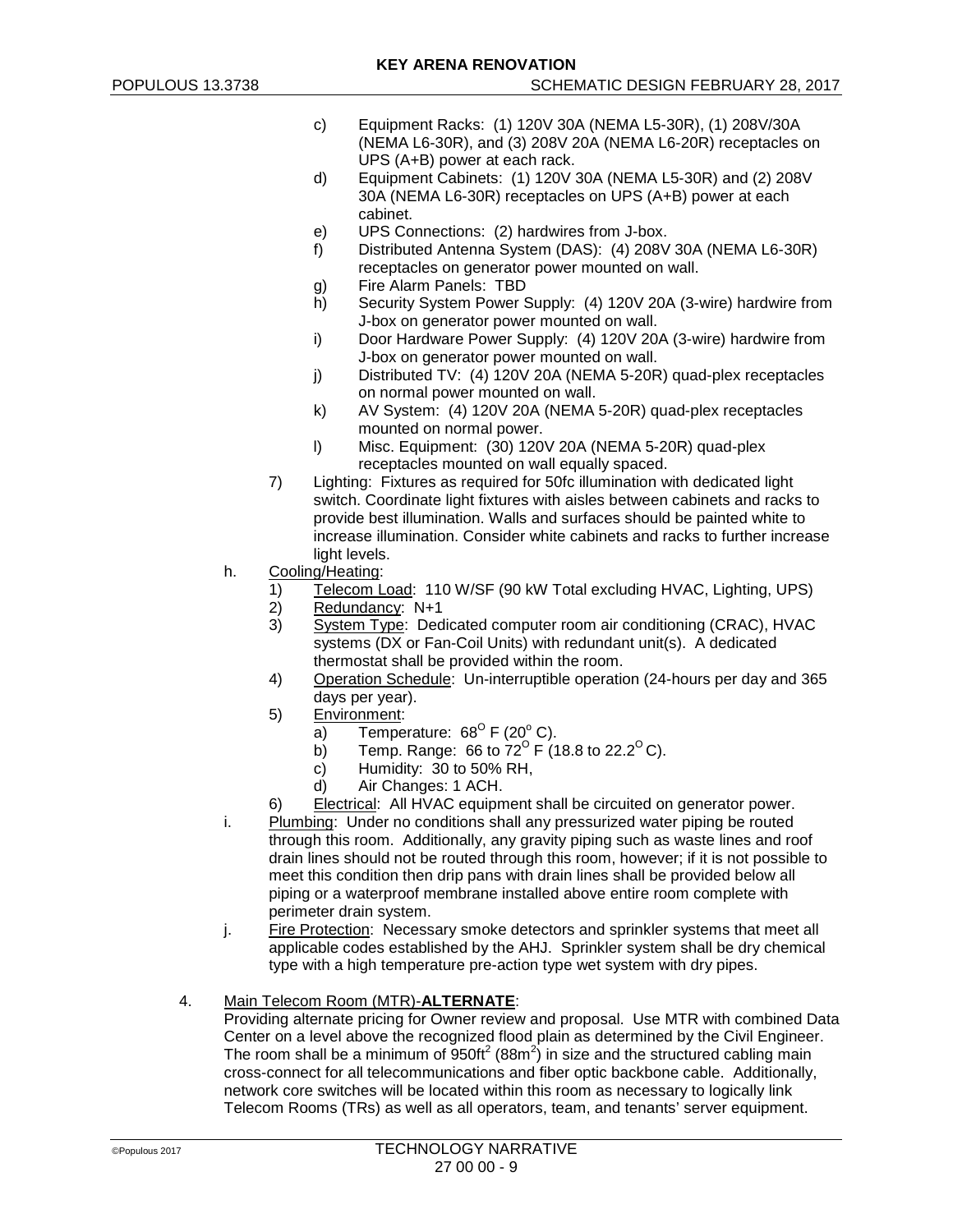MTR shall be fitted out with the following systems, equipment, and hardware components:

- a. Raised Floor System: 24-inch (600mm) deep raised floor system with 24-inch (600mm) by 24-inch (600mm) panels to create a plenum for HVAC air distribution and power distribution. A recessed slab should be considered under raise floor area to eliminate requirement for ramp.
- b. Backboard: ¾-inch (19mm) AC-grade fire resistant plywood with white fire resistant paint on all sides, and mounted at 6 to 102-inches (150-2550mm) above finished floor (AFF) on (1) wall.
- c. Grounding System: Telecom main ground bus (TMGB) connected to the telecom grounding backbone.
- d. Cable Tray: (2) 18-inch (450mm) wide wire (basket) type cable tray mounted around room perimeter and sections above equipment racks at 90-inches (2150mm) and 114-inches (2750mm) AFF. Trays shall be offset 6-inches (150mm) from wall.
- e. Equipment Racks:
	- 1) Racks: (10) 4-post 19-inch EIA equipment rack (19x32x84) in 84-inch (2100mm) height with 10-inch wide vertical cable/patch cord managers on each side.
	- 2) Spare: (4) future rack space<br>3) Power Units: (1) 1U Horizont
	- Power Units: (1) 1U Horizontal 2.9kW 120V 30A (NEMA L5-30P) metered PDU with (24) 120V 20A (NEMA 5-20) outlets and (1) 1U Horizontal 5.0kW 208V/30A (NEMA L6-30P) metered PDU with (4) 208V 19A (C19) and (6) 208V (C13) outlets for each rack.
- f. Equipment Cabinets:
	- 1) Cabinets: (20) 4-post 19-inch EIA racks with enclosed equipment cabinets with outside dimensions of 24-inch wide by 42-inch depth by 84-inch height (600mm X 1020mm X 2100mm).
	- 2) Future: (4) future cabinet spaces
	- 3) Power Units: (2) zero U vertical 5kW 208V 30A (NEMA L6-30P) metered PDU with (24) 208V 13A (C13), (6) 208V 19A (C19).
- g. Electrical Power:
	- 1) Telecom Load: 110 W/SF (105 kW Total excluding HVAC, Lighting, UPS)
	- 2) Redundancy: N+1
	- 3) Distribution:
		- a) Normal Power: Non critical components and non-code components shall be served from normal power. Distribution to receptacles shall originate from a 120/208V panel board located in the Data Center.
		- b) Generator Power: Mission critical components and Life Safety/Code components shall be served from generator power and UPS system. Emergency (or stand-by) power shall feed a UPS system that will be connected to a dedicated 120/208V UPS panel board. Distribution to receptacles shall originate from the UPS panel board.
	- 4) Uninterruptible Power Supply (UPS): (2) UPS systems (A and B) of equal capacity to support telecom equipment. The size of each UPS shall be based on total estimated load and will feed dedicated 120/208V panel boards (A and B). All UPS equipment shall be interfaced to data network for monitoring by remote computer workstations.
	- 5) Emergency Power-Off Switch: EPO switch at room entrance for powering down all normal and emergency (or stand-by) power and UPS equipment. EPO switch shall be interfaced to fire alarm/suppression system for automatic shut-off or manual activation by Operator.
	- 6) Circuits:
		- a) HVAC Equipment: As required on generator power.
		- b) Lighting: As required on generator power.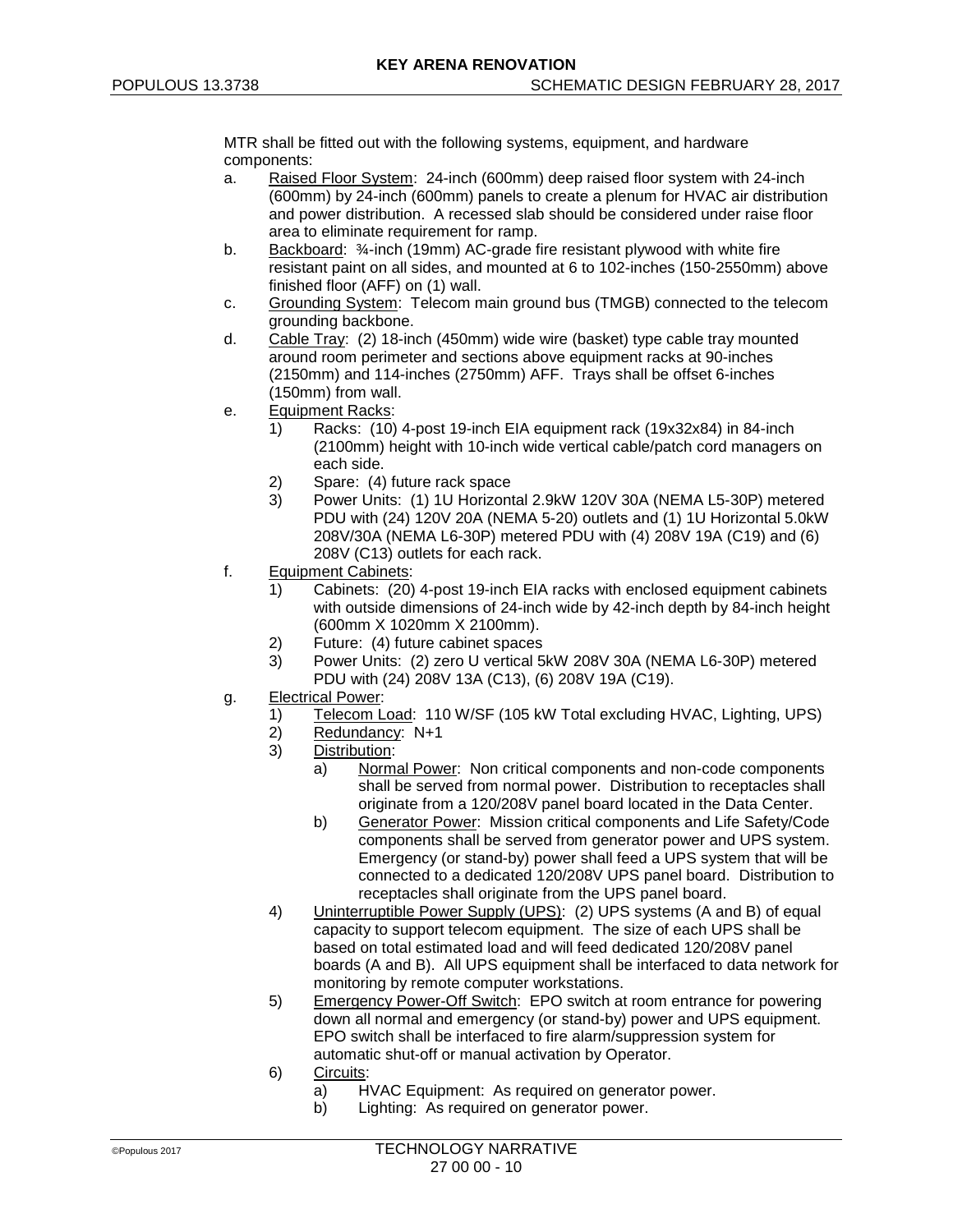- c) Equipment Racks: (1) 120V 30A (NEMA L5-30R), (1) 208V/30A (NEMA L6-30R), and (3) 208V 20A (NEMA L6-20R) receptacles on UPS (A+B) power at each rack.
- d) Equipment Cabinets: (1) 120V 30A (NEMA L5-30R) and (2) 208V 30A (NEMA L6-30R) receptacles on UPS (A+B) power at each cabinet.
- e) UPS Connections: (2) hardwires from J-box.
- f) Distributed Antenna System (DAS): (4) 208V 30A (NEMA L6-30R) receptacles on generator power mounted on wall.
- g) Fire Alarm Panels: TBD
- h) Security System Power Supply: (4) 120V 20A (3-wire) hardwire from J-box on generator power mounted on wall.
- i) Door Hardware Power Supply: (4) 120V 20A (3-wire) hardwire from J-box on generator power mounted on wall.
- j) Distributed TV: (4) 120V 20A (NEMA 5-20R) quad-plex receptacles on normal power mounted on wall.
- k) AV System: (4) 120V 20A (NEMA 5-20R) quad-plex receptacles mounted on normal power.
- l) Misc. Equipment: (30) 120V 20A (NEMA 5-20R) quad-plex receptacles mounted on wall equally spaced.
- 7) Lighting: Fixtures as required for 50fc illumination with dedicated light switch. Coordinate light fixtures with aisles between cabinets and racks to provide best illumination. Walls and surfaces should be painted white to increase illumination. Consider white cabinets and racks to further increase light levels.
- h. Cooling/Heating:
	- 1) Telecom Load: 110 W/SF (105 kW Total excluding HVAC, Lighting, UPS)<br>2) Redundancy: N+1
	- Redundancy: N+1
	- 3) System Type: Dedicated computer room air conditioning (CRAC), HVAC systems (DX or Fan-Coil Units) with redundant unit(s). A dedicated thermostat shall be provided within the room.
	- 4) Operation Schedule: Un-interruptible operation (24-hours per day and 365 days per year).
	- 5) Environment:
		- a) Temperature:  $68^{\circ}$  F (20° C).
		- b) Temp. Range: 66 to 72<sup>o</sup> F (18.8 to 22.2<sup>o</sup> C).
		- c) Humidity: 30 to 50% RH,
		- d) Air Changes: 1 ACH.
	- 6) Electrical: All HVAC equipment shall be circuited on generator power.
- i. Plumbing: Under no conditions shall any pressurized water piping be routed through this room. Additionally, any gravity piping such as waste lines and roof drain lines should not be routed through this room, however; if it is not possible to meet this condition then drip pans with drain lines shall be provided below all piping or a waterproof membrane installed above entire room complete with perimeter drain system.
- j. Fire Protection: Necessary smoke detectors and sprinkler systems that meet all applicable codes established by the AHJ. Sprinkler system shall be dry chemical type with a high temperature pre-action type wet system with dry pipes.
- 5. Telecom Rooms (TRs):

TRs will be used for backbone and horizontal distribution. Rooms shall be provided on all levels and areas requiring technology infrastructure and interfaces. TRs shall be approximately 120-140ft<sup>2</sup> (11-13m<sup>2</sup>) in size and will be the structured cabling intermediate cross-connect (IC) for backbone/riser cable and the horizontal cross-connect (HC) for local horizontal distribution. TRs shall be located to maintain industry standard for horizontal cable length limits of 295-feet (90m). Generally, planned horizontal distribution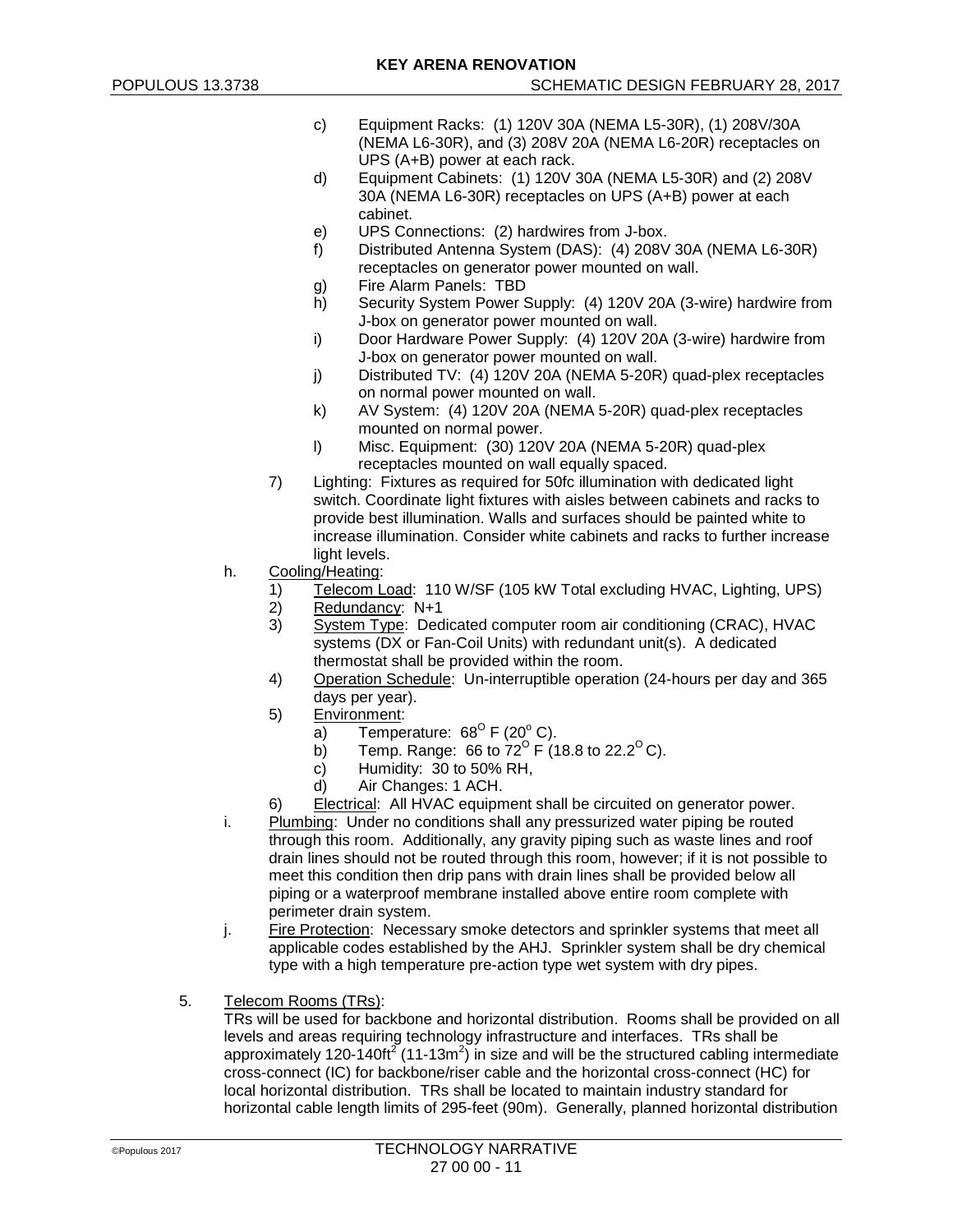coverage requirements should not exceed 200-feet (61m) radii to account for vertical and horizontal traversing of cable to reach the communication device. TRs used on multiple levels shall be vertically aligned to form risers. TRs will also be used as technology colocation rooms for distribution and equipment such as audio video, distributed antenna systems (DAS), distributed television, door hardware power supplies, security systems, and sound system amps, etc.

Approximately (4) TR Risers are expected on this project type. Additional TRs may be required on certain levels depending on building shape, layout, and coverage area.

- TRs shall be fitted out with the following systems, equipment, and hardware components:
- a. Flooring: Concrete floors shall be sealed to prevent dust build up and ease cleaning.
- b. Backboard: ¾-inch (19mm) AC-grade fire resistant plywood with white fire resistant paint on all sides, and mounted at 6 to 102-inches (150-2550mm) above finished floor (AFF) on all walls.
- c. Grounding System: Telecom ground bus (TGB) connected to the telecom grounding backbone.
- d. Cable Tray: (2) 12-inch (300mm) wide wire (basket) type cable tray mounted around room perimeter and sections above equipment racks at 90-inches (2150mm) and 114-inches (2750mm) AFF. Trays shall be offset 6-inches (150mm) from wall.
- e. Equipment Racks:
	- 1) Racks: (3) 4-post 19-inch EIA equipment racks (19x32x84) in 84-inch (2100mm) height with 10-inch wide vertical cable/patch cord managers on each side.
	- 2) Power Units: (1) 1U Horizontal 2.9kW 120V 30A (NEMA L5-30P) metered PDU with (24) 120V 20A (NEMA 5-20) outlets and (1) 1U Horizontal 5.0kW 208V/30A (NEMA L6-30P) metered PDU with (4) 208V 19A (C19) and (6) 208V (C13) outlets for each rack.
- f. Equipment Cabinets:
	- 1) Cabinets: (1) 4-post 19-inch EIA racks with enclosed equipment cabinets with outside dimensions of 24-inch wide by 32-inch depth by 84-inch height (600mm X 950mm X 2100mm) for AV systems.
- g. Electrical Power:
	- 1) Telecom Load: 80 W/SF (16 kW Total excluding HVAC, Lighting, UPS)<br>2) Redundancy: None.
	- Redundancy: None.
	- 3) Distribution:
		- a) Normal Power: Non critical components and non-code components shall be served from normal power.
		- b) Generator Power: Mission critical components and Life Safety/Code components shall be served from generator power and UPS system.
	- 4) Uninterruptible Power Supply (UPS): Provide minimum 8kW UPS standalone unit mounted in Telecom Rack.
	- 5) Circuits:
		- a) HVAC Equipment: As required on generator power.
		- b) Lighting: As required on generator power.
		- c) Equipment Racks: (1) 120V 30A (NEMA L5-30R), (1) 208V/30A (NEMA L6-30R), and (1) 208V 20A (NEMA L6-20R) receptacles on generator power at each rack.
		- d) UPS Connection: (1) 120/208V 50A (4-wire) hardwire from J-box.
		- e) Distributed Antenna System (DAS): (2) 208V 30A (NEMA L6-30R) receptacles on generator power mounted on wall.
		- f) Fire Alarm Panels: TBD
		- g) Security System Power Supply: (2) 120V 20A (3-wire) hardwire from J-box on generator power mounted on wall.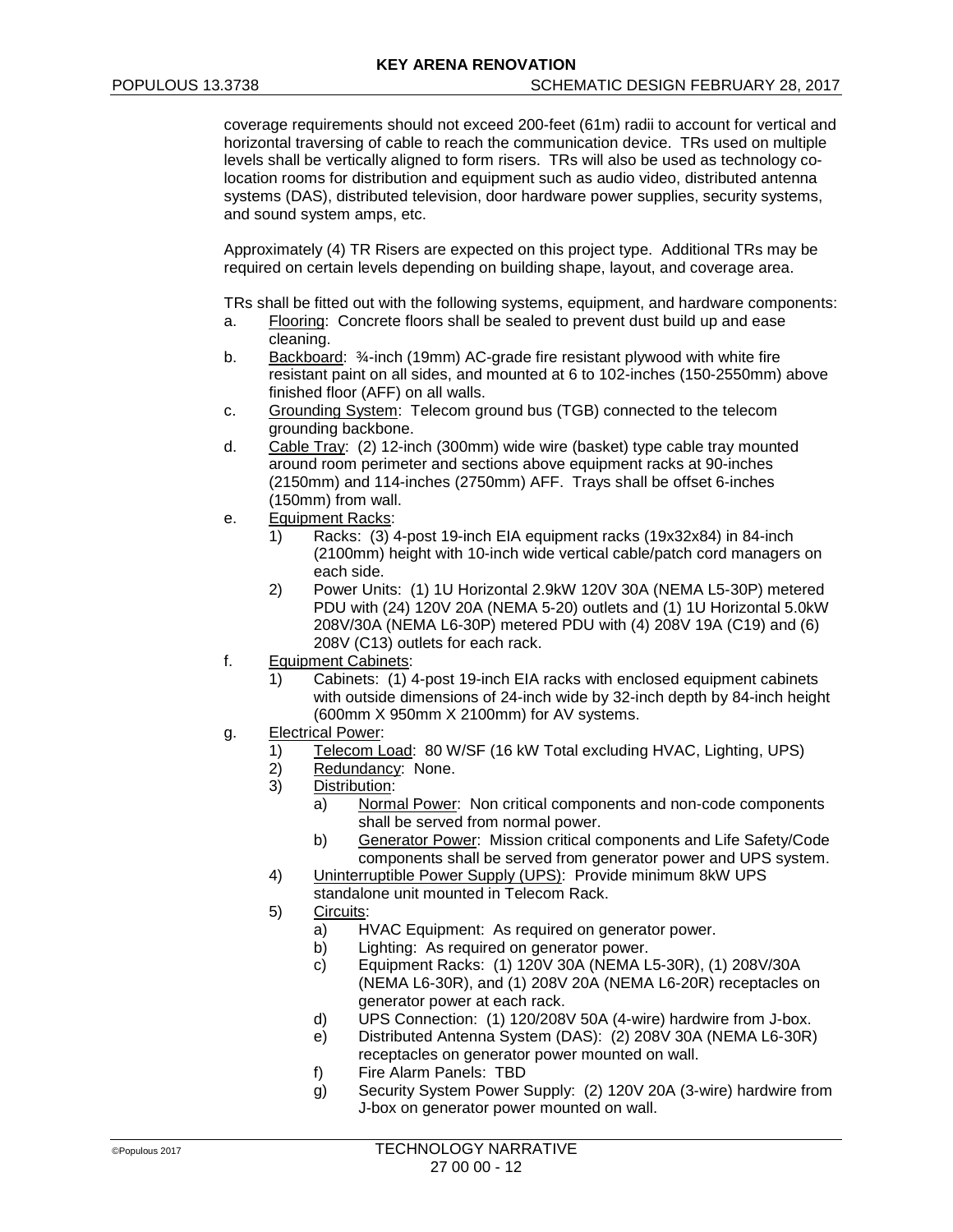- h) Door Hardware Power Supply: (2) 120V 20A (3-wire) hardwire from J-box on generator power mounted on wall.
- i) Distributed TV: (2) 120V 20A (NEMA 5-20R) quad-plex receptacles on normal power mounted on wall.
- j) AV System: (2) 120V 20A (NEMA 5-20R) quad-plex receptacles mounted on normal power.
- k) Sound System: TBD on generator power mounted above cabinets.
- l) Misc Equipment: (10) 120V 20A (NEMA 5-20R) quad-plex receptacles mounted on wall equally spaced.
- 6) Lighting: Fixtures as required for 50fc illumination with dedicated light switch.
- h. Cooling/Heating:
	- 1) Telecom Load: 80 W/SF (16 kW Total excluding HVAC, Lighting, UPS)
	- 2) Redundancy: None.
	- 3) System Type: Dedicated HVAC system HVAC systems (DX or Fan-Coil Units). A dedicated thermostat shall be provided within the room.
	- 4) Operation Schedule: Un-interruptible operation (24-hours per day and 365 days per year).
	- 5) Environment:
		- a) Temperature:  $68^{\circ}$  F (20 $^{\circ}$  C).
		- b) Temp. Range: 66 to 72<sup>o</sup> F (18.8 to 22.2<sup>o</sup> C).
		- c) Humidity: 30 to 50% RH,
		- d) Air Changes: 1 ACH.
	- 6) Electrical: All HVAC equipment shall be circuited on generator power.
- i. Plumbing: Under no conditions shall any pressurized water piping be routed through this room. Additionally, any gravity piping such as waste lines and roof drain lines should not be routed through this room, however; if it is not possible to meet this condition then drip pans with drain lines shall be provided below all piping or a waterproof membrane installed above entire room complete with perimeter drain system.
- j. Fire Protection: Necessary smoke detectors and sprinkler systems that meet all applicable codes established by the AHJ. Sprinkler system shall be wet type with a high temperature heads. A dry pre-action type system with dry pipes shall be provided when distributing to rooms at exterior locations.
- 6. Telecom Cabinet (TC):

TCs will be used at locations requiring backbone and horizontal distribution but without a dedicated TR.

TCs shall be fitted out with the following systems, equipment, and hardware components: a. Grounding System: Telecom ground bus (TGB) connected to the telecom

- grounding backbone.
- b. Equipment Cabinet:
	- 1) Cabinets: (1) 4-post 19-inch EIA racks with enclosed equipment cabinets with outside dimensions of 24-inch wide by 42-inch depth by 84-inch height (600mm X 1020mm X 2100mm) with internal vertical cable/patch cord managers on each side.
	- 2) Power Units: (1) 1U Horizontal 2.9kW 120V 30A (NEMA L5-30P) metered PDU with (24) 120V 20A (NEMA 5-20) outlets and (1) 1U Horizontal 5.0kW 208V/30A (NEMA L6-30P) metered PDU with (4) 208V 19A (C19) and (6) 208V (C13) outlets for each rack.
- c. Electrical Power:
	- 1) Telecom Load: 8 kW Total
		- a) Normal Power: Non critical components and non-code components shall be served from normal power.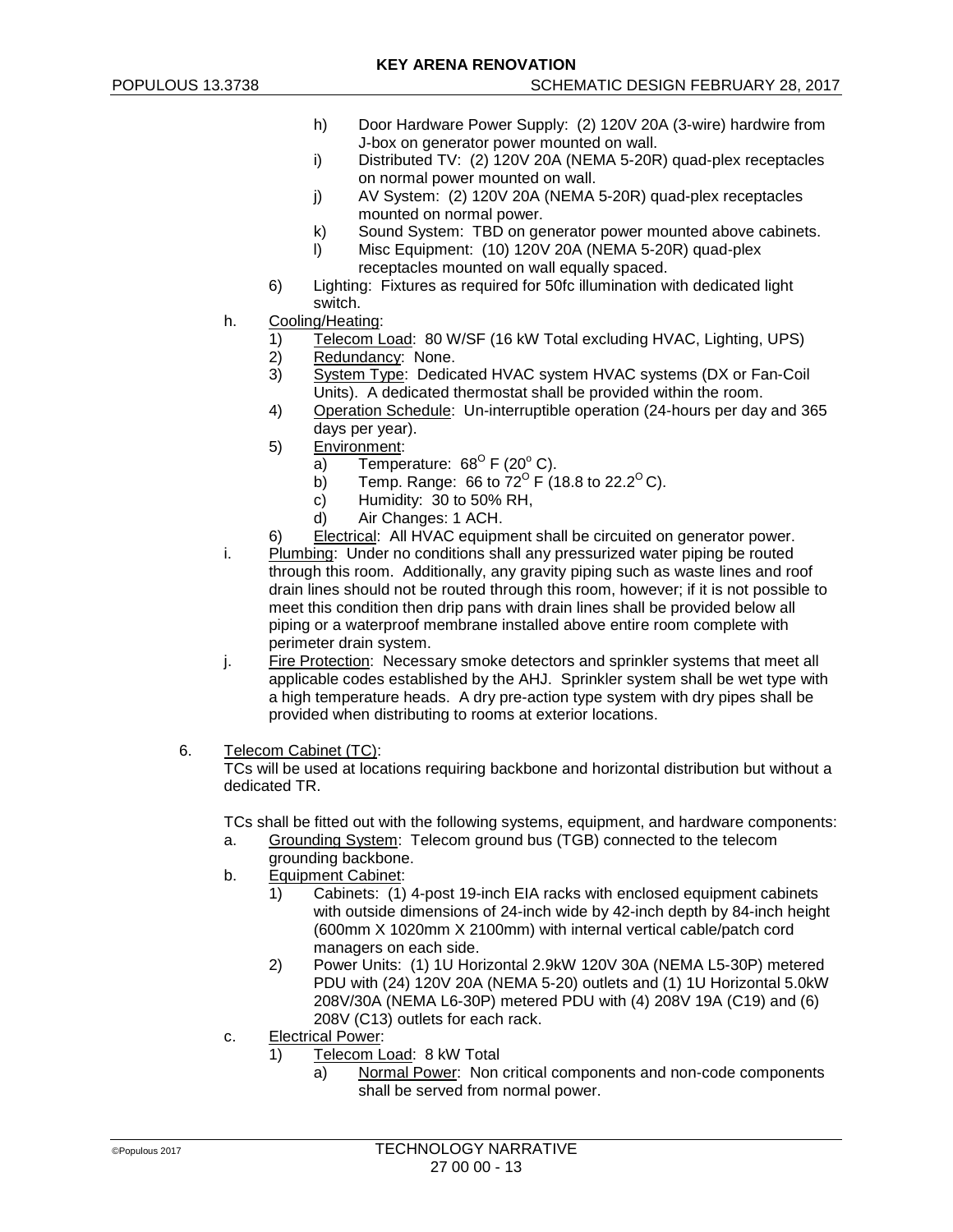- b) Generator Power: Mission critical components and Life Safety/Code components shall be served from generator power and UPS system.
- 2) Uninterruptible Power Supply (UPS): Provide 8kW UPS standalone unit mounted in Telecom Equipment Cabinet.
- 3) Circuits:
	- a) Equipment Cabinet: (1) 120V 30A (NEMA L5-30R), (1) 208V/30A (NEMA L6-30R), and (1) 208V 20A (NEMA L6-20R) receptacles on generator power at each rack.
- b) UPS Connection: (1) 120/208V 50A (4-wire) hardwire from J-box. 4) Lighting: None.
- 
- d. Cooling/Heating: None dedicated. Use ambient air.
- e. Plumbing: None.<br>f Fire Protection: N
- Fire Protection: None.
- 7. Wireless Equipment Room (WER):

The WER (also called DAS Room) shall be provided on a level above the recognized flood plain as determined by the Civil Engineer. The room shall be a minimum of  $1400\text{ft}^2$ (130 $\text{m}^2$ ) in size and co-location of main wireless equipment to support distributed antenna system (DAS) head-end, public safety radio head-end, and cellular carrier BTS equipment. The exact size of this room will vary depending on Cellular Carrier requirements.

- a. Flooring: Concrete floors shall be sealed to prevent dust build up and ease cleaning.
- b. Backboard: ¾-inch (19mm) AC-grade fire resistant plywood with white fire resistant paint on all sides, and mounted at 6 to 102-inches (150-2550mm) above finished floor (AFF) on (1) wall.
- c. Grounding System: Telecom ground bus (TGB) connected to the telecom grounding backbone.
- d. Cable Tray: (2) 18-inch (450mm) wide wire (basket) type cable tray mounted around room perimeter and sections above equipment racks at 90-inches (2150mm) and 114-inches (2750mm) AFF. Trays shall be offset 6-inches (150mm) from wall.
- e. (Telecom) Equipment Racks:
	- 1) Racks: (1) 4-post 19-inch EIA equipment rack (19x32x84) in 84-inch (2100mm) height with vertical cable/patch cord managers on each side.
	- 2) Future: (3) future rack spaces.<br>3) Power Units: (1) 1U Horizontal
	- Power Units: (1) 1U Horizontal 2.9kW 120V 30A (NEMA L5-30P) metered PDU with (24) 120V 20A (NEMA 5-20) outlets and (1) 1U Horizontal 5.0kW 208V/30A (NEMA L6-30P) metered PDU with (4) 208V 19A (C19) and (6) 208V (C13) outlets for each rack.
- f. (DAS Head-End) Equipment Cabinets:
	- 1) Cabinets: (10) 4-post 19-inch EIA racks with enclosed equipment cabinets with outside dimensions of 24-inch wide by 42-inch depth by 84-inch height (600mm X 1020mm X 2100mm).
	- 2) Future: (4) future cabinet spaces.
	- 3) Power Units: (2) zero U vertical 5kW 208V 30A (NEMA L6-30P) metered PDU with (24) 208V 13A (C13), (6) 208V 19A (C19).
- g. Carrier Equipment Racks/Cabinets: All equipment racks required for base station, power plants, batteries, and cross-connects, etc. to be provided by cellular carriers including AT&T, Verizon Wireless, Sprint, T-Mobile, and others, etc. Exact quantities and requirement will vary.
- h. Electrical Power:
	- 1) Telecom Load: 110 W/SF (160 kW Total excluding HVAC, Lighting, UPS)Redundancy: N+1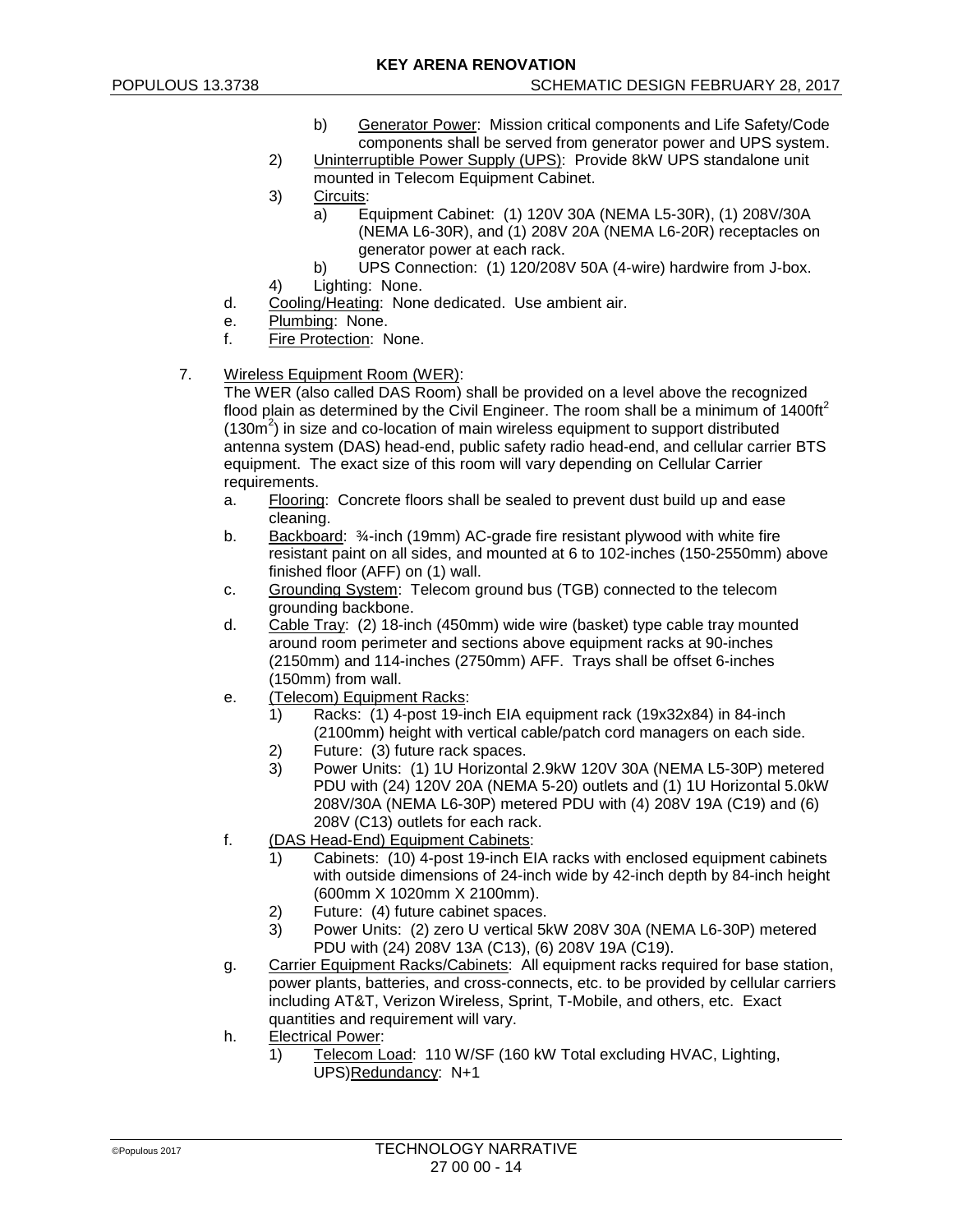- 2) Distribution:
	- a) DAS Equipment and HVAC: (1) 120/208V 400A metered panel-board served from generator power.
	- b) Cellular Carrier Equipment: (4) 120/208V 200A metered panel-board served from generator power.
- 3) Uninterruptible Power Supply (UPS): Provide 8kW UPS standalone unit mounted in Telecom Rack. Other UPS equipment required for DAS Head-End and Cellular BTS equipment to be provided by DAS vendor and Cellular Carriers.
- 4) Circuits:
	- a) HVAC Equipment: As required on generator power.
	- b) Lighting: As required on generator power.
	- c) Telecom Equipment Racks: (1) 120V 30A (NEMA L5-30R), (1) 208V/30A (NEMA L6-30R) and (3) 208V 20A (NEMA L6-20R) receptacles fed from DAS Equipment Distribution Panel at each rack.
	- d) DAS Equipment Cabinets: (1) 120V 30A (NEMA L5-30R) and (2) 208V 30A (NEMA L6-30R) receptacles fed from DAS Equipment Distribution Panel at each cabinet.
	- e) Cellular Equipment Cabinets: Distribution, Receptacles and equipment connections shall be performed by Cellular Carriers and/or DAS vendor from Cellular Equipment Distribution Panel.
	- f) UPS Connections: (2) hardwires from J-box.
	- g) Security System Power Supply: (2) 120V 20A (3-wire) hardwire from J-box on generator power mounted on wall.
	- h) Door Hardware Power Supply: (2) 120V 20A (3-wire) hardwire from J-box on generator power mounted on wall.
	- i) Misc. Equipment: (10) 120V 20A (NEMA 5-20R) quad-plex receptacles mounted on wall equally spaced.
- 5) Lighting: Fixtures as required for 50fc illumination with dedicated light switch.
- i. Cooling/Heating:
	- 1) Telecom Load: 110 W/SF (160 kW Total excluding HVAC, Lighting, UPS)Redundancy: N+1
	- 2) System Type: Dedicated computer room air conditioning (CRAC), HVAC systems (DX or Fan-Coil Units) with redundant unit(s). A dedicated thermostat shall be provided within the room.
	- 3) Operation Schedule: Un-interruptible operation (24-hours per day and 365 days per year).
	- 4) Environment:
		- a) Temperature:  $68^{\circ}$  F (20° C).
		- b) Temp. Range: 66 to  $72^{\circ}$  F (18.8 to 22.2<sup>o</sup> C).
		- c) Humidity: 30 to 50% RH,
		- d) Air Changes: 1 ACH.
	- 5) Electrical: All HVAC equipment shall be circuited on generator power.
- j. Plumbing: Under no conditions shall any pressurized water piping be routed through this room. Additionally, any gravity piping such as waste lines and roof drain lines should not be routed through this room, however; if it is not possible to meet this condition then drip pans with drain lines shall be provided below all piping or a waterproof membrane installed above entire room complete with perimeter drain system.
- k. Fire Protection: Necessary smoke detectors and sprinkler systems that meet all applicable codes established by the AHJ. Sprinkler system shall be dry chemical type with a high temperature pre-action type wet system with dry pipes.
- 8. Server Room(s):

Dedicated Server Rooms may be required to support for various building tenants and/or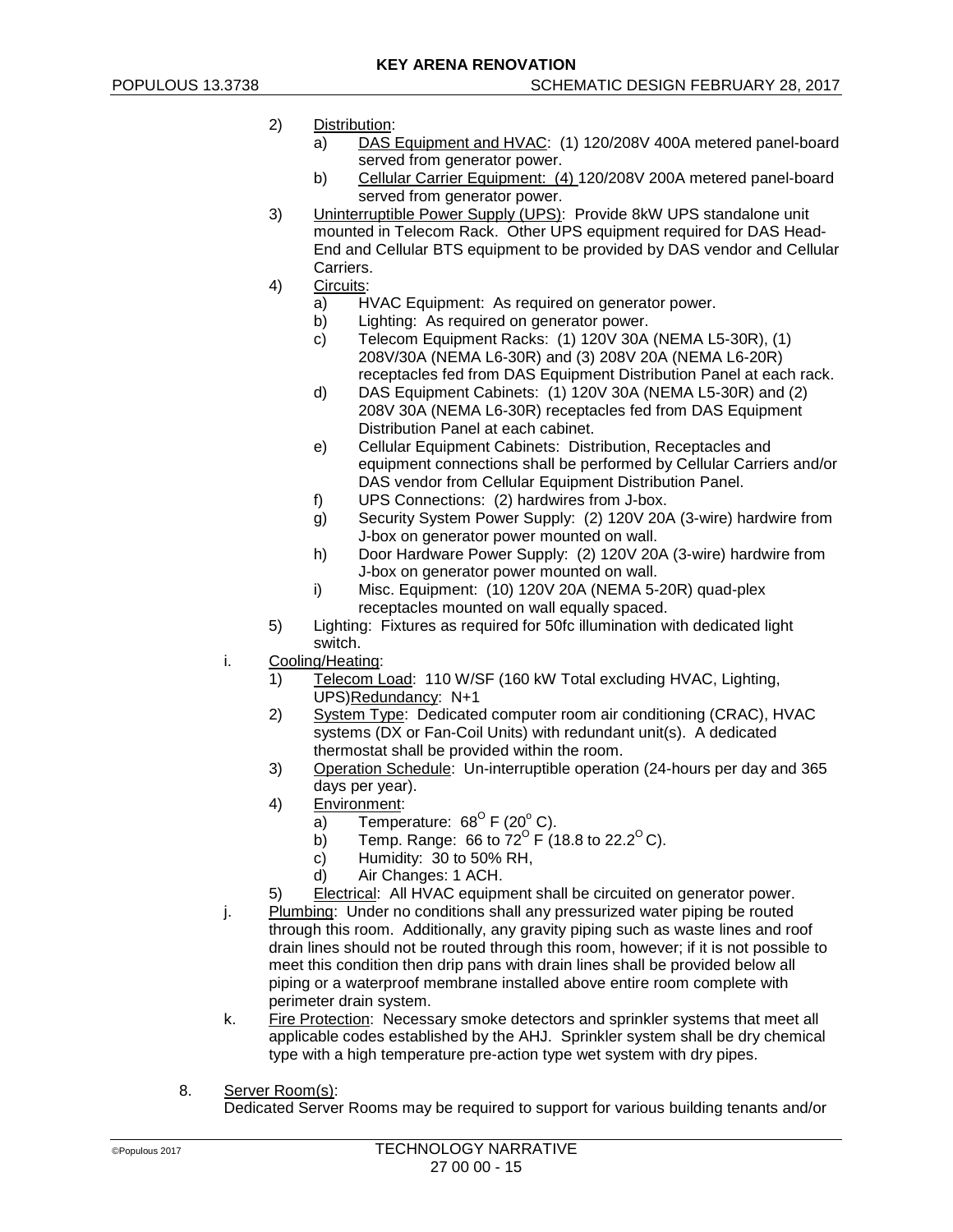user groups including ticketing, food service, retail/merchandising, and facility operations. Server Rooms shall be approximately  $90f^{2}(8.5m^{2})$  in size. Requirements for rooms and associate support system need to reviewed and coordinated during design process.

Server Rooms shall be fitted out with the following systems, equipment, and hardware components:

- a. Flooring: Concrete floors shall be sealed to prevent dust build up and ease cleaning.
- b. Backboard:  $\frac{3}{4}$ -inch (19mm) AC-grade fire resistant plywood with white fire resistant paint on all sides, and mounted at 6 to 102-inches (150-2550mm) above finished floor (AFF) on (1) wall.
- c. Grounding System: Telecom ground bus (TGB) connected to the telecom grounding backbone.
- d. Cable Tray: (1) 12-inch (300mm) wide wire (basket) type cable tray mounted around room perimeter and sections above equipment racks at 90-inches (2150mm) AFF. Trays shall be offset 6-inches (150mm) from wall.
- e. Equipment Racks:
	- 1) Racks: (1) 4-post 19-inch EIA equipment rack in 84-inch (2100mm) height with vertical cable/patch cord managers on each side.
	- 2) Power Units: (1) 1U Horizontal 2.9kW 120V 30A (NEMA L5-30P) metered PDU with (24) 120V 20A (NEMA 5-20) outlets and (1) 1U Horizontal 5.0kW 208V/30A (NEMA L6-30P) metered PDU with (4) 208V 19A (C19) and (6) 208V (C13) outlets for each rack.
- f. Equipment Cabinets:
	- 1) TBD. Provided by Tenant.
- g. Electrical Power:
	- 1) Telecom Load: 80 W/SF (10 kW Total excluding HVAC, Lighting, UPS)<br>2) Redundancy: None.
	- Redundancy: None.
	- 3) Distribution:
		- a) Normal Power: Non critical components and non-code components shall be served from normal power. Distribution to receptacles shall originate from a 120/208V panel board located in the Data Center.
		- b) Generator Power: Mission critical components and Life Safety/Code components shall be served from generator power and UPS system. Emergency (or stand-by) power shall feed a UPS system that will be connected to a dedicated 120/208V UPS panel board. Distribution to receptacles shall originate from the UPS panel board.
	- 4) Uninterruptible Power Supply (UPS): Standalone UPS to be provided by system vendors.
	- 5) Circuits:
		- a) HVAC Equipment: As required on generator power.
		- b) Lighting: As required on generator power.
		- c) Equipment Racks: (1) 120V 30A (NEMA L5-30R), (1) 208V/30A (NEMA L6-30R), and (1) 208V 20A (NEMA L6-20R) receptacles on generator power at each rack.
		- d) Equipment Cabinets: (1) 120V 30A (NEMA L5-30R) and (2) 208V 30A (NEMA L6-30R) receptacles on generator power at each cabinet.
		- e) UPS Connection: (1) 120/208V 50A (4-wire) hardwire from J-box.
		- f) Fire Alarm Panels: TBD
		- g) Security System Power Supply: (2) 120V 20A (3-wire) hardwire from J-box on generator power mounted on wall.
		- h) Door Hardware Power Supply: (2) 120V 20A (3-wire) hardwire from J-box on generator power mounted on wall.
		- i) AV System: (2) 120V 20A (NEMA 5-20R) quad-plex receptacles mounted on normal power.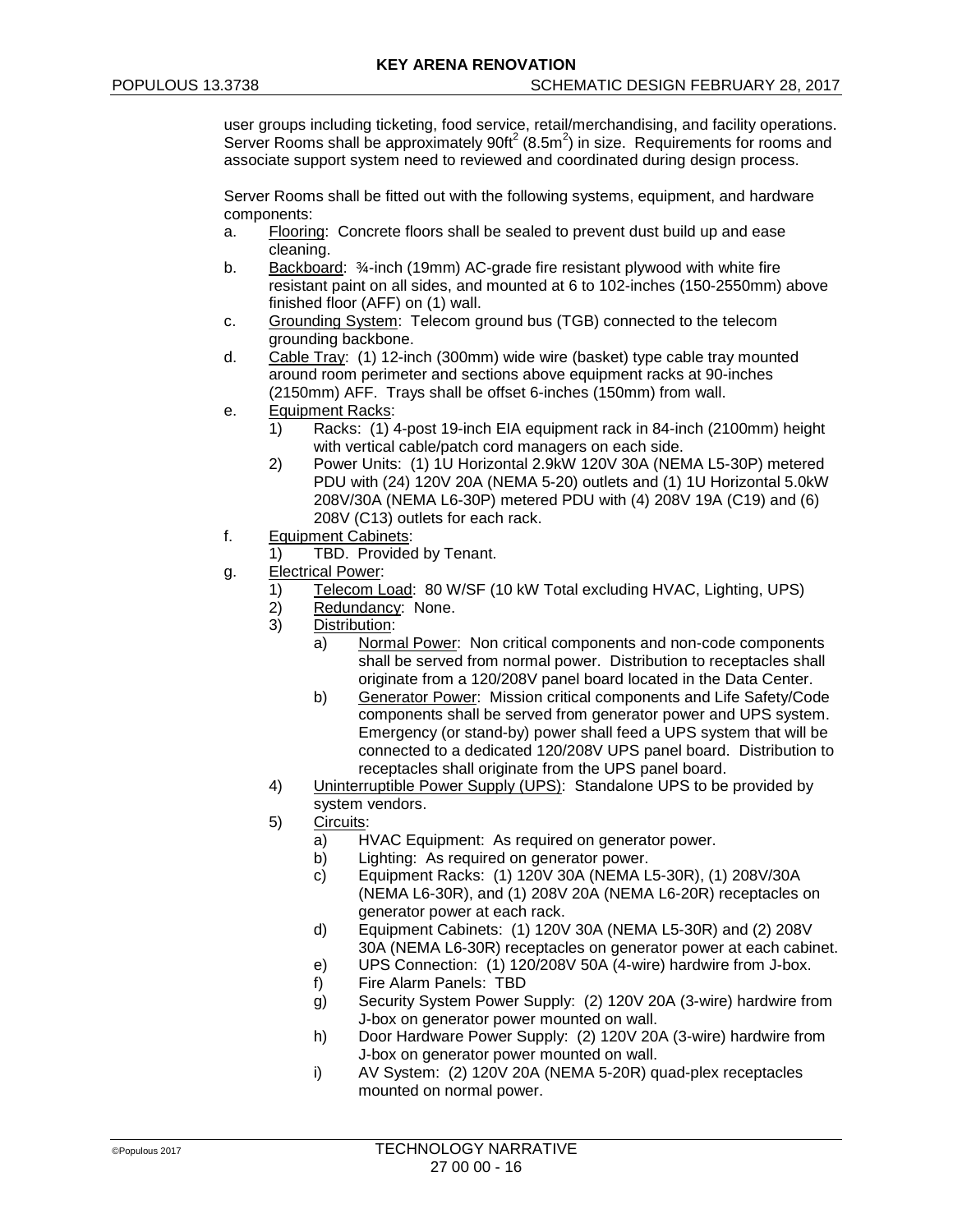- j) Misc. Equipment: (8) 120V 20A (NEMA 5-20R) quad-plex receptacles mounted on wall equally spaced.
- 6) Lighting: Fixtures as required for 50fc illumination with dedicated light switch.
- h. Cooling/Heating:
	- 1) Telecom Load: 80 W/SF (10 kW Total excluding HVAC, Lighting, UPS) Redundancy: None.
	- 2) System Type: Dedicated HVAC system HVAC systems (DX or Fan-Coil Units). A dedicated thermostat shall be provided within the room.
	- 3) Operation Schedule: Un-interruptible operation (24-hours per day and 365 days per year).
	- 4) Environment:
		- a) Temperature:  $68^{\circ}$  F (20 $^{\circ}$  C).
		- b) Temp. Range: 66 to  $72^{\circ}$  F (18.8 to 22.2<sup>o</sup> C).
		- c) Humidity: 30 to 50% RH,<br>d) Air Changes: 1 ACH.
		- Air Changes: 1 ACH.
	- 5) Electrical: All HVAC equipment shall be circuited on generator power.
- i. Plumbing: Under no conditions shall any pressurized water piping be routed through this room. Additionally, any gravity piping such as waste lines and roof drain lines should not be routed through this room, however; if it is not possible to meet this condition then drip pans with drain lines shall be provided below all piping or a waterproof membrane installed above entire room complete with perimeter drain system.
- j. Fire Protection: Necessary smoke detectors and sprinkler systems that meet all applicable codes established by the AHJ. Sprinkler system shall be wet type with a high temperature heads. A dry chemical or pre-action type system with dry pipes shall be proposed as an alternate for consideration by Tenant and Owner.

# 9. NBA High-Speed Arena Network (HSAN) Room:

A dedicated room for the NBA HSAN equipment will be provided on the Event Level within 250-feet of Broadcast Truck Compound and 300-feet of Scorers Table. HSAN Room shall be  $250 \text{ft}^2$  (23m<sup>2</sup>).

HSAN Room shall be fitted out with the following systems, equipment, and hardware components:

- a. Flooring: Concrete floors shall be sealed to prevent dust build up and ease cleaning.
- b. Backboard: None.
- c. Grounding System: Telecom ground bus (TGB) connected to the telecom grounding backbone.
- d. Cable Tray: (1) 12-inch (300mm) wide wire (basket) type cable tray mounted around room perimeter and sections above equipment racks at 90-inches (2150mm).
- e. Equipment Racks:
	- 1) Racks: (3) 4-post 19-inch EIA equipment racks (19x32x84) in 84-inch (2100mm) height with vertical cable/patch cord managers on each side.
	- 2) Power Units: None.
- f. Equipment Cabinets: None.
- g. Electrical Power:
	- 1) Telecom Load: 80 W/SF (16 kW Total excluding HVAC, Lighting, UPS)
	- 2) Redundancy: None.<br>3) Distribution:
	- Distribution:
		- a) Generator Power: Mission critical components and Life Safety/Code components shall be served from generator power and UPS system.
	- 4) Uninterruptible Power Supply (UPS): Provide 8kW UPS standalone unit mounted in Telecom Rack.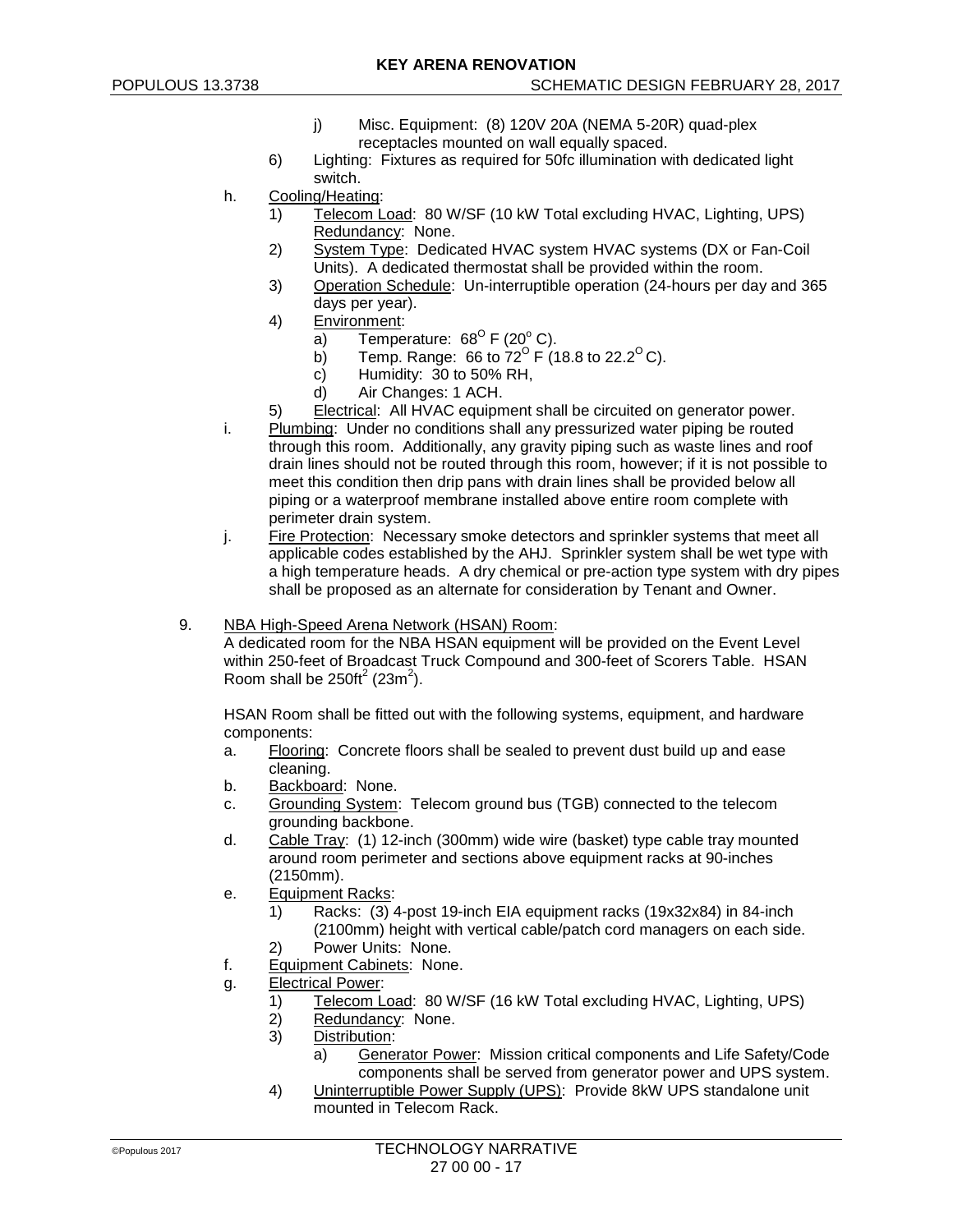- 5) Circuits:
	- a) HVAC Equipment: As required on generator power.
	- b) Lighting: As required on generator power.<br>c) Equipment Racks: (2) 120V 20A (NEMA L
	- c) Equipment Racks: (2) 120V 20A (NEMA L5-20R) and (2) 120V 30A (NEMA L5-30R) receptacles on generator power at each rack.
	- d) UPS Connection: (1) 120/208V 50A (4-wire) hardwire from J-box.
	- e) Misc. Equipment: (4) 120V 20A (NEMA 5-20R) quad-plex receptacles mounted on wall equally spaced.
- 6) Lighting: Fixtures as required for 50fc illumination with dedicated light switch.
- h. Cooling/Heating:
	- 1) Telecom Load: 80 W/SF (16 kW Total excluding HVAC, Lighting, UPS)<br>2) Redundancy: N+1
	- Redundancy: N+1
	- 3) System Type: Dedicated HVAC system HVAC systems (DX or Fan-Coil Units). A dedicated thermostat shall be provided within the room.
	- 4) Operation Schedule: Un-interruptible operation (24-hours per day and 365 days per year).
	- 5) Environment:
		- a) Temperature:  $68^{\circ}$  F (20 $^{\circ}$  C).
		- b) Temp. Range: 66 to  $72^{\circ}$  F (18.8 to 22.2<sup>o</sup> C).
		- c) Humidity: 40 to 60% RH,<br>d) Air Changes: 1 ACH.
			- Air Changes: 1 ACH.
	- 6) Electrical: All HVAC equipment shall be circuited on generator power.
- i. Plumbing: Under no conditions shall any pressurized water piping be routed through this room. Additionally, any gravity piping such as waste lines and roof drain lines should not be routed through this room, however; if it is not possible to meet this condition then drip pans with drain lines shall be provided below all piping or a waterproof membrane installed above entire room complete with perimeter drain system.
- j. Fire Protection: Necessary smoke detectors and sprinkler systems that meet all applicable codes established by the AHJ. Sprinkler system shall be wet type with a high temperature heads. A dry pre-action type system with dry pipes shall be provided when distributing to rooms at exterior locations.
- 10. NHL Equipment Room:

A dedicated room for the NHL equipment will be provided on the Event Level. NHL Server Room shall be approximately 250ft<sup>2</sup> (23m<sup>2</sup>).

NHL Equipment Room shall be fitted out with the following systems, equipment, and hardware components:

- a. Flooring: Concrete floors shall be sealed to prevent dust build up and ease cleaning.
- b. Backboard: None.
- c. Grounding System: Telecom ground bus (TGB) connected to the telecom grounding backbone.
- d. Cable Tray: (1) 12-inch (300mm) wide wire (basket) type cable tray mounted around room perimeter and sections above equipment racks at 90-inches (2150mm).
- e. Equipment Racks:
	- 1) Racks: (3) 4-post 19-inch EIA equipment rack (19x32x84) in 84-inch (2100mm) height with vertical cable/patch cord managers on each side.
	- 2) Power Units: None.
- f. Equipment Cabinets: None.
- g. Electrical Power:
	- 1) Telecom Load: 80 W/SF (16 kW Total excluding HVAC, Lighting, UPS)
	- 2) Redundancy: None.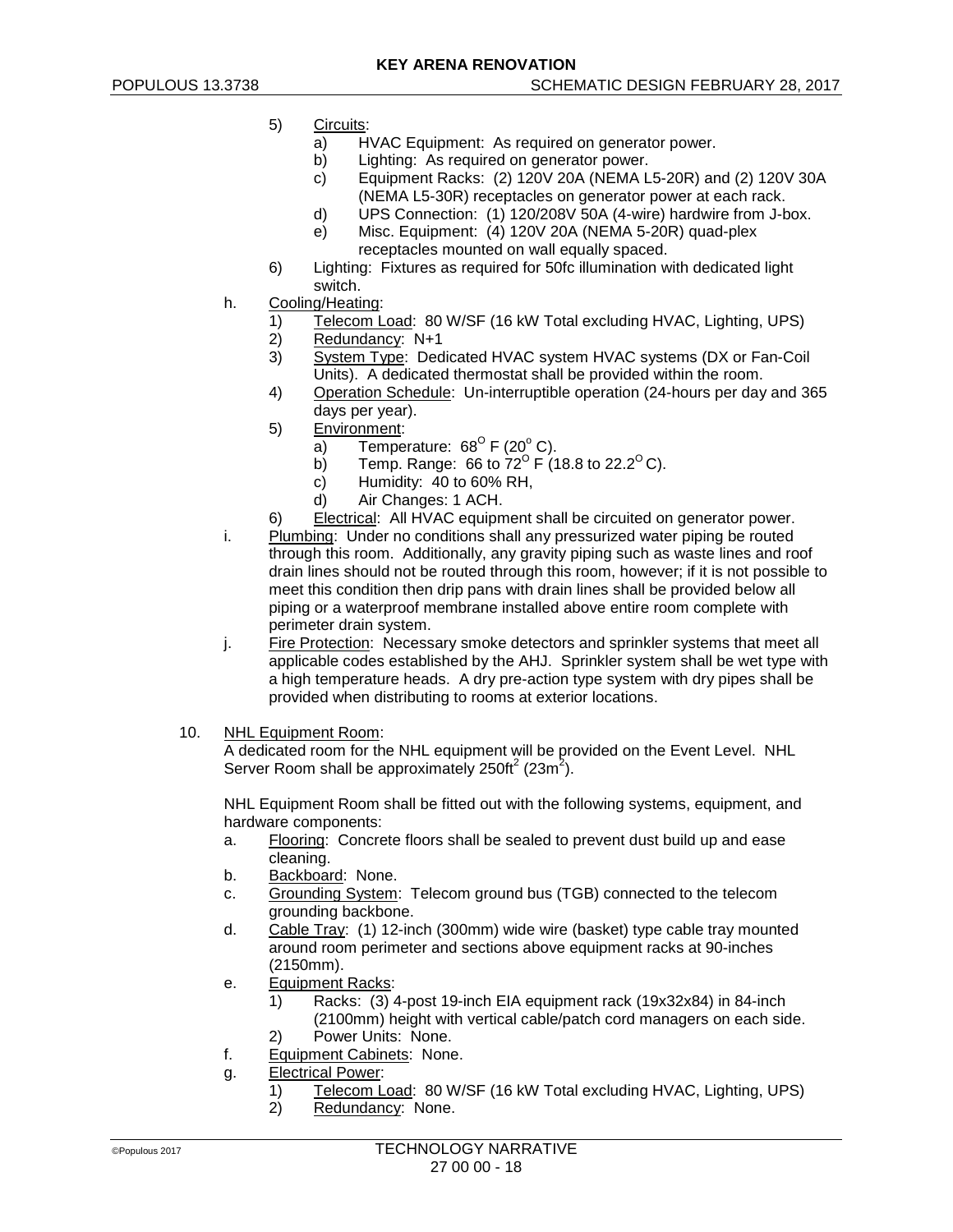- 3) Distribution:
	- a) Generator Power: Mission critical components and Life Safety/Code components shall be served from generator power and UPS system.
- 4) Uninterruptible Power Supply (UPS): Provide 8kW UPS standalone unit mounted in Telecom Rack.
- 5) Circuits:
	- a) HVAC Equipment: As required on generator power.
	- b) Lighting: As required on generator power.
	- c) Equipment Racks: (2) 120V 20A (NEMA L5-20R) and (2) 120V 30A (NEMA L5-30R) receptacles on generator power at each rack.
	- d) UPS Connection: (1) 120/208V 50A (4-wire) hardwire from J-box.
	- e) Misc. Equipment: (4) 120V 20A (NEMA 5-20R) quad-plex receptacles mounted on wall equally spaced.
- 6) Lighting: Fixtures as required for 50fc illumination with dedicated light switch.
- h. Cooling/Heating:
	- 1) Telecom Load: 80 W/SF (16 kW Total excluding HVAC, Lighting, UPS)
	- 2) Redundancy: N+1<br>3) System Type: Ded
	- 3) System Type: Dedicated HVAC system HVAC systems (DX or Fan-Coil Units). A dedicated thermostat shall be provided within the room.
	- 4) Operation Schedule: Un-interruptible operation (24-hours per day and 365 days per year).
	- 5) Environment:
		- a) Temperature:  $68^{\circ}$  F (20 $^{\circ}$  C).
		- b) Temp. Range: 66 to  $72^{\circ}$  F (18.8 to 22.2<sup>o</sup> C).
		- c) Humidity: 40 to 60% RH,
		- d) Air Changes: 1 ACH.
	- 6) Electrical: All HVAC equipment shall be circuited on generator power.
- i. Plumbing: Under no conditions shall any pressurized water piping be routed through this room. Additionally, any gravity piping such as waste lines and roof drain lines should not be routed through this room, however; if it is not possible to meet this condition then drip pans with drain lines shall be provided below all piping or a waterproof membrane installed above entire room complete with perimeter drain system.
- j. Fire Protection: Necessary smoke detectors and sprinkler systems that meet all applicable codes established by the AHJ. Sprinkler system shall be wet type with a high temperature heads. A dry pre-action type system with dry pipes shall be provided when distributing to rooms at exterior locations.

# **3.3 SERVICE ENTRANCE**

A. Primary Telecom Service:

A Primary Telecom Service Entrance to accommodate Seattle Center campus infrastructure as well as Telecom Utility Service Infrastructure such as telephone, data, Internet, CATV, TV Broadcast Fiber Uplink, and other services. Primary entrance will include a dedicated communications manhole(s) with a minimum of (10) 4-inch (100mm) underground conduits routed from Primary TDR to property line as coordinated with Telecom Service Providers. Manhole shall be a minimum of 4-foot x 8-foot x 6.5-foot (1.2m x 2.4m x 2m) base/cover size with access cover, grounding rod, sump, cable racking, ladder and hardware package. All conduits shall each be installed with three (3) 1-inch (25mm) corrugated fiber optic inner-ducts.

B. Diverse Telecom Service Entrance:

A Diverse Telecom Service Entrance shall be provided for service reliability and redundancy. Diverse entrance shall include a minimum of (8) 4-inch (100mm) conduits from Redundant TDR to dedicated manhole, and maintain a minimum of 30-feet (10m) separation from the Primary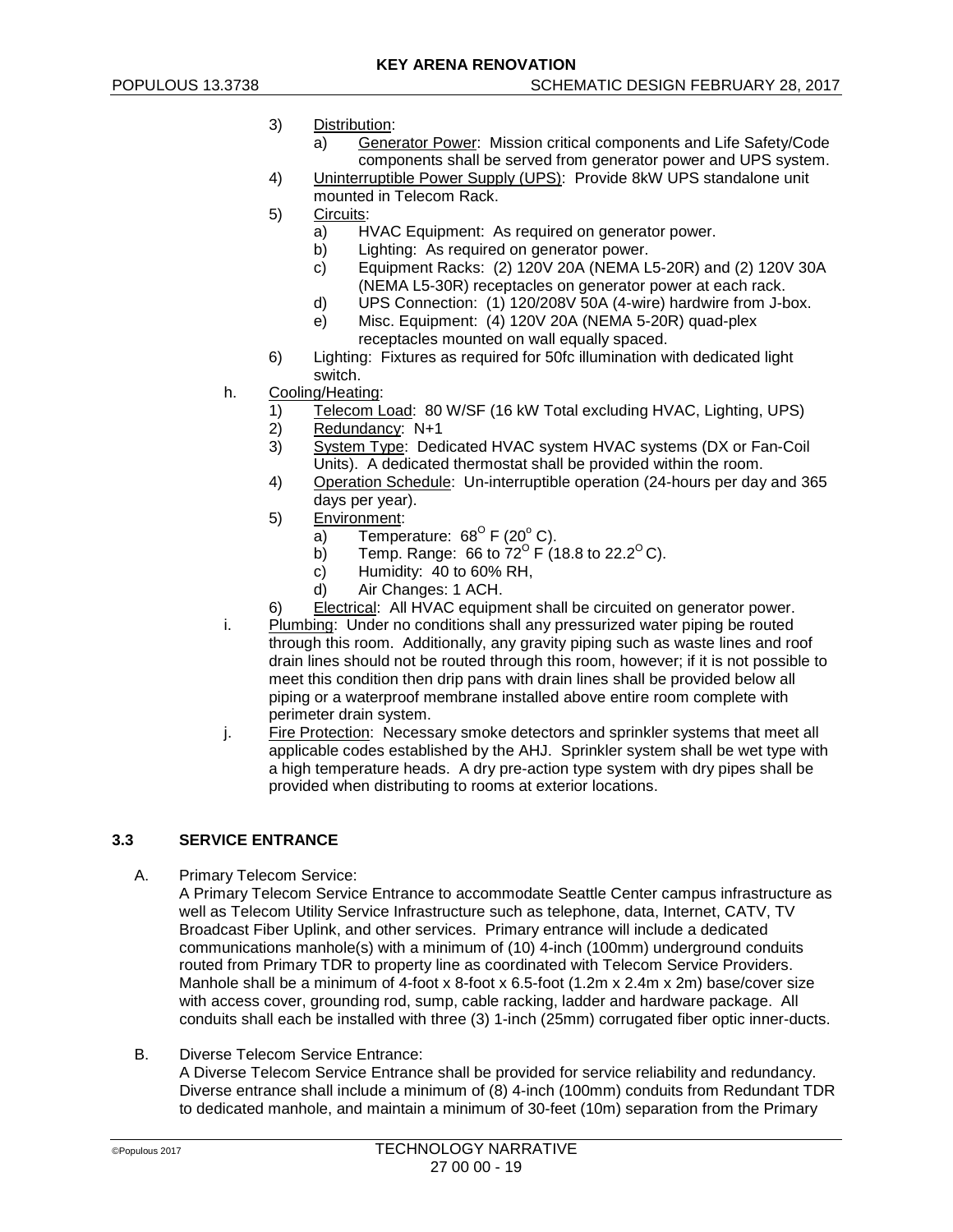Service. Manhole, conduits, inner-ducts, and other components shall be equivalent as primary service.

### **3.4 TELECOMMUNICATIONS GROUNDING SYSTEM**

A dedicated telecommunications ground system with insulated bonding backbones (TBB), equalizing conductors (TEC), and pre-drilled tinned copper busses (TMGB and TGB) shall be provided at each telecommunications room including TDRs, MTR, DC, TRs, TCs, WER, Server Rooms, NBA, and NHL to bond metallic equipment and hardware components. System shall be based on and compliant with ANSI/EIA/TIA-607 Standard requirements.

Provided below are general components and associated requirements:

A. Telecom Main Ground Bus (TMGB):

(2) 20-inch x 4-inch x ¼-inch (500mm x 100mm x 6mm) tinned copper bus pre-drilled) mounted on wall with isolated stand-offs at 18-inches (450mm) at the MTR and WER. The TMGB shall be connected to the main electrical service ground bus with an insulated #3/0 (120mm<sup>2</sup>) stranded grounding conductor installed in continuous conduits. Additionally, the TMGB shall be connected to building steel if existing within room.

B. Telecom Ground Bus (TGB):

(1) 20-inch x 4-inch x ¼-inch (500mm x 100mm x 6mm) tinned copper bus pre-drilled) mounted on wall with isolated stand-offs at 18-inches (450mm) at each TR, TC and Server Rooms. The TGB shall be connected to the telecommunications bonding backbone (TBB), to the nearest electrical ground bus at electrical room providing distribution to TR,TC and Server Room, and connected to building steel if existing within room using an insulated #3/0 (120mm<sup>2</sup>) stranded grounding conductor installed in continuous conduits.

C. Telecommunications Bonding Backbone (TBB):

All TGBs on the lowest level of the facility shall be connected to the TMGB with insulated #3/0 (120mm<sup>2</sup>) stranded grounding conductor installed in continuous conduits or cable tray. TGBs located in TR riser rooms shall be vertically connected using a single insulated #3/0 (120mm<sup>2</sup>) stranded grounding conductor installed in continuous conduits up through riser and connected to each TGB using a #3/0 tap conductor bonded to the backbone using an irreversible, high compression fitting.

D. Equalizing Conductors:

All TGBs on the lowest level, the highest level, and every third level in between shall be horizontally connected in loop type topology using an insulated  $\#3/0$  (120mm<sup>2</sup>) stranded grounding conductor installed in continuous conduits.

E. Equipment Grounding:

All metallic technology components and infrastructure shall be bonded to nearest telecom ground bus (TGB) as per building code, industry standard, manufacturer's requirements, and accepted industry practices. Components typically include but not limited to cable tray, ladder racks, equipment racks/cabinets, metallic cable sheaths, conduits, conduit sleeves, raised floor support system, and modular equipment chassis, etc.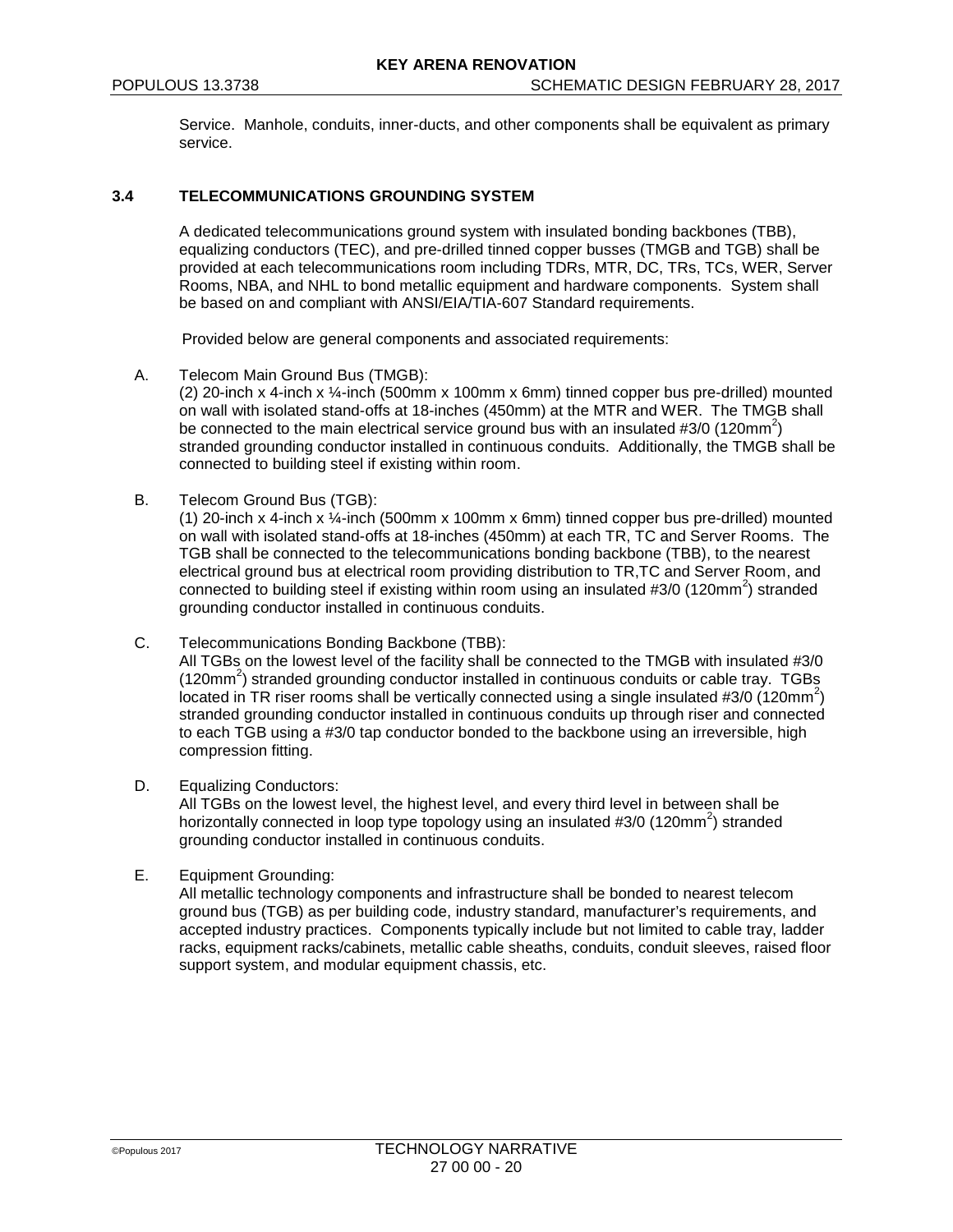# **3.5 BUILDING INFRASTRUCTURE**

This building shall be installed with dedicated raceway and cable systems specifically for technology and low voltages systems.

- A. Raceway Systems:
	- 1. Backbone Raceways:

TRs shall be vertically interconnected with a minimum of (18) 4-inch (100mm) conduits and/or sleeves (or provisions for equivalent vertically mounted cable tray with slab blockouts through floors using pre-manufactured fire-rated sleeves) for routing technology backbone infrastructure including AV, broadcast, data, fire alarm, POS, security, sound, telephone, TV, and wireless cables, etc. where feasible and as dictated by cable quantity.

2. Horizontal Raceway:

Conduits and/or cable trays shall be routed horizontally out of all telecom rooms and closets to allow horizontal or workstation distribution to enter room for routing technology backbone and horizontal infrastructure including AV, broadcast, data, fire alarm, POS, security, sound, telephone, TV, and wireless cables, etc. where feasible and as dictated by cable quantity. Conduits shall be a minimum of (18) 4-inch conduits (or equivalent fill as cable tray) routed continuously to reach corridors or concourses. All conduits routed through electrical rooms shall be continuous to minimize risk of interference on low voltage systems. Additionally, continuous conduits shall be extended above all concourses and other exposed public areas.

3. Cable Tray:

Cable trays shall be aluminum ladder type or wire type (basket). Solid bottom tray shall be provided at all locations with open ceilings exposed to public view. Enclosed tray shall be used for segments routed through electrical rooms or other areas posing electrical or radio interference. Cable trays will be routed horizontally on various levels in corridors and concourses to interconnect TRs for routing technology horizontal infrastructure including AV, broadcast, data, fire alarm, POS, security, sound, telephone, TV, and wireless cables, etc. where feasible and as dictated by cable quantity.

Cable tray shall be 6-inches (150mm) deep with varying widths and shall be generally provided as noted at the following locations. Refer to Technology Drawings for additional information on cable tray types and exact routing.

- a. Event: (2) 24-inch (600mm) trays (ladder and solid bottom) around main service corridor (loop) and spurs to TDR, DC, MTR, WER, and each TR.
- b. Main Concourse: (1) 18-inch (450mm) tray (solid bottom) around main corridor (loop) and spurs to each TR.
- c. Club Concourse: (1) 18-inch (450mm) tray (solid bottom) around main corridor (loop) and spurs to each TR.
- d. Suite: (1) 18-inch (450mm) tray (solid bottom) around main corridor (loop) and spurs to each TR.
- e. Upper Concourse: (1) 18-inch (450mm) tray (solid bottom) around main corridor (loop) and spurs to each TR.
- f. Broadcast Press: (1) 24-inch (600mm) tray (solid bottom) around main corridor (loop) and spurs to each TR.
- g. Catwalk: (1) 12-inch (300mm) tray (wire type)
- h. Administrative Office Areas: (1) 12-inch (300mm) tray (wire type) above ceilings with spurs to nearest TR.
- 4. Telecom Device Raceway:

Each location to have 2-gang (double-deep) back-box with single gang mounting plate (mud ring) and ¾-inch (19mm) for 2-cables or less and 1-inch (25mm) for 3-cables or more minimum conduits originating from accessible ceiling area or cable tray. Provide continuous conduits segments through all inaccessible areas, areas exposed to public view such as concourses and other sensitive architectural areas. Use j-hooks mounted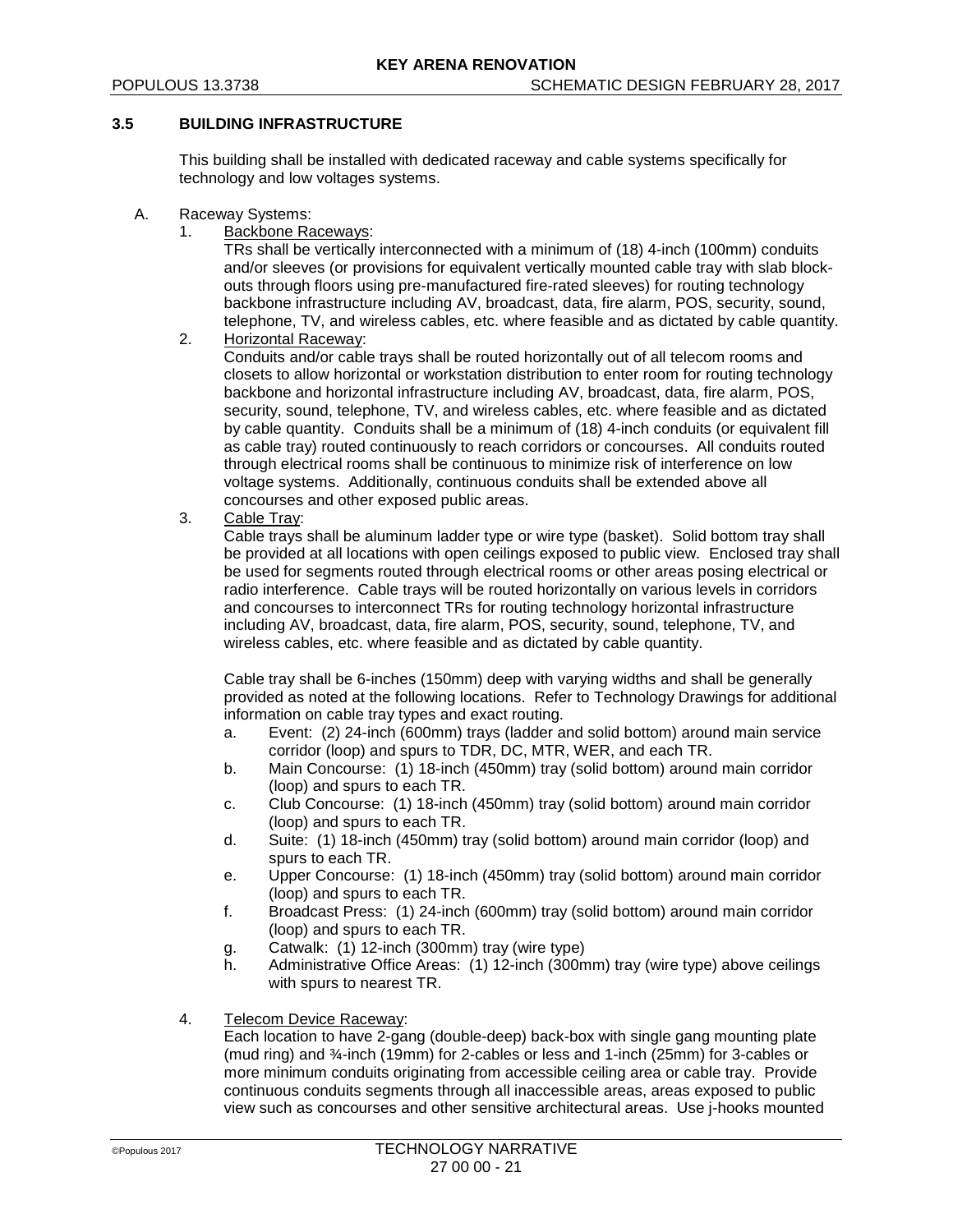at 48-inch (1200mm) spacing not served by conduit or cable tray. Conduit sleeves and/or continuous segments shall be provided through walls for unimpeded pathway to cable origin or cable tray. All conduit penetrations and opening through fire rated walls shall be sealed with appropriate fire and smoke stop material. All raceway and cable routing shall be located to minimize cable length.

Certain telecom devices may require multiple conduits, larger conduits, and/or larger enclosures based on cable fill. Devices that require enclosures (as noted below) shall have a 22-inch x 22-inch x 8-inch (550mm x 550mm x 200mm) stainless steel enclosure with (1) 2-inch minimum conduits routed to the nearest cable tray or communications room.

5. Structured Cabling System:

The communications infrastructure shall consist of a structured cabling system using physical hierarchical star cable topology comprised of backbone/riser and horizontal distribution segments.

- a. Campus Distribution
	- 1) Telecommunications Copper:
		- Requirements to be confirmed by Seattle Center.
	- 2) Fiber Optics:
		- Requirements to be confirmed by Seattle Center.
- b. Backbone Distribution :
	- 1) Telecommunications Copper:

Minimum (1) 25-pair Cat. 3 cable (to support conventional analog/digital telecommunications) routed to each TR to MTR. Cable shall be terminated using rack mounted 24-port RJ45 patch panel with 1-pair per jack on pins #4/5. Horizontal patch cord managers should be provided above and below patch panels. Actual backbone cable sizes to be confirmed during design.

- 2) Fiber Optics-Primary: Minimum (1) 12-strand OM4 multi-mode and (1) 36-strand OS2 single-mode fiber optic backbone cable routed to each TR to MTR. Cable shall be terminated using duplex LC connectors with rack mounted 2U or 144-port fiber enclosures.
- 3) Fiber Optics-Redundant:

Minimum (1) 12-strand OM4 multi-mode and (1) 36-strand OS2 single-mode fiber optic backbone cable (diversely routed from primary backbone) to each TR to DC. Cable shall meet equivalent performance and termination requirements as primary.

c. Server Cabinet Interconnects:

Provide (1) 24-strand OM4 multi-mode and (1) 24-strand OS2 single-mode fiber optic cable routed to each Server Cabinet from Fiber Main Cross-Connect Race within room. Cable shall be terminated using duplex LC connectors with rack mounted 2U or 144-port fiber enclosures.

d. Other Equipment Room Interfaces:

Tie cables shall be provided to each of the following equipment rooms with backbone cable originating from MTR. Cable shall meet equivalent performance and termination requirements as backbone cable segments.

- 1) Data Center: (1) 36-strand OM4 multi-mode and (1) 96-strand single-mode OS2 fiber optic cables from MTR.
- 2) Telecom Demarc Rooms (TDR): (1) 100-pair Cat 3 cable and (1) 12-strand OM4 multi-mode and (1) 96-strand single-mode fiber optic cables to each Primary TDR and Redundant TDR from MTR.
- 3) Production Room: (1) 12-strand OM4 multi-mode and (1) 36-strand singlemode OS2 fiber optic cables from MTR.
- 4) Security Command Center: (1) 25-pair Cat 3 cable and (1) 12-strand OM4 multi-mode and (1) 12-strand single-mode OS2 fiber optic cables from MTR.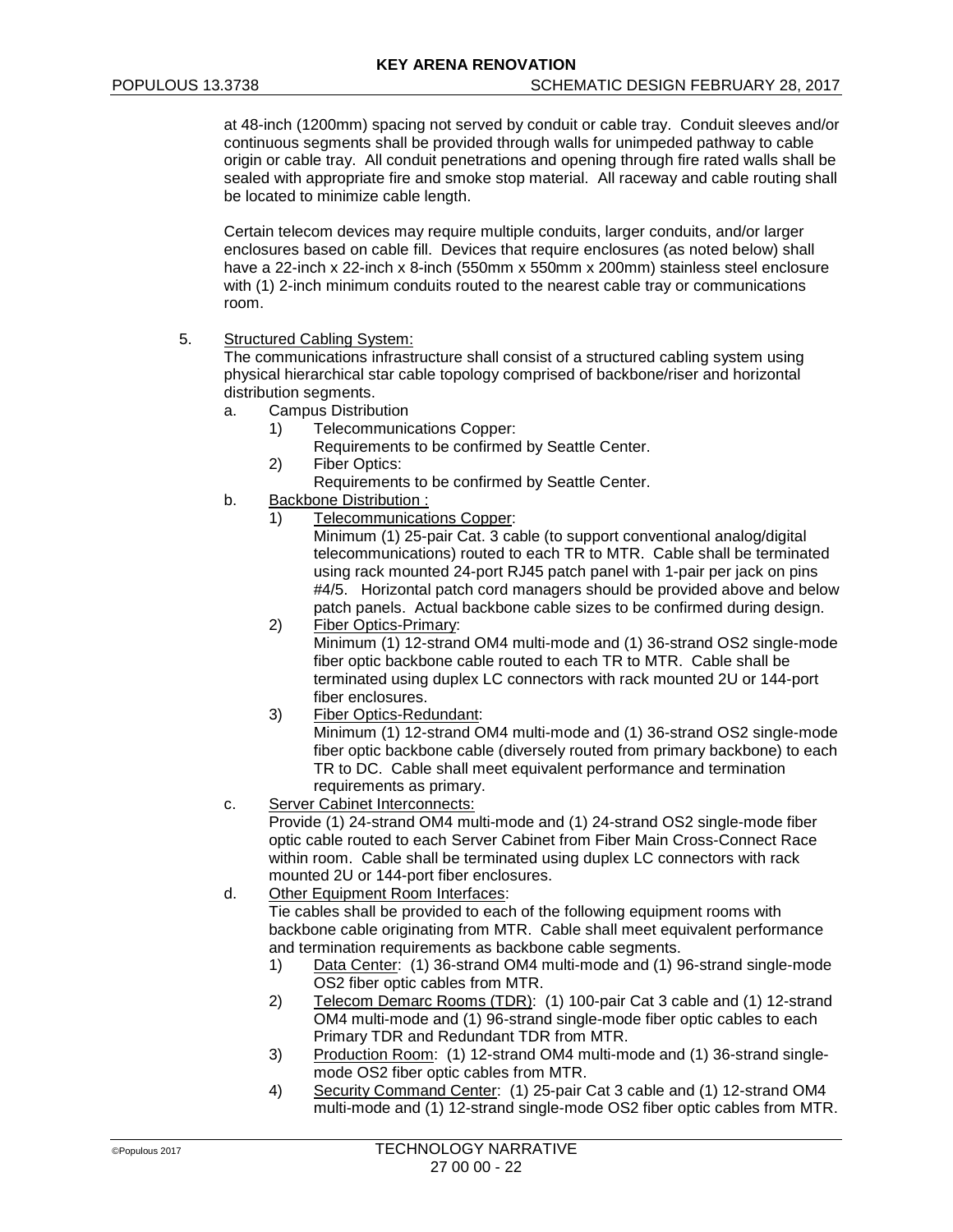- 5) Scoreboard Control Room: (1) 12-strand OM4 multi-mode and (1) 36-strand single-mode OS2 fiber optic cables from MTR.
- 6) Tenant Server Rooms: (1) 25-pair Cat 3 cable and (1) 12-strand OM4 multimode and (1) 12-strand single-mode OS2 fiber optic cables from MTR.
- 7) TV Broadcast Truck Compound/Head-End: (1) 100-pair Cat 3 cable and (1) 12-strand OM4 multi-mode and (1) 36-strand OS2 single-mode fiber optic cables from MTR.
- 8) Video Control Room: (1) 12-strand OM4 multi-mode and (1) 36-strand single-mode OS2 fiber optic cables from MTR.
- 9) Wireless Equipment Room: (1) 100-pair Cat 3 cable and (1) 12-strand OM4 multi-mode and (1) 96-strand single-mode OS2 fiber optic cables from MTR.

e. Remote Unit Interfaces: Tie cables shall be provided to each of the following remote unit locations with backbone cable originating from MTR. Cable shall meet equivalent performance and termination requirements as backbone cable segments.

- 1) AV Equipment Room or Rack: (12) Cat. 6A 4-pair to nearest TR and (1) 12strand OM4 multi-mode and (1) 12-strand single-mode OS2 fiber optic cables to MTR.
- 2) Catwalk: (12) Cat. 6A 4-pair to nearest TR and (1) 12-strand OM4 multimode and (1) 12-strand single-mode OS2 fiber optic cables to MTR. (4 total)
- 3) Courtside: (24) Cat. 6A 4-pair to nearest TR and (1) 12-strand OM4 multimode and (1) 12-strand single-mode OS2 fiber optic cables to MTR. (3-total on scoring/press side, 1-total at opposite side)
- 4) Multi-Purpose Room: (12) Cat. 6A 4-pair to nearest TR and (1) 12-strand OM4 multi-mode and (1) 12-strand single-mode OS2 fiber optic cables to MTR.
- 5) Green Room: (12) Cat. 6A 4-pair to nearest TR and (1) 12-strand OM4 multi-mode and (1) 12-strand single-mode OS2 fiber optic cables to MTR.
- 6) Guard Shack: (1) 12-strand OM4 multi-mode and (1) 12-strand single-mode OS2 fiber optic cables to MTR.
- 7) Locker Rooms: (12) Cat. 6A 4-pair to nearest TR and (1) 12-strand OM4 multi-mode and (1) 12-strand single-mode OS2 fiber optic cables to MTR.
- 8) Press Interview Room: (12) Cat. 6A 4-pair to nearest TR and (1) 12-strand OM4 multi-mode and (1) 12-strand single-mode OS2 fiber optic cables to MTR.
- 9) Sound System/Amp Rooms: (12) Cat. 6A 4-pair to nearest TR and (1) 12 strand OM4 multi-mode and (1) 36-strand single-mode OS2 fiber optic cables to MTR.
- f. NBA HSAN Backbone:

Per current NBA Arena Standards.

- g. NHL Backbone:
	- Per current NHL Arena Standards.
- h. Horizontal Distribution Telephone and Data:
	- Distribution from endpoint telecom devices shall use 4-pair UTP as noted below originating from nearest TR. Cable shall not exceed total cable length of 295-feet (90m). Cable shall terminate using equivalent RJ45 jacks in modular stainless faceplates at end points and rack mounted 48-port RJ45 patch panels at TR. Patch panels to be provided as necessary with horizontal patch cord managers above and below each panel. Anticipated quantities of certain devices and cables are shown below. Exact requirements to be finalized.
		- 1) (8) Automatic Teller Machine: (1) Cat6A, (ATM)<br>2) (100) AV Device: (6) Cat6A, (AV)
		- 2) (100) AV Device: (6) Cat6A, (AV)
		- 3) (625) Data Comm/LAN: (2) Cat6A, (DATA)<br>4) (10) Elevator Cabs: (6) OS2 or (4) Cat6A f
		- 4) (10) Elevator Cabs: (6) OS2 or (4) Cat6A for telephone, TV, security cam, and Wi-Fi, (ELEV)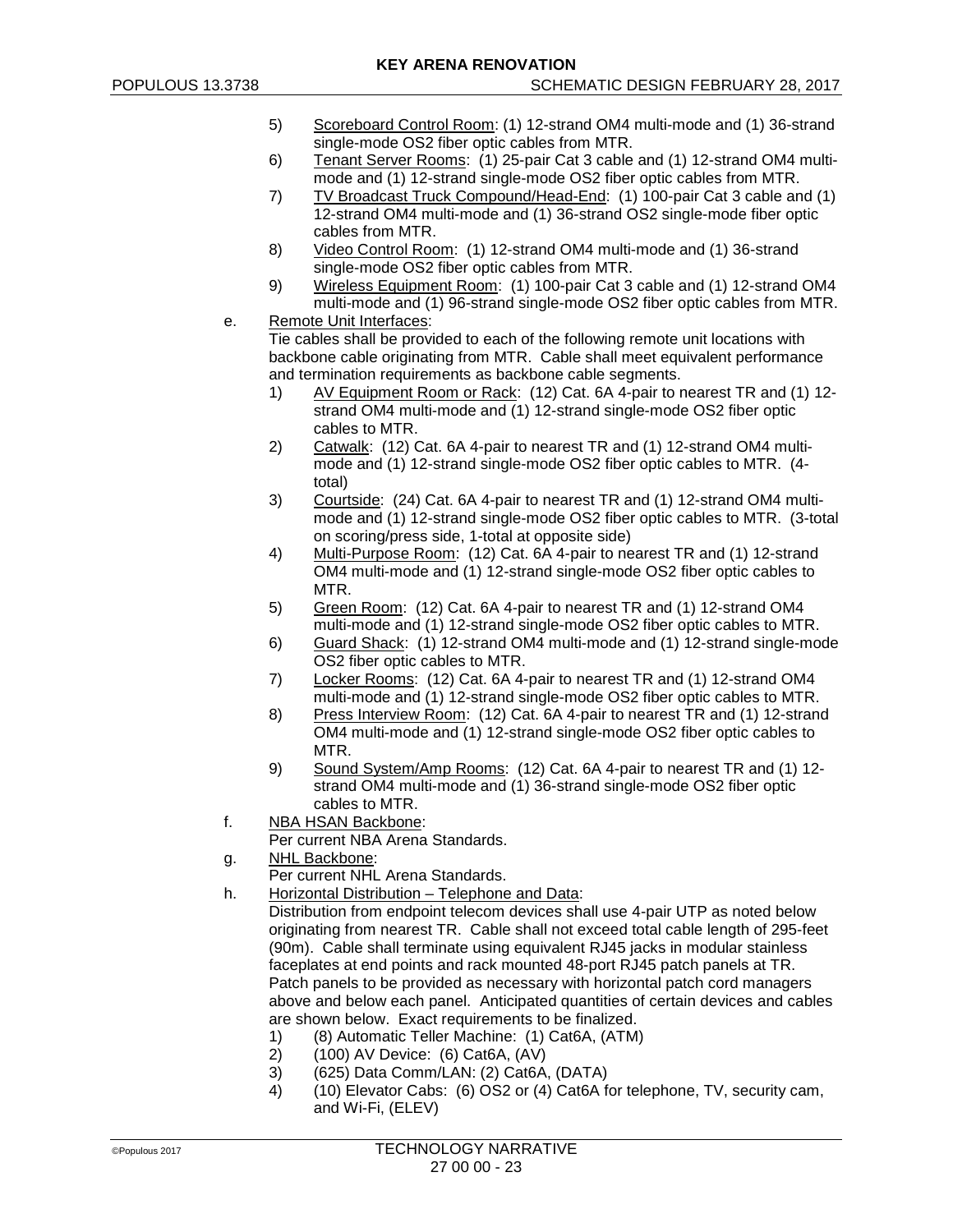- 5) (4) Elevator Machine Rooms: (6) Cat6A for control, telephone, TV, security cam, and Wi-Fi, (ELEVMACH)
- 
- 6) (24) Escalator Pits: (2) Cat6A for control, (ESC)<br>7) (tbd) Remote Media Hub: (12) OM4, (12) OS2, 7) (tbd) Remote Media Hub: (12) OM4, (12) OS2, (12) Cat6A, (MEDIA)
- 8) (1000) IP Television: (1) Cat6A, (IPTV)
- 9) (incl w/IP Television) IP Menu Boards: (1) Cat6A, (IPTV)<br>10) (incl w/IP Television) IP Signage: (1) Cat6A, (IPTV)
- (incl w/IP Television) IP Signage: (1) Cat6A, (IPTV)
- 11) (tbd) NBA HSAN: (2) Cat6A (HSAN)
- 12) (tbd) NHL Data: (2) Cat6A (NHL)<br>13) (400) Point-of-Sale(POS): (3) Cat6
- 13) (400) Point-of-Sale(POS): (3) Cat6A, (POS)
- 14) (incl w/POS) Portable POS: use WLAN (PPOS)
- 15) (400) Security Camera: (1) Cat6A, (CAM)
- 16) (8) Time Clock: (1) Cat6A, (TIME)
- 17) (300) Wall Mounted Telephone: (1) Cat6A, (TELE)
- 18) (800) Wireless LAN/Wi-Fi: (2) Cat6A, (WLAN2)

#### *\*\*Device quantities shown are for reference only based on similar venue types. Exact requirements to be coordinated with owner.*

i. Telecom Device Power:

Telecom devices shall each be installed with 120V, 20A (NEMA 5-20R) quad-plex receptacle with exception Wall Tele, WLAN, Security Cam, etc. Each POS device shall be installed with isolated ground type duplex outlet. Public Tele requires a junction-box with hardwired 120V 20A circuit.

# **3.6 PROGRAM REQUIREMENTS**

The following room and area types are proposed to have comm devices as specified:

A. Base Program Requirements:

Provided below are general communications program requirements. Device cables quantities and locations shall be provided as necessary based on applications and density.

- 1. Administrative Offices=CAM, DATA, IPTV, WLAN
- 2. AHU=DATA, TELE
- 3. Auxiliary Locker Rooms=CAM, DATA, IPTV, WLAN<br>4 Bar=AV CAM IPTV POS TFLE WLAN
- Bar=AV, CAM, IPTV, POS, TELE, WLAN
- 5. Beer Room=DATA, TELE
- 6. Boiler Room=DATA, TELE<br>7. Bowl AHU=DATA, TELE
- 7. Bowl AHU=DATA, TELE
- 8. Broadcast Camera Positions=AV
- 9. Broadcast Truck Compound and Parking=CAM, HSAN, MEDIA, WLAN<br>10. Chiller Plant=DATA. TELE
- Chiller Plant=DATA, TELE
- 11. Circulation=WLAN, CAM
- 12. Clubs=CAM, IPTV, POS, PPOS, TELE, WLAN<br>13. Commissary=CAM, DATA, IPTV, POS, TELE
- 13. Commissary=CAM, DATA, IPTV, POS, TELE
- 14. Concessions=CAM, IPTV, POS, TELE<br>15. Concession Prep=POS. TELE
- 15. Concession Prep=POS, TELE<br>16. Concourses=AV. CAM. IPTV. I
- Concourses=AV, CAM, IPTV, MEDIA, POS, PPOS, TELE, WLAN
- 17. Conference Rooms=AV, DATA, IPTV, TELE, WLAN<br>18. Control Room=AV, DATA, MEDIA, TELE, WLAN
- Control Room=AV, DATA, MEDIA, TELE, WLAN
- 19. Corridor=CAM, WLAN
- 20. Courtside= DATA, HSAN, TELE, WLAN
- 21. Elec Rooms=DATA, TELE<br>22. Elevators=CAM, ELEV, IPT
- Elevators=CAM, ELEV, IPTV, TELE
- 23. Elevator Lobbies=CAM, WLAN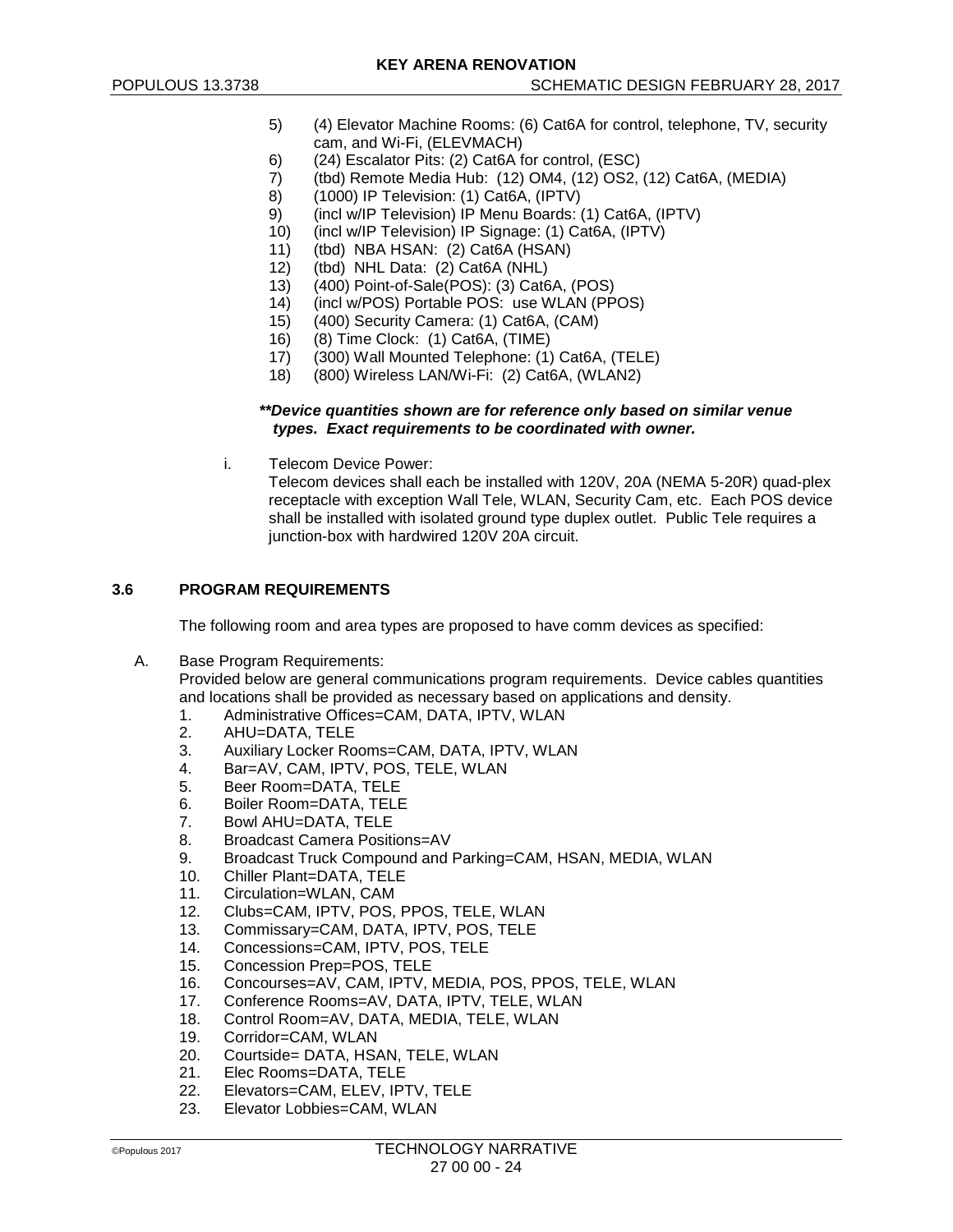- 24. Employee Entrance=CAM, DATA, TIME, WLAN
- 25. Entrances=CAM, WLAN
- 26. Escalators=CAM, WLAN<br>27 Exits=CAM WLAN
- Exits=CAM, WLAN
- 28. Event Floor=DATA, MEDIA, TELE, WLAN
- 29. Event Locker Room=DATA, IPTV, TELE, WLAN<br>30. Event Offices=DATA IPTV, TELE, WLAN
- Event Offices=DATA, IPTV, TELE, WLAN
- 31. Family=DATA, IPTV, TELE, WLAN
- 32. Fan Accommodations=DATA, TELE, WLAN
- 33. Fire Command Center=DATA, TELE, WLAN
- 34. First Aid=DATA, WLAN
- 35. Food Service Locker Room=DATA, IPTV, TELE, WLAN
- 36. Green Rooms=DATA, MEDIA, TELE, WLAN
- 37. Home Locker Room=AV, CAM, DATA, IPTV, MEDIA, TELE, WLAN
- 38. Ice Plant=DATA, TELE<br>39. Interview Room=DATA
- Interview Room=DATA, HSAN, IPTV, MEDIA, TELE, WLAN
- 40. Kiosk=DATA
- 41. Kitchen/Commissary=CAM, DATA, IPTV, POS, TELE, WLAN
- Loading Dock=CAM, DATA, TELE, WLAN
- 43. Lobby=CAM, DATA, IPTV, WLAN
- 44. Main Lobby=CAM, DATA, IPTV, WLAN
- 45. Maintenance Area=DATA, IPTV, TELE, WLAN
- 46. Marshalling=CAM, DATA, WLAN
- 47. Mech Rooms=DATA, TELE
- 48. Novelty=CAM, DATA, IPTV, TELE, WLAN
- 49. Officials Area=DATA, HSAN, IPTV, TELE, WLAN
- 50. Offices=CAM, DATA, IPTV, WLAN
- 51. Operations=CAM, DATA, IPTV, WLAN
- 52. Pantry=POS, WLAN<br>53. Parking (office)=CAN
- Parking (office)=CAM, TELE, WLAN
- 54. Parking (player)=CAM, TELE, WLAN
- 55. Parking (public)=CAM, TELE, WLAN
- 56. Party Suite=AV, DATA, IPTV, TELE, TIX, WLAN
- 57. Plaza Areas=CAM, MEDIA, TELE, WLAN
- 58. Portable POS Carts=PPOS, WLAN<br>59. Press Areas=TELE, WLAN
- 
- 59. Press Areas=TELE, WLAN<br>60. Press Work Room=DATA. Press Work Room=DATA, IPTV, TELE, WLAN
- 61. Production Studio=AV, DATA, TELE, WLAN
- 62. Radio Broadcast Booth= AV, DATA, IPTV, TELE, WLAN<br>63. Receiving=DATA, IPTV, TELE, WLAN
- Receiving=DATA, IPTV, TELE, WLAN
- 64. Reception=DATA, IPTV, TELE, WLAN
- 65. Recycling/Trash=CAM
- 66. Restrooms=WLAN
- 67. Retail=CAM, DATA, TELE, WLAN
- 68. Seating Bowl=CAM, WLAN
- 69. Security Command=DATA, MEDIA, TELE, WLAN
- 70. Service Tunnel/Corridors=CAM, DATA, MEDIA, WLAN<br>71. Sponsor Suite=AV. DATA, IPTV, TELE, TIX, WLAN
- 71. Sponsor Suite=AV, DATA, IPTV, TELE, TIX, WLAN<br>72. Sponsor Zone=DATA, IPTV, MEDIA, WLAN
- Sponsor Zone=DATA, IPTV, MEDIA, WLAN
- 73. Stadium Exterior=CAM, MEDIA, WLAN
- Staff Entrance=CAM, DATA, IPTV, TIME, WLAN
- 75. Stairs=CAM, WLAN
- 76. Stair Towers=WLAN
- 77. Star Dressing=DATA, IPTV, TELE, WLAN
- 78. Storage=TELE, WLAN
- 79. Suites=AV, DATA, IPTV, TELE, TIX, WLAN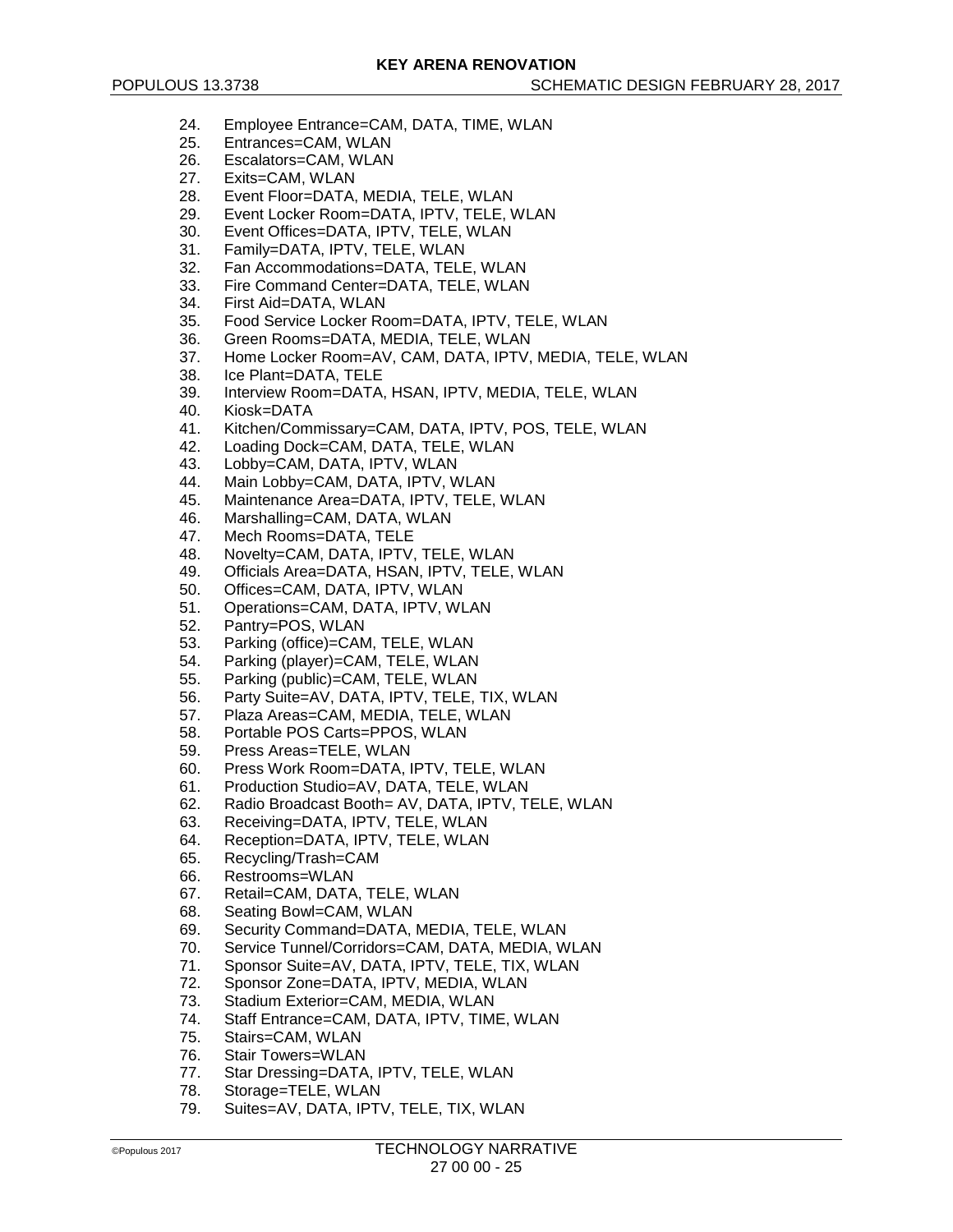- 80. Team Store= CAM, DATA, IPTV, TELE, WLAN
- 81. Telecom Rooms=TELE
- 82. Terrace=CAM, MEDIA, POS, WLAN<br>83. Ticketing=CAM DATA IPTV MEDIA
- 83. Ticketing=CAM, DATA, IPTV, MEDIA, TELE, WLAN<br>84. Ticketing Lobby=CAM, DATA, IPTV, WLAN
- Ticketing Lobby=CAM, DATA, IPTV, WLAN
- 85. Ticketing Office=CAM, DATA, IPTV, TELE, WLAN<br>86. Ticket Window=CAM, DATA, IPTV, WLAN
- Ticket Window=CAM, DATA, IPTV, WLAN
- 87. Trash/Recycling=(none)
- 88. Trash/Recycling Dock=CAM, WLAN<br>89. TV Broadcast Booth=AV, DATA, IPT
- TV Broadcast Booth=AV, DATA, IPTV, TELE WLAN
- 90. Uniform=DATA, IPTV, TELE, WLAN
- 
- 91. Vault/Safe=CAM<br>92. Vendor Commiss Vendor Commissary=POS, TELE, WLAN
- 93. Vending=POS, TELE, WLAN
- 94. Video Control Room=AV, DATA, MEDIA, TELE, WLAN<br>95. VIP Entrance=DATA, IPTV, TELE, WLAN
- VIP Entrance=DATA, IPTV, TELE, WLAN
- 96. Visiting/Aux Locker Rooms=AV, CAM, DATA, IPTV, MEDIA, TELE, WLAN
- 97. Vomitory=CAM, DATA, MEDIA, WLAN<br>98. Work Room=DATA, TELE, WLAN
- Work Room=DATA, TELE, WLAN
- 99. Writing Press Area=DATA, TELE, WLAN
- 100. X-Ray Room=DATA, TELE, WLAN
- 101. Zamboni=TELE
- B. Optional Program Requirements:
	- 1. To be confirmed during design.

# **PART 4 - IT-SYSTEMS**

#### **4.1 GENERAL**

- A. This work and design to be developed in conjunction with Owner and Tenants.
- B. IT Systems include IP Telephone, Wireless Data Network, and Converged Data Network.
- C. Verification required with Owner how this work will be procured and implemented.

#### **4.2 TELEPHONE SYSTEM**

- A. General
	- 1. Provide a complete and fully functional IP Telephone System.<br>2. Telephone System to be provided based on industry best prac
	- 2. Telephone System to be provided based on industry best practices.<br>3. Telephone System shall be a single system to support all facility ten
	- Telephone System shall be a single system to support all facility tenants and users.
	- 4. Telephone System will be IP type and use the converged data network for Ethernet/IP connectivity throughout facility.
- B. Equipment and Components
	- 1. The telephone systems shall include but not be limited to the following components:
		- a. Call Servers (primary and redundant)
		- b. Unified Messaging Servers
		- c. E911 Servers (primary and redundant)<br>d. XML and Applications Servers
		- XML and Applications Servers
		- e. Telephone Desk Sets
		- f. Conference Telephones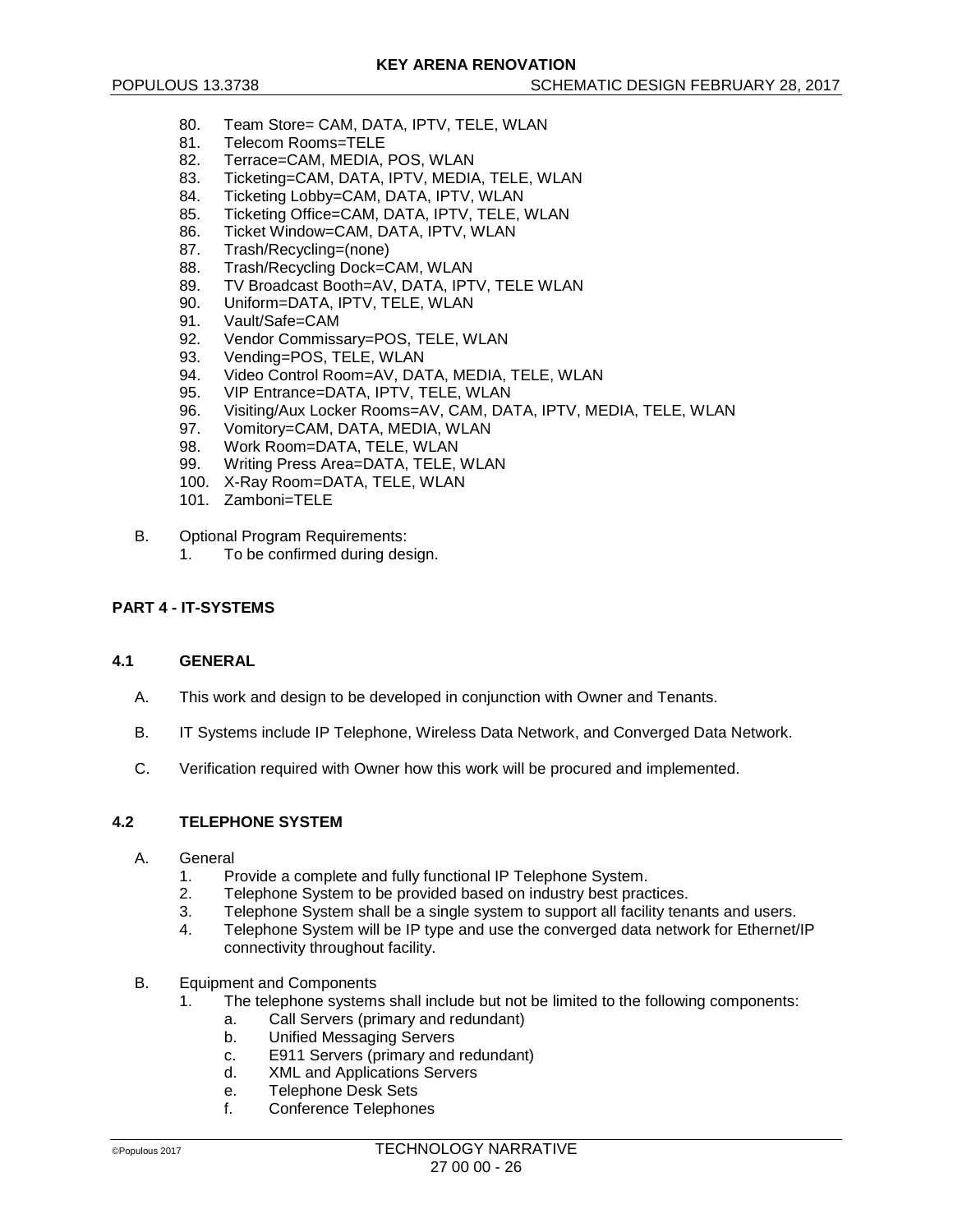- g. Wall Mounted Telephone
- h. Attendant Console using computer workstation and touch panel display.
- i. Attendant Console using Button Expansion Module<br>j. Gateways, Routers, and Firewalls
- Gateways, Routers, and Firewalls
- k. Patch Cords
- l. TDD Device
- m. Analog Voice Gateways
- n. Soft Phone Software
- o. System, Application and User Software and Firmware
- C. Program Requirements
	- 1. The telephone system shall be a single system that supports all facility tenants and users including the following:
		- a. Admin Offices
		- b. Broadcast and Press Areas
		- c. Facility Operations
		- d. Food Service Offices, Concessions, and Bars
		- e. League Areas<br>f. Multi-Purpose
		- Multi-Purpose Areas
		- g. Officials Areas
		- h. Retail Offices and Stores
		- i. Security Operations
		- j. Team Areas and Offices
		- k. Ticketing Offices and Call Center
		- l. Writing Press Areas
	- 2. Telephone Desk Sets shall have 2-port 1Gbps Ethernet switch for connecting peripheral devices such as computer workstations and printers.
	- 3. Full XML applications development with all necessary software and hardware for deployment on the telephone handsets. Applications shall include Owner Branding, Tenant/User Branding, full IPTV system control of local devices, Internet browser, and future development of food service menus, retail, and other POS integration.

# **4.3 WIRELESS DATA NETWORK (WLAN/WI-FI)**

- A. General
	- 1. Provide a complete and fully functional Wireless Data Network (WLAN / Wi-Fi).<br>2. Wireless Data Network to be Enterprise grade system based on industry best p
	- Wireless Data Network to be Enterprise grade system based on industry best practices.
	- 3. The Wireless Data Network shall be a converged network that provides a single wireless data and backbone connectivity for all building systems, applications, tenants, and user. Virtual local area networks (VLANs) shall be integrated into the system to virtually secure and segment the network.
	- 4. The Wireless Data Network will use the converged data network for Ethernet/IP connectivity throughout facility.
	- 5. Wireless Data Network shall provide ubiquitous coverage of venue including back-ofhouse, public, seating bowl, field, parking lots, plazas, and surrounding exterior areas.
	- 6. Wireless Data Network shall use a high-density layout and configuration in public areas including entrance portals, concourses, clubs, suites, and seating bowl.
- B. Equipment and Components
	- 1. The wireless data network shall be a complete system and include the following major equipment and components:
		- a. Wireless Controllers (primary and redundant)
		- b. Gateways and Routers
		- c. Wireless Access Points (WAPs)
		- d. Mobility Service Equipment (MSE)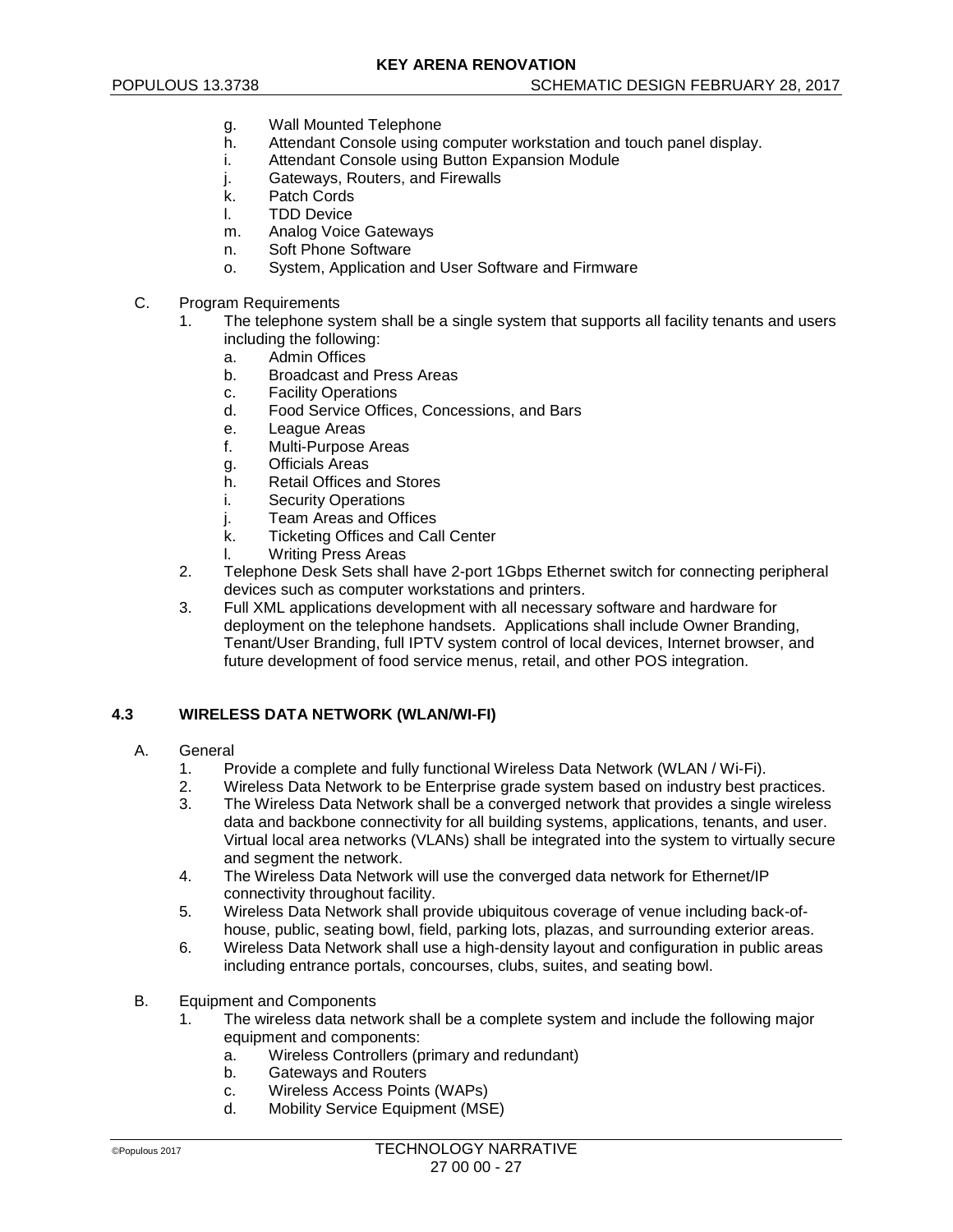- e. Services Control Engine (SCE)
- f. Intelligent Services Gateway (ISG)
- g. Wireless Intrusion Prevention System (WIPS)
- **Antennas**
- i. Enclosures
- j. Specialty Enclosures (hand rails)<br>k Patch Cords (fiber and copper)
- Patch Cords (fiber and copper)
- C. Program Requirements
	- 1. Wireless Data Network shall comply with IEEE 802.11ac Wave2 or higher using 2.4 and 5.0GHz frequencies.
	- 2. Each WAP coverage shall cover no more than (100) seats or people.
	- 3. Take rate and bandwidth requirements shall be based on 100% Active Connected Users at 10Mbps per user.
	- 4. The Wireless Data Network shall use primary and redundant Wireless Controllers.<br>5. The Wireless Data Network will be converged connectivity for all building systems.
		- The Wireless Data Network will be converged connectivity for all building systems, applications tenants, and users into a single. Dedicated SSIDs will be setup for the following:
			- a. Administration
			- b. AV Systems
			- c. Broadcast and Press<br>d. Facility Operations
			- **Facility Operations**
			- e. Food Service
			- f. League Areas
			- g. Multi-Purpose Areas
			- h. Officials Areas
			- i. POS
			- j. Public Internet
			- k. Retail Service<br>I. Security Opera
			- **Security Operations**
			- m. Team Administration
			- n. Ticket Scanners
			- o. Ticketing System
			- p. Writing Press
	- 6. Wireless Data Network shall provide ubiquitous coverage throughout venue and surrounding exterior areas including but not limited to the following:
		- a. Admin Office Areas
		- b. Broadcast Truck Compound
		- c. Club Areas<br>d. Command 0
		- **Command Centers**
		- e. Concourses
		- f. Service Corridors
		- g. Concession Stands
		- h. Comm Rooms
		- i. Corridors
		- j. Electrical Rooms
		- k. Elevator Cabs<br>I. Entrances and
		- **Entrances and Exits**
		- m. Escalators
		- n. Exterior Building Areas
		- o. Loading Dock
		- p. Lobbies
		- q. Locker Rooms
		- r. Mechanical Rooms
		- s. Multipurpose\Green\Interview Rooms
		- t. Novelty Stands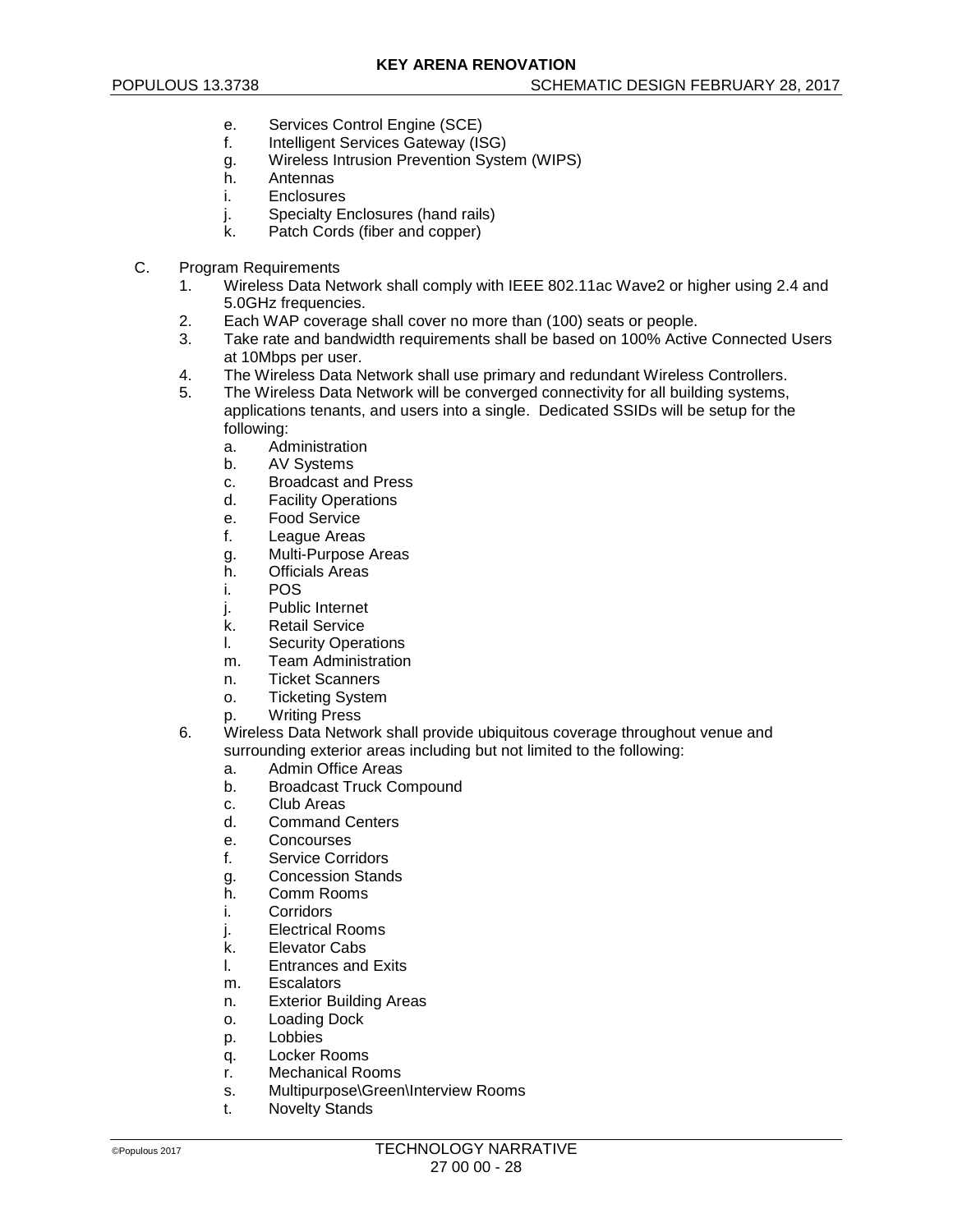- u. Pantries
- v. Parking Lots (Exterior)
- w. Playing Field Area
- x. Plaza Areas (Exterior)
- y. Production Studio
- z. Retail Team Stores
- aa. Receiving Areas
- bb. Seating Bowl
- cc. Security Command Center<br>dd. Storage Rooms
- Storage Rooms
- ee. Suites
- ff. Stair Towers
- gg. Ticket Window Areas and Offices
- hh. TV/Radio Broadcast Booths
- ii. Video Control Room
- ji. Vending Areas
- kk. Work Rooms
- ll. Writing Press Area

# **4.4 CONVERGED DATA NETWORK**

- A. General
	- 1. Provide a complete and fully functional Data Network.
	- 2. Data Network to be Enterprise grade system based on industry best practices.
	- 3. The Data Network shall be a converged data network that provides a single data network and backbone connectivity for all building systems, applications, tenants, and user. Virtual local area networks (VLANs) shall be integrated into the system to virtually secure and segment the network.
- B. Equipment and Components
	- 1. The data network shall be a complete system and include the following major equipment and components:
		- a. Core Switches (primary and redundant)
		- b. Access Switches
		- c. Routers<br>d Firewalls
		- Firewalls and VPN Licenses
		- e. DMZ Switches
		- f. Domain Name Servers (primary and redundant)
		- g. Network Monitoring and Management Equipment and Software
		- h. Software and Firmware
		- i. Dedicate UPS at each IC-Rooms
		- j. Patch Cords (fiber and copper)
- C. Program Requirements
	- 1. The Data Network shall use primary and redundant Core Switches interfaced to Access Switches with primary and redundant uplinks using fiber optic backbone cable.
	- 2. Primary and redundant uplink bandwidth shall each be a minimum of fully duplexed 10- Gbps Ethernet. Additional bandwidth may be required including 40-Gbps and 100-Gbps for various locations depending on load.
	- 3. Primary Core Switch will be installed at Main Comm Room and Redundant Core Switch at Data Center. Both Primary and Redundant to be installed at Main Comm Room if no Data Center present on project or later removed.
	- 4. Each Core Switch shall have redundant components including power supplies, supervisors, and uplinks.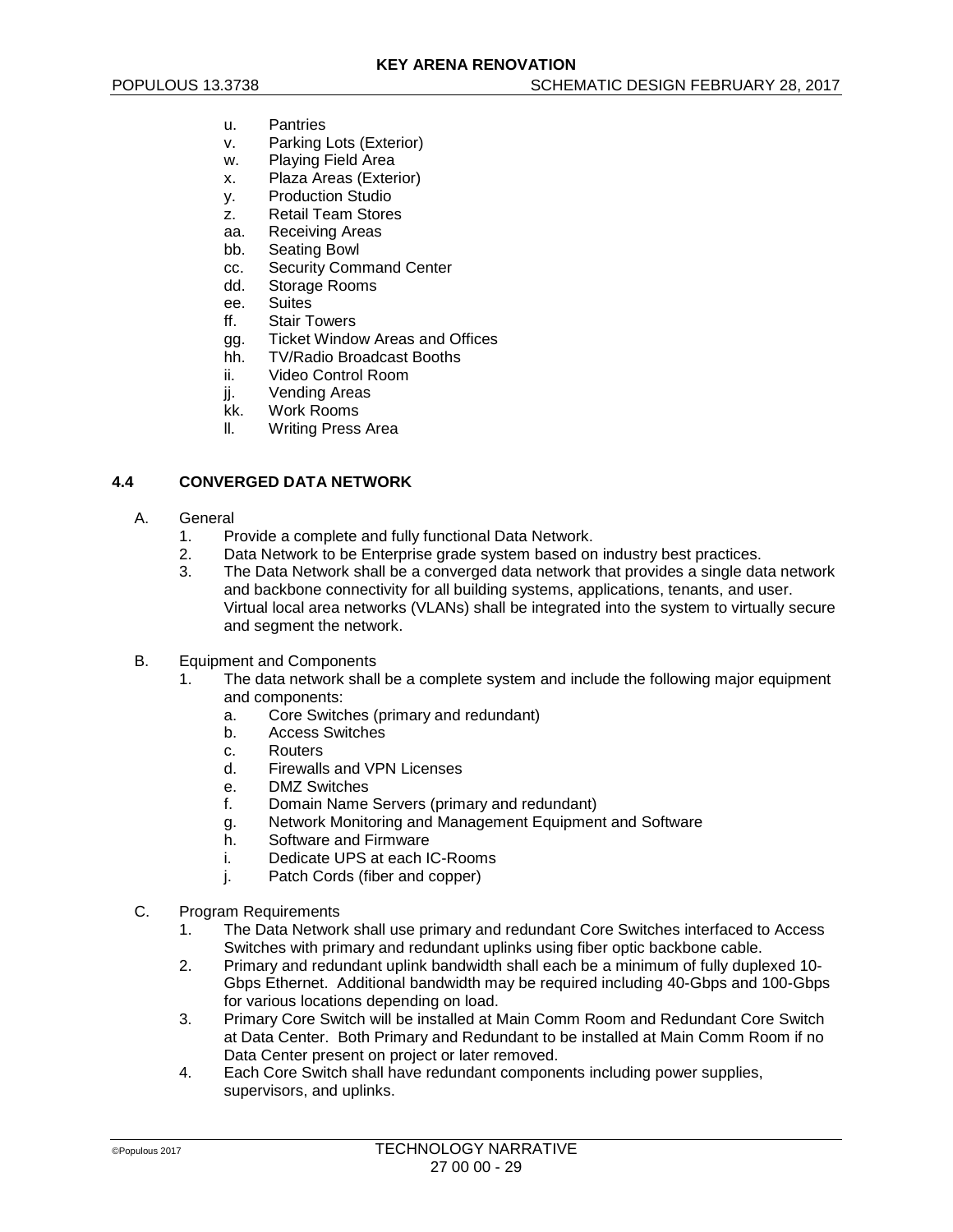- 5. Access Switches shall be 24-port and/or 48-port 10/100/1000 Mbps copper Ethernet ports. Modular chassis should be considered when switch count exceeds (4) stackable switches. Stack cables shall be provided to interconnect back-planes of switches at IC-Rooms.
- 6. Layer-2 and Layer-3 Access Switches will be provided at each IC-Room.
- 7. Access Switch quantity will be based on providing connectivity based on a minimum of 1 port for each telecom device plus 20%.
- 8. Access Switches shall have redundant uplinks and power supplies.
- 9. The Data Network will converge connectivity for all building systems, applications tenants, and users into a single. Virtual local area networks (VLANs) shall be integrated into the system to virtually secure and segment these networks. VLANs will be setup with Class of Service (CoS) and Quality of Service (Qos). VLANs will include the following:
	- a. Admin Data (Computers, Printers, Servers)
	- b. Advertising Panels
	- c. AV Systems
	- d. Building Management Systems (BMS)
	- e. BMS Controllers<br>f. Distributed Soun
	- Distributed Sound System
	- g. Food Service Tenant
	- h. IP Telephone
	- i. IPTV
	- j. League
	- k. Point of Sale (POS)
	- l. Security Cameras
	- m. Security Controllers
	- n. Security Management System (SMS)
	- o. Team
	- p. Tenants
	- q. Ticketing System
	- r. Wireless Ticket Scanners
	- s. Wireless POS
	- t. Wireless LAN (WLAN)
	- u. Wireless Public Internet
	- v. Other data communications to be determined

# **PART 5 - DISTRIBUTED ANTENNA SYSTEM (DAS)**

### **5.1 GENERAL**

- A. There shall be two DAS systems, one shall be a neutral host that supports multiple cellular carriers. The second shall support emergency responder (police, fire, ambulance) two-way radios, and operations (facility, event) two-way radios.
- B. DAS Vendor shall coordinate with Owner or Owners radio provider for provision of appropriate frequencies and repeaters for two-way radio systems.
- C. DAS Vendor to provide a complete and fully functioning and supported neutral host DAS including equipment, installation, support, and maintenance.
- D. The DAS shall include an in-building and exterior system. Exterior system requirements need to be coordinated with Cellular Carriers.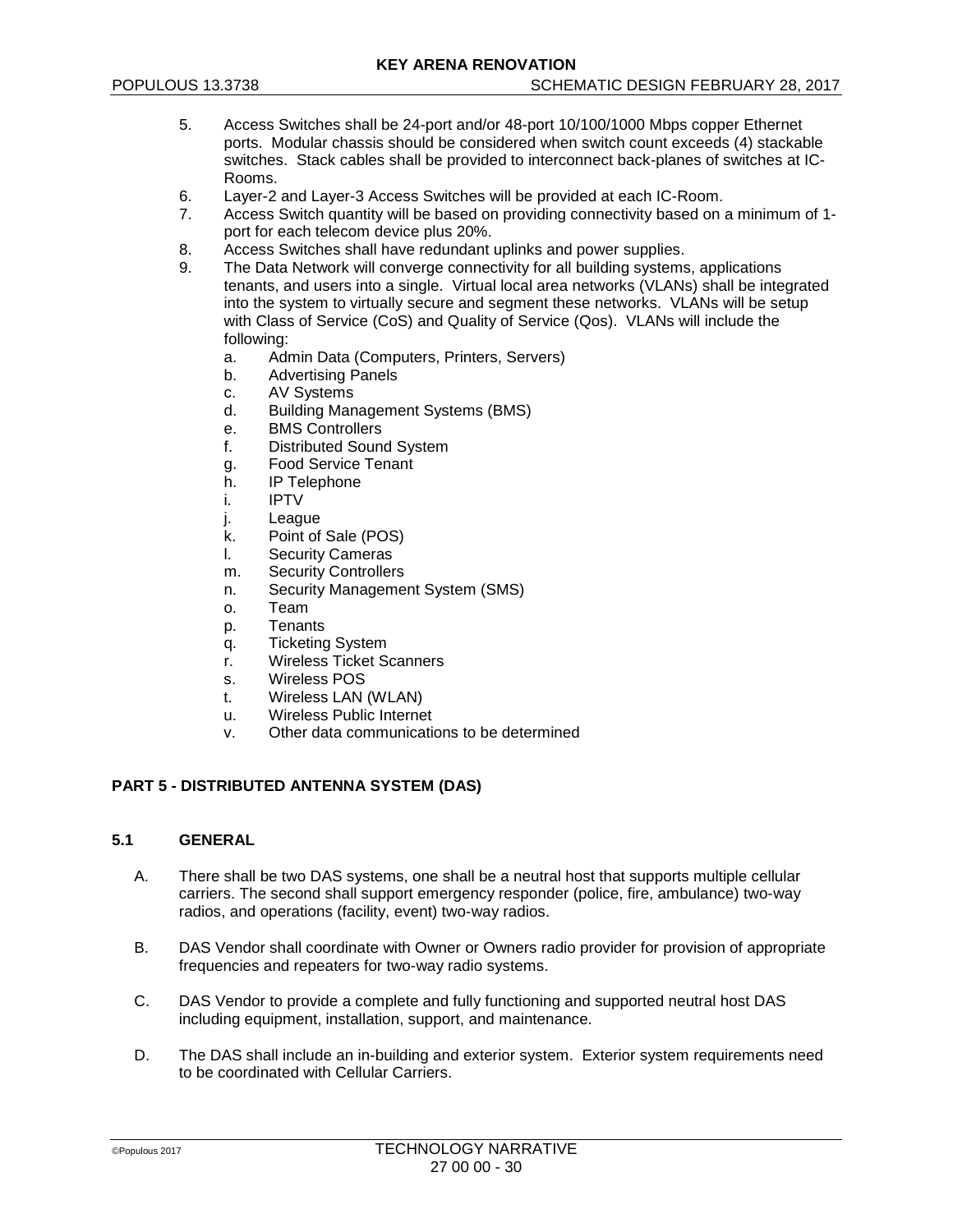- E. DAS shall provide ubiquitous coverage of venue including back-of-house, public, seating bowl, field, parking lots, plazas, and surrounding exterior areas.
- F. A dedicated DAS room (Wireless Equipment Room) shall be provided to support DAS, cellular carriers, and public safety equipment. DAS room shall have all MEP support systems including air conditioning, power, UPS, telecom ground, and fire suppression. Refer to Telecommunications Rooms Section for additional requirements.
- G. The DAS Vendor scope of work shall be for a complete and fully functioning DAS system including but not limited to wireless surveys, technical design, procurement, installation, cellular carrier coordination, and full support and maintenance of system. These elements of this scope shall include all necessary components and infrastructure such as DAS head-end, fiber optic backbone, remote units, antennas, antenna cables, horizontal raceway, and miscellaneous power distribution.
- H. The DAS Vendor shall provide options for installation, funding, and procurement as well as disclosure revenue opportunities as part of the Vendor's proposal response.
- I. The DAS Vendor shall be responsible for providing a neutral host DAS that will support all major and local Cellular Carrier signals. The Contractor shall be solely responsible for negotiating and coordinating all legal agreements, technical requirements, utility costs, and financial/revenue obligations of each Cellular Carriers.
- J. The DAS shall support the following Cellular Carriers:
	- 1. AT&T
	- 2. Verizon Wireless
	- 3. Sprint
	- 4. T-Mobile
	- 5. Other local carriers TBD
- K. The DAS shall be an in-building wireless system and exterior wireless system for supporting frequencies in the 450 to 2500 MHz range and expandable to support emerging technologies up to 6000 MHz.
- L. DAS Vendor shall provide all detailed coordination of antenna placement for approval by Owner and Architect. Work shall include all necessary concealment, stealthing, facades, and painting to hide equipment including antennas, cables, raceway, remote units, and any other exposed equipment.
- M. Equipment and Components
	- 1. Wireless Equipment Room (DAS Room)
		- a. Refer to Comm Room Section for requirements.
	- 2. DAS Equipment
		- a. Head-End
		- b. Equipment Cabinets and Racks
		- c. Tele/Data Cables
		- d. Fiber Optic Backbone and Cross-Connect
		- e. Raceways<br>f. Remote Ur
		- Remote Units
		- g. Power Plants
		- h. Battery Backup
		- i. Power Cables
		- j. Splice Components<br>k. Splitters. Couplers. (
		- k. Splitters, Couplers, Combiners, and Filters<br>I Amplifiers
		- **Amplifiers**
		- m. Antenna Cables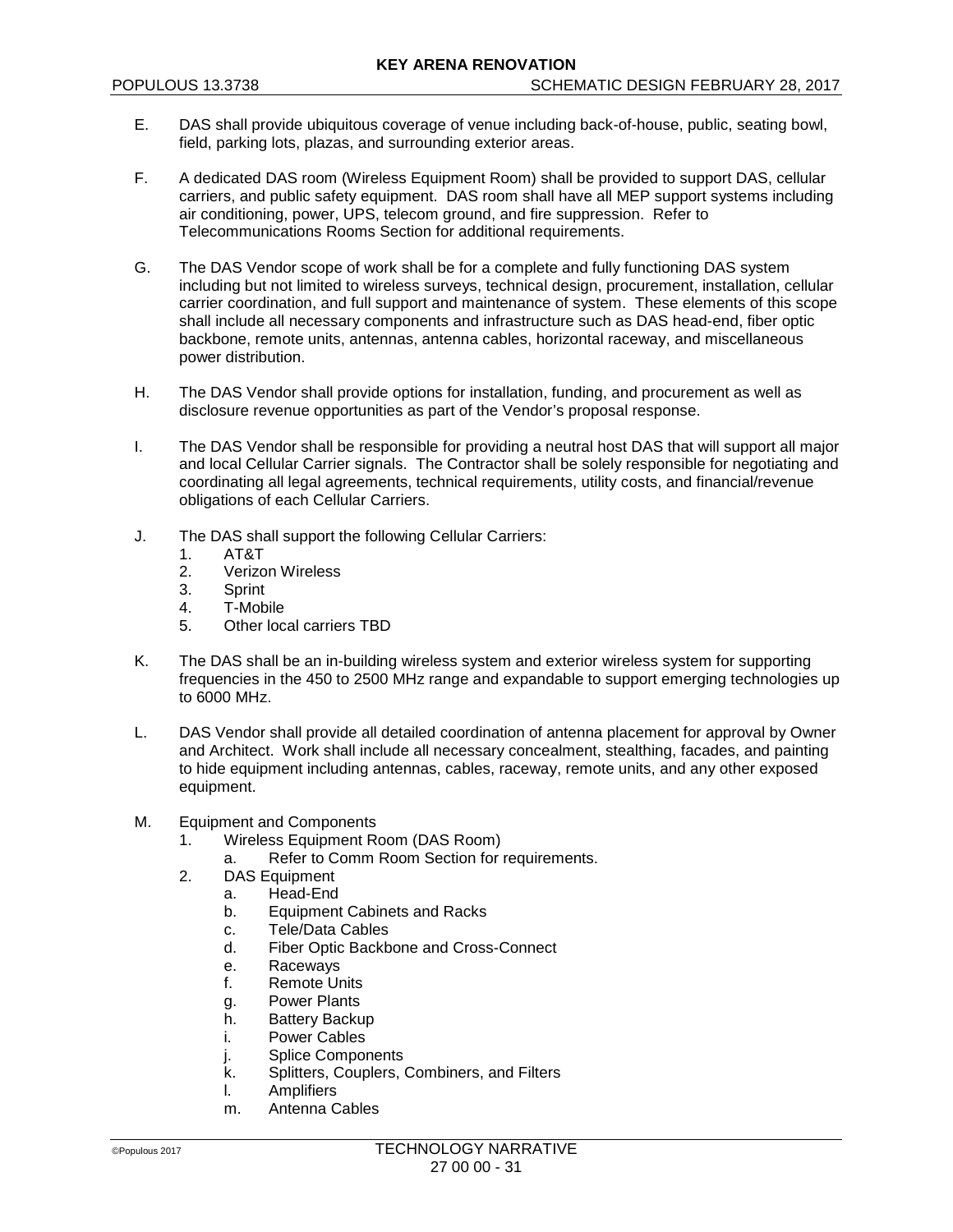- n. Antennas
- o. Enclosures
- 3. Concealment
	- a. Painting
	- b. Facades
	- c. Enclosures<br>d Stealthing
	- **Stealthing**
- 4. Software
- 5. PSTN and Internet Connectivity
- N. Program Requirements
	- 1. The DAS shall support all frequencies currently used by national and local Cellular Carriers including the following current technologies:
		- a. AT&T: LTE-1900 (MIMO)
		- b. AT&T: LTE-700 (MIMO)
		- c. AT&T: LTE-2100 (MIMO)
		- d. AT&T: UMTS-850
		-
		- e. AT&T: UMTS-1900<br>f. Verizon: CDMA-850 Verizon: CDMA-850
		- g. Verizon: EVDO-1900
		- h. Verizon: LTE-700 (MIMO)
		- i. Verizon: LTE-2100 (MIMO)
		- j. Sprint: CDMA-800
		- k. Sprint: CDMA-1900
		- l. Sprint: iDen-900
		- m. Sprint: LTE-1900
		- n. T-Mobile: GSM-1900
		- o. T-Mobile: LTE-2100
		-
		- p. T-Mobile: UMTS-1900
		- q. T-Mobile: UMTS-2100
		- r. T-Mobile/MetroPCS: CDMA-1900
	- 2. DAS shall provide ubiquitous coverage throughout venue and surrounding exterior areas including but not limited to the following:
		- a. Admin Office Areas
		- b. Broadcast Truck Compound
		- c. Club Areas<br>d. Command
		- **Command Centers**
		- e. Concourses
		- f. Service Corridors
		- g. Concession Stands
		- h. Comm Rooms
		- i. Corridors
		- j. Electrical Rooms
		- k. Elevator Cabs
		- l. Entrances and Exits
		- m. Exterior Building Areas
		- n. Loading Dock
		- o. Lobbies
		- p. Locker Rooms
		- q. Mechanical Rooms
		- r. Multipurpose\Green\Interview Rooms
		- s. Novelty Stands
		- t. Pantries
		- u. Parking Lots (Exterior)
		- v. Playing Field Area
		- w. Plaza Areas (Exterior)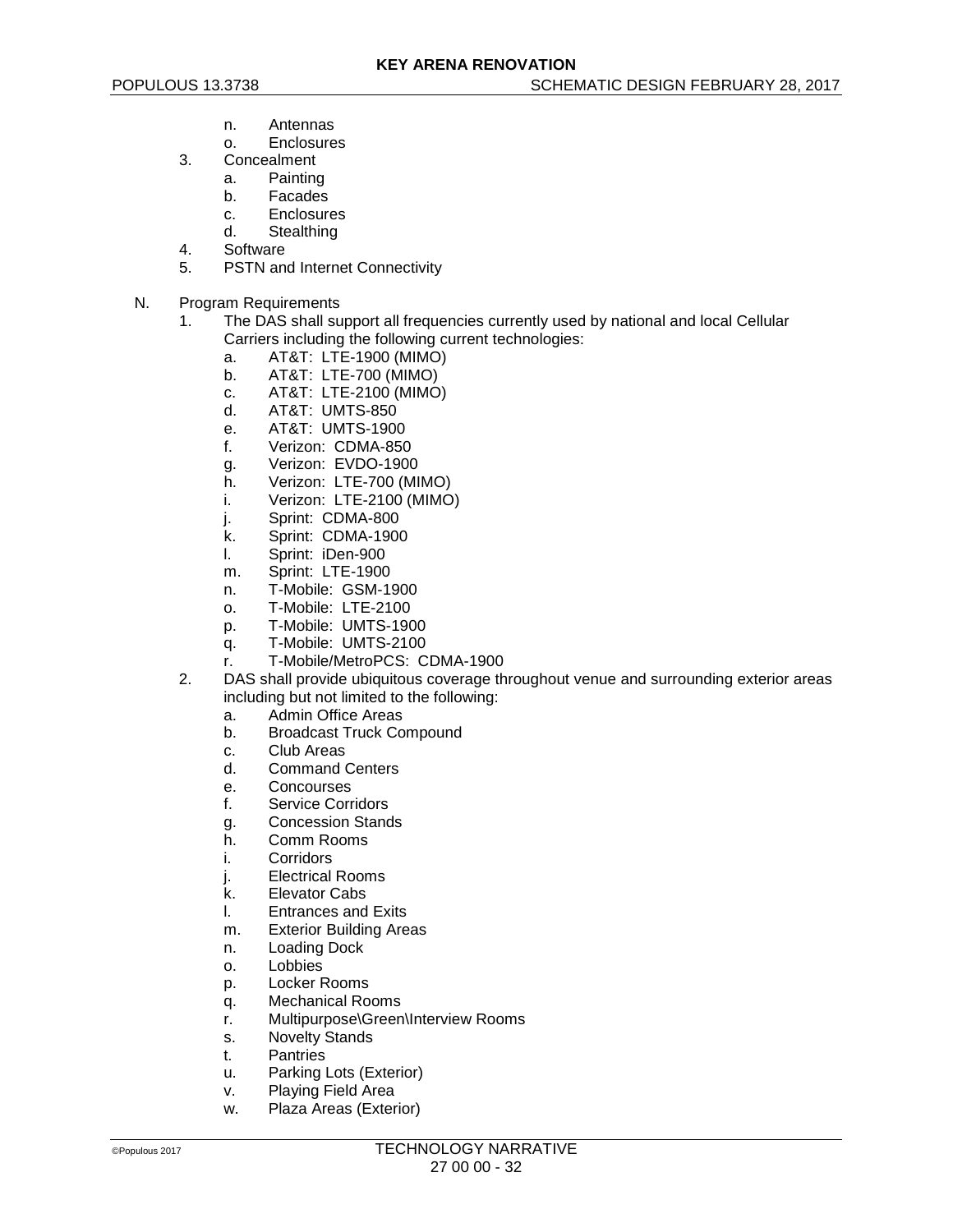- x. Production Studio
- y. Retail Team Stores
- z. Receiving Areas
- aa. Seating Bowl
- bb. Security Command Center
- cc. Storage Rooms<br>dd Suites
- **Suites**
- ee. Stair Towers
- ff. Ticket Window Areas and Offices
- gg. TV/Radio Broadcast Booths
- hh. Video Control Room
- ii. Vending Areas
- jj. Work Rooms
- kk. Writing Press Area

### **PART 6 - SECURITY SYSTEM**

#### **6.1 GENERAL**

- A. Provide a complete and fully functional integrated security system utilizing electronic access control, intrusion detection, and video surveillance.
- B. The security system shall incorporate hardware and software specifically designed to support multi-systems, multi-users, multi-tasking point monitoring and system administration and operation.
- C. The systems shall be interfaced to the facility LAN using Ethernet and Internet Protocol (IP) based technology.

# **6.2 EQUIPMENT AND COMPONENTS**

System equipment and components shall be provided as necessary and include the following major components as noted below. Preliminary device quantities are shown in parenthesis for certain equipment and devices. Exact requirements to be finalized.

### A. Infrastructure

- 
- 1. Cable<br>2. Racev **Raceway**
- 
- 3. Power<br>4. Battery **Battery Backup**

#### B. Command Center Furniture

- 1. Command Center console for (2) Security Operators
- 2. Desk for (1) Security Manager<br>3. Desk for (1) Security Director
- 3. Desk for (1) Security Director<br>4 Work Area Counter for (10) Fy
- 4. Work Area Counter for (10) Event Day Security Staff/Emergency Personnel

#### C. Computers

- 1. Command Center Console: (2) Computers with (4) 22-inch displays each and UPS.
- 2. Security Manager Desk: (1) Computer with (2) 22-inch displays, Laser Printer, and UPS.
- 3. Security Director Desk: (1) Computer with (2) 22-inch displays, Laser Printer, and UPS.
- Event Day Command Center: (2) Computers with (3) 22-inch displays, (1) 22-inch "touch panel" display each, and UPS.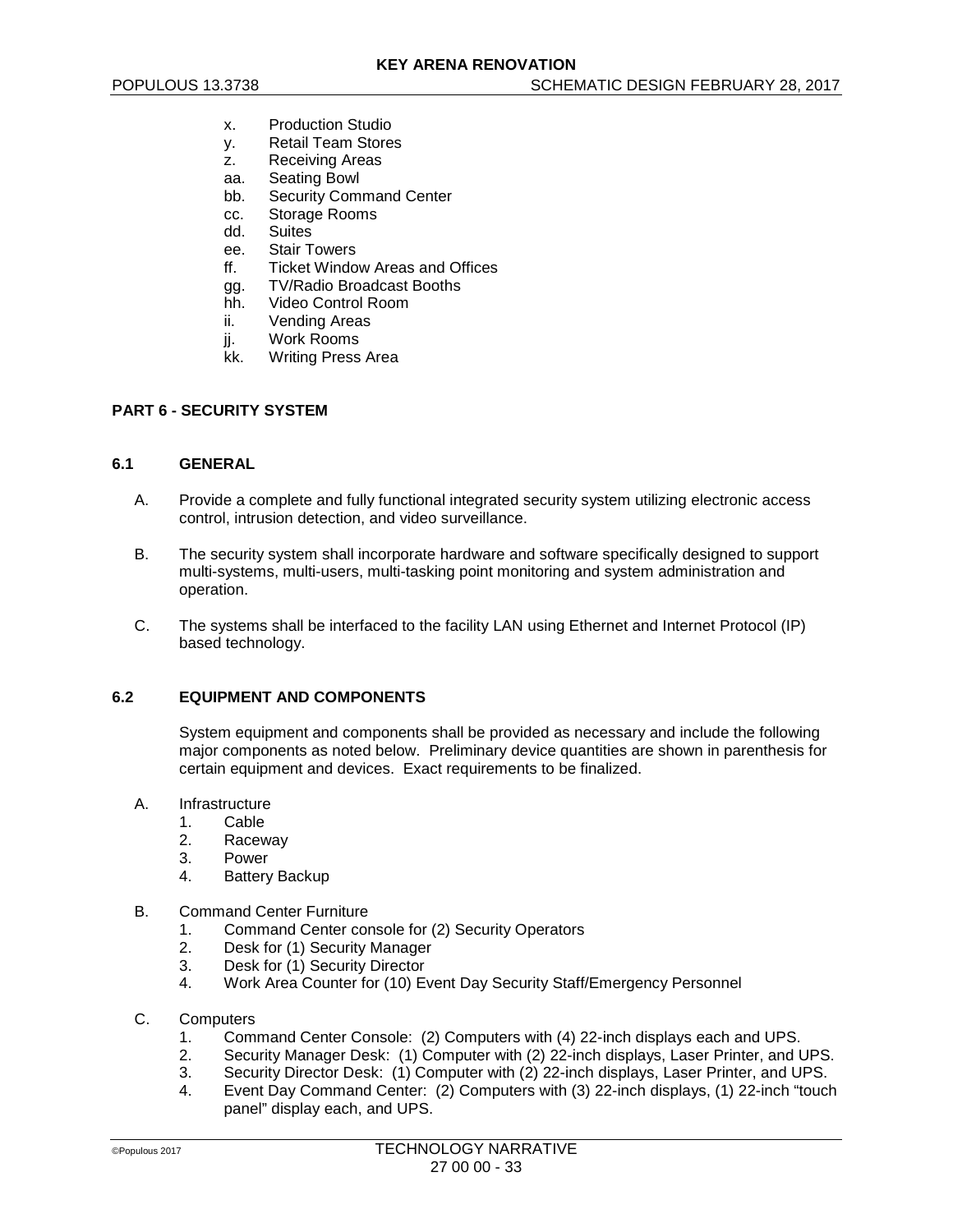- 5. Command Center Video Wall: (2) Computers with (3) HD video outputs.
- 6. Security Admin Desks: (2) Computers with (2) 22-inch displays each with Web Cam, ID/Photo Badge Color Printer, Laser Printer, Driver's License Scanner, Finger Print Scanner, Card Reader device, and UPS.
- D. Video Wall
	- 1. Command Center: 2x3-Type with 65-inch displays and (10) HD video input AV control system, touch-panel, and UPS.
	- 2. War Room: 2x3-Type with 65-inch displays and (10) HD video input AV control system, touch-panel, and UPS.
- E. Servers
	- 1. Network Video Recorders (30-days motion at 15-IPS)
	- 2. Video Archive SAN Servers (60-days motion at 15-IPS)
	- 3. Video Tape Backup and Servers (LTO8 or higher)
	- 4. Access Control System Servers
- F. Software
	- 1. Access Control System
	- 2. Video Surveillance System
	- 3. Integrated Graphical User Interface (GUI) System
	- Video Analytics (optional for Owner consideration)
	- 5. Archive and Backup Systems
	- 6. UPS Monitoring
- G. Inspection Equipment (provided by Owner)
	- 1. X-Ray Machines<br>2. Magnetometers
	- **Magnetometers**
	- 3. Hand-held Metal Detector Wands
- H. Security Equipment and Devices
	- 1. Command Center Console, Video Wall, AV System Controller, Report Printer, Computer Workstations, and UPS (CONSOLE)
	- 2. Security Computer Workstations and UPS, (COMPUTER)
	- 3. User ID Issuance Workstation, Video Camera, Card Printer, and UPS, (ID)
	- 4. Visitor Management System, Computer Workstation, Video Camera, Badge Printer, and UPS, (VMS)
	- 5. (12) Two-Way Intercom Systems (INTERCOM)
	- 6. (tbd) Code Blue Telephones (BLUE TELE)<br>7. Access Control System. Server and UPS. (
	- Access Control System, Server and UPS, (ACS)
	- 8. Video Surveillance System, Servers, Video Archive Server/Tape, and UPS (CCTV)
	- 9. Network Video Recorders and UPS, (NVRs)<br>10. Security Control Panel and UPS. (SCP)
	- Security Control Panel and UPS, (SCP)
	- 11. (8) Biometric/Card Reader Time Clock System (TC)
	- 12. (12) Biometric/Smart Card/Proximity Readers, (BR)
	- 13. (300) Smart Card/Proximity Readers, (CR)
	- 14. (100) Controlled Electric Lock Zones (EL)<br>15. (500) Door Status Monitors. (M)
	- 15. (500) Door Status Monitors, (M)<br>16. (25) Duress Button (PANIC)
	- (25) Duress Button, (PANIC)
	- 17. (400) 2-5MP 180 Fixed Cameras (solid state), (CAM-F)
	- (24) 2-5MP 360 Fixed Cameras (solid state), (CAM-360)
	- 19. (42) 16-20MP HD Fixed Cameras (solid state), (CAM-HD)
	- 20. (6) PTZ Cameras, (CAM-PTZ)
	- 21. All necessary cable, raceways, terminations, and panels, etc.<br>22. (75) Ticket Bar Code Scanner/Reader (TIX)
	- (75) Ticket Bar Code Scanner/Reader (TIX)
	- 23. (6) Biometric Time Clock and Check-In System (TC)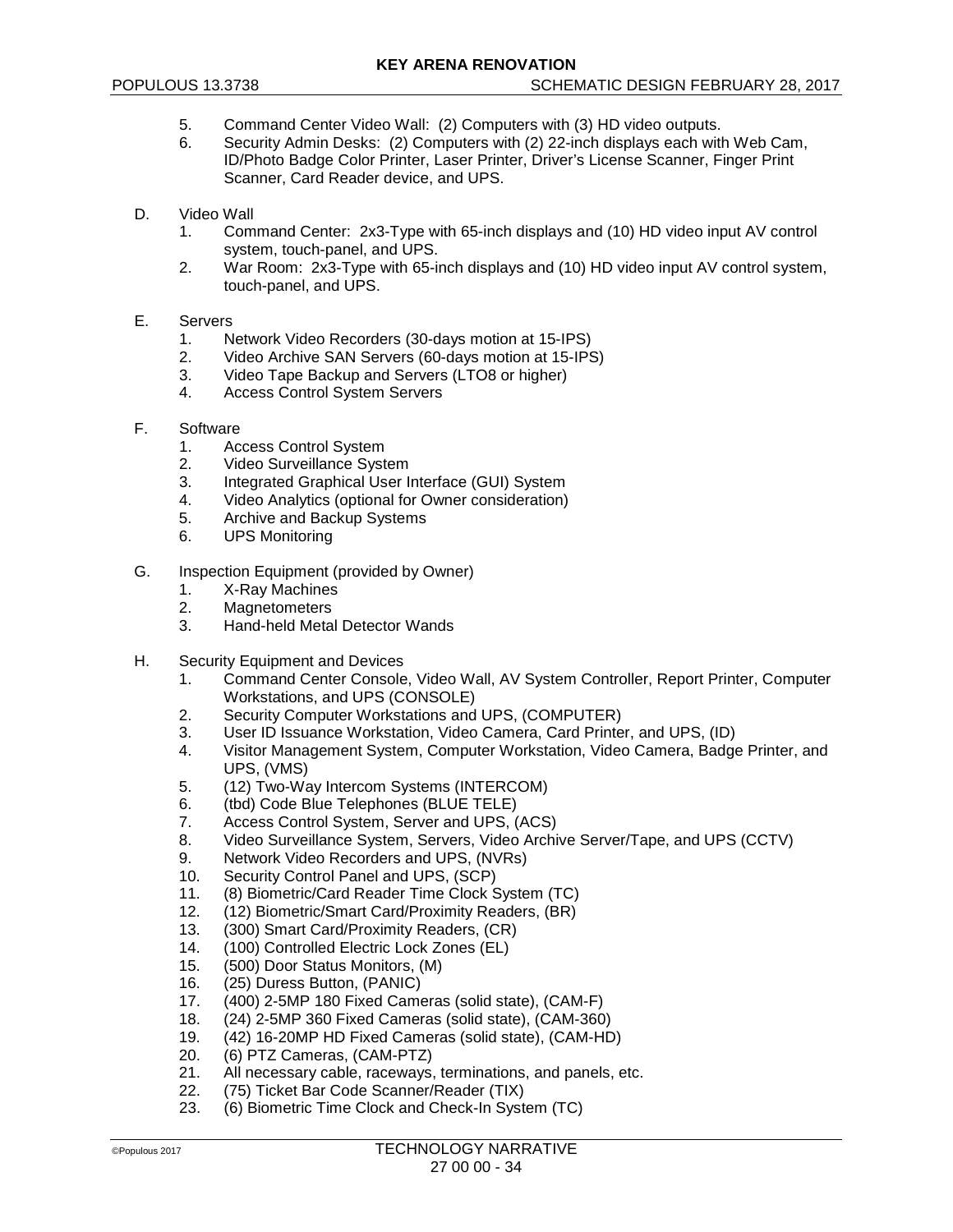#### *\*\*Device quantities shown are for reference only based on similar venue types. Exact requirements to be coordinated with owner.*

I. Security Device Raceways:

Each location to have 2-gang (double-deep) back-box with single gang mounting plate (mud ring) and 1-inch (25mm) (1) 1-1/4 inch (32mm) minimum diameter conduit originating from accessible ceiling area or cable tray. Provide continuous conduits segments through all inaccessible areas, areas exposed to public view such as concourses and other sensitive architectural areas. Use j-hooks mounted at 48-inch (1200mm) spacing not served by conduit or cable tray. Conduit sleeves and/or continuous segments shall be provided through walls for unimpeded pathway to cable origin or cable tray. All conduit penetrations and opening through fire rated walls shall be sealed with appropriate fire and smoke stop material. All raceway and cable routing shall be located to minimize cable length.

### **6.3 PROGRAM REQUIREMENTS**

The following room locations and/or area types are proposed to have security devices as specified below. Additionally, all security devices installed in exterior (or wet) conditions shall be weather-proof grade.

- A. Base Program Requirements:
	- 1. Administrative Offices= BR, CAM-180, CR, EL, INTERCOM, M
	- 2. AHU=CR, M
	- 3. Auxiliary Locker Rooms=CAM-180, CR, M
	- 4. Bar=CAM-F
	- 5. Beer Room=(none)
	- 6. Boiler Room=DATA, TELE
	- 7. Bowl AHU=DATA, TELE
	- 8. Broadcast Camera Position=(none)
	- 9. Broadcast Truck Compound and Parking=CAM-F, CR
	- 10. Chiller Plant=CR, M
	- 11. Circulation=CAM-180
	- 12. Clubs=CAM-180, M
	- 13. Commissary=CR, M<br>14. Concessions=CAM-1
	- Concessions=CAM-180
	- 15. Concession Prep=(none)
	-
	- 16. Concourses=CAM-180<br>17. Conference Room=(no Conference Room=(none)
	- 18. Control Room=BR, M
	- 19. Corridor=CAM-180
	- 20. Courtside=(none)
	- 21. Elec Rooms=CR, M
	- 22. Elevators=CAM-180, CR
	- 23. Elevator Lobbies=CAM-180
	-
	- 24. Employee Entrance=CAM-180, CR, M, TIME<br>25. Entrances= BR. CAM-180. CR. EL. M 25. Entrances= BR, CAM-180, CR, EL, M<br>26. Escalators=CAM-180
	- Escalators=CAM-180
	-
	- 27. Exits=CAM-180, M<br>28. Event Floor=CAM-Event Floor=CAM-HD
	- 29. Event Locker Room=(none)
	- 30. Event Offices=CR, M
	- 31. Family=(none)<br>32. Fan Accommo
	- Fan Accommodation=(none)
	- 33. First Aid=(none)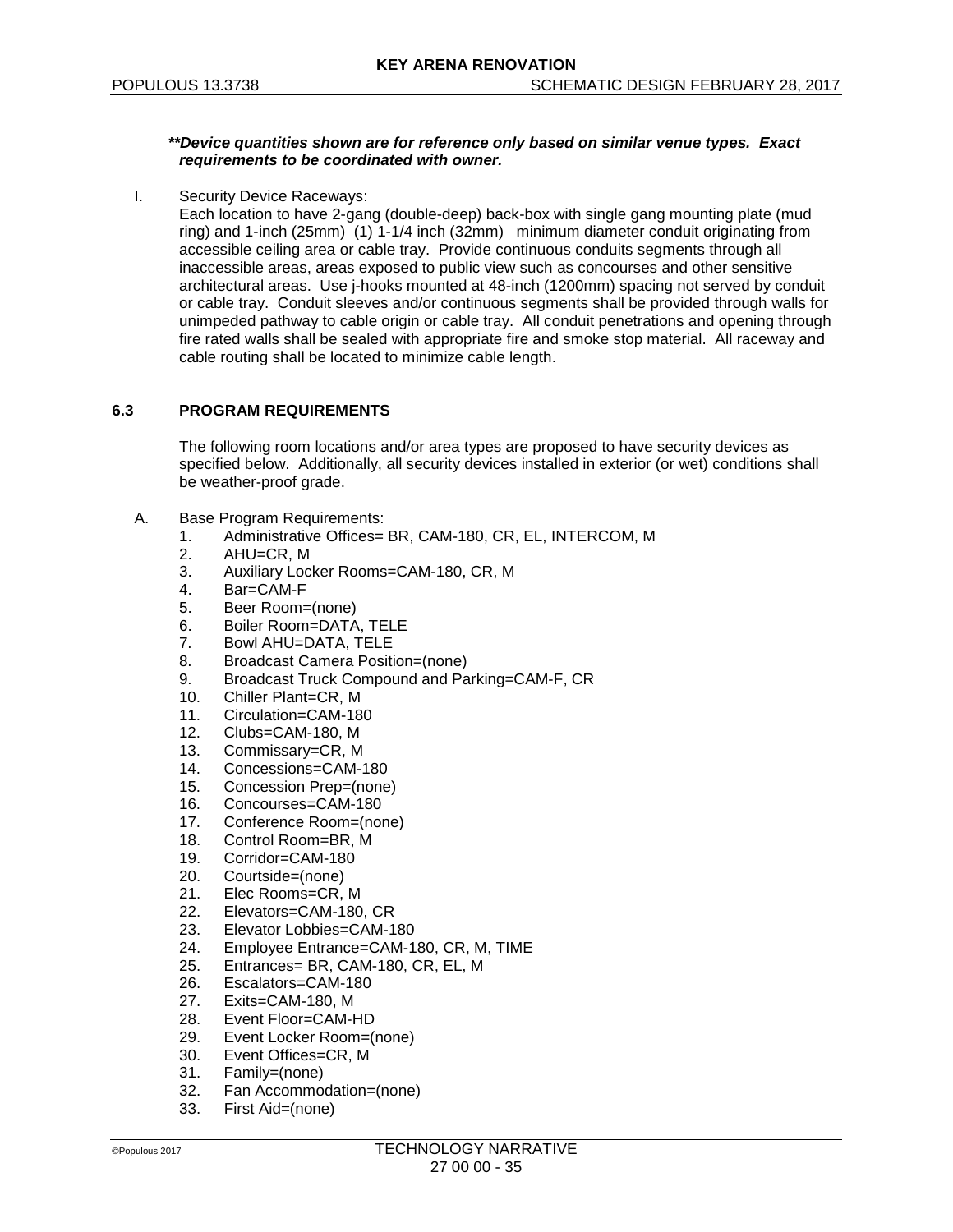- 34. Fire Command Center=CR, M
- 35. Food Service Locker Room=(none)
- 36. Green Rooms=CAM-F, CR, M<br>37. Home Locker Room=CAM-180
- Home Locker Room=CAM-180, CR, M
- 38. Ice Plant=CR, M
- 39. Interview Room=(none)<br>40 Kiosk=(none)
- Kiosk=(none)
- 41. Kitchen/Commissary=CAM-180, CR, M
- 42. Loading Dock=CAM-180, CAM-PTZ, BR, M
- Lobby=CAM-180, CR, M
- 44. Main Lobby=CAM-360, CAM-180, CR, EL, M
- 45. Maintenance Area=CAM-180, CR, M<br>46. Marshalling=CAM-180
- Marshalling=CAM-180
- 47. Mech Rooms=CR, M
- 48. Officials Area=CAM-180, CR, M<br>49. Offices= BR, CAM-180, CR, FI
- Offices= BR, CAM-180, CR, EL, INTERCOM, M
- 50. Operations=CAM-180, CR, ID, M, WORKSTATION, VMS<br>51. Pantrv=M
- 51. Pantry=M<br>52. Parking (c
- 52. Parking (office)=BLUE-TELE, CAM-180, CAM-360, CR, INTERCOM
- 53. Parking (player)=BLUE-TELE, CAM-180, CAM-360, CR, INTERCOM
- 54. Parking (public)=BLUE-TELE, CAM-180, CAM-360
- 55. Party Suite=TIX
- 56. Plaza Areas=BLUE-TELE, CAM-180, CAM-360
- 57. Portable POS Carts=(none)
- 58. Press Areas=WORKSTATION
- 59. Press Work Room=(none)
- 60. Pub=CAM-180, CR, M
- 61. Grounds Keeping=CAM-180, CR, M
- 62. Radio Broadcast Booth=(none)<br>63. Receiving=CAM-180, CR, M
- Receiving=CAM-180, CR, M
- 64. Reception=CAM-180, CR, M
- 65. Recycling/Trash=CAM-F, M
- 66. Restrooms=(none)
- 67. Retail=CAM-180, CR, M, PANIC
- 68. Seating Bowl=CAM-HD
- 69. Security Command=CAM-180, CONSOLE, CR, ID, M, VMS<br>70. Service Tunnel/Corridors=CAM-180
- Service Tunnel/Corridors=CAM-180
- 71. Sponsor Suite=TIX
- 72. Sponsor Zone=(none)<br>73. Stadium Exterior=CAN
- 73. Stadium Exterior=CAM-360, CAM-180
- Staff Entrance=BR, CAM-180, CR, M, TIME
- 75. Stadium Exterior=CAM-180, CAM-360, CR, M
- 76. Stairs=CAM-180
- 77. Stair Towers=M
- 78. Star Dressing=(none)
- 79. Storage=M
- 80. Suites=TIX
- 81. Team Store=CAM-180, CR, M<br>82. Telecom Rooms=ACS, CCTV.
- Telecom Rooms=ACS, CCTV, CR, NVR, M, SCP
- 83. Terrace=CAM-180
- 84. Ticketing=CAM-180, CR, M, PANIC<br>85. Ticketing Lobby=CAM-180. CR. M
- Ticketing Lobby=CAM-180, CR, M
- 86. Ticketing Office=CAM-180, DATA, IPTV, TELE, WLAN
- 87. Ticket Window=CAM-180, PANIC
- 88. Trash/Recycling=(none)
- 89. Trash/Recycling Dock=CAM-180, M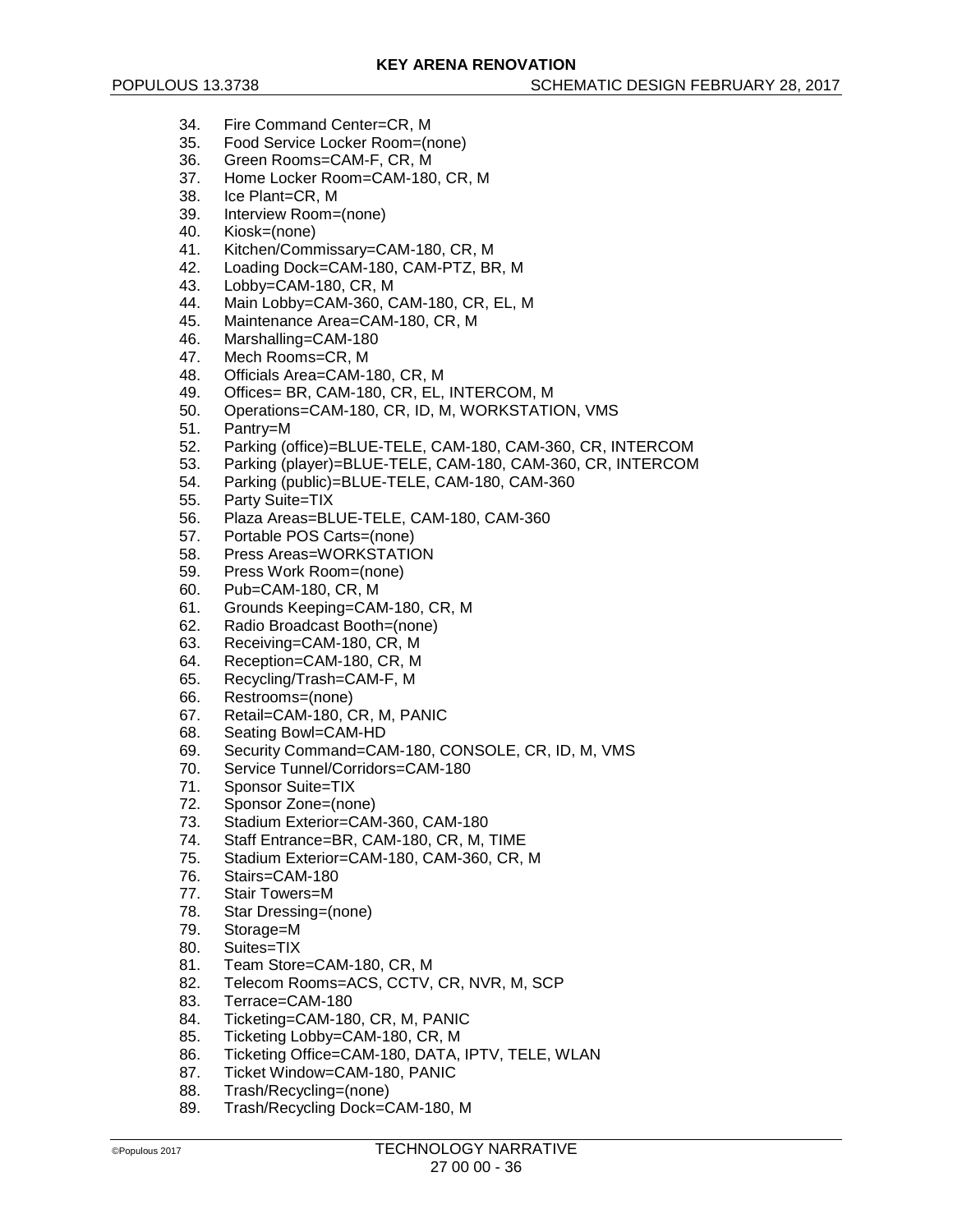- 90. TV Broadcast Booth=(none)<br>91. Uniform=(none)
- Uniform=(none)
- 92. Vault/Safe=BR, CAM-180, CR, M<br>93. Vendor Commissarv=CR, M
- Vendor Commissary=CR, M
- 94. Vending=(none)
- 95. Video Control Room=BR, CAM-180, M<br>96. VIP Entrance=CAM-180, CR, M
- VIP Entrance=CAM-180, CR, M
- 97. Visiting/Aux Locker Rooms=CAM-180, CR, M
- 98. Vomitory=CAM-180<br>99. Work Room=(none)
- Work Room=(none)
- 100. Writing Press Area=(none)
- 101. X-Ray Room=CR, M
- 102. Zamboni=(none)
- B. Optional Program Requirements:
	- 1. To be confirmed during design.

### **PART 7 - AUDIO/VISUAL SYSTEMS**

### **7.1 GENERAL**

- A. Provide specialty AV systems including local AV touch panel controls and systems, speakers, distributed audio interface, local AV user interfaces, etc. AV touch panels shall provide local control including volume and source selection.
- B. Locker Rooms:
	- 1. Provide a local audio interface for space users to input their own audio source from portable music player or other media device.
	- 2. Provide for the option of a dedicated audio equipment to be added in local equipment rack for dedicated audio gear.
	- 3. Provide a local voice override for overhead announcements from a local user within each locker room to allow for voice enhancement for presentations or group meetings.
- C. Training Areas:
	- 1. Provide a local audio interface for space users to input their own audio source from portable music player or other media device.
- D. Clubs:
	- 1. Provide for a dedicated AV switcher for TV's and projectors within the space. Switcher shall have inputs to support the IPTV system media player in addition to local inputs and a DVD/Blu-ray player.
	- 2. Provide a local audio interface for space users to input their own audio source from portable music player or other media device.
	- 3. Provide for the option of a dedicated audio equipment to be added in local equipment rack for dedicated audio gear like an XM radio or other media player.
	- 4. Provide a local voice override for overhead announcements from a local user within each locker room to allow for voice enhancement for presentations or group meetings.
	- 5. Provide projectors and screens as noted in drawings. Projectors shall be fed from local inputs within space to allow for a laptop or other media device to display content on the screens.
	- 6. Include interface to local lighting and shade control and coordinate interface and control requirements with Electrical contractor.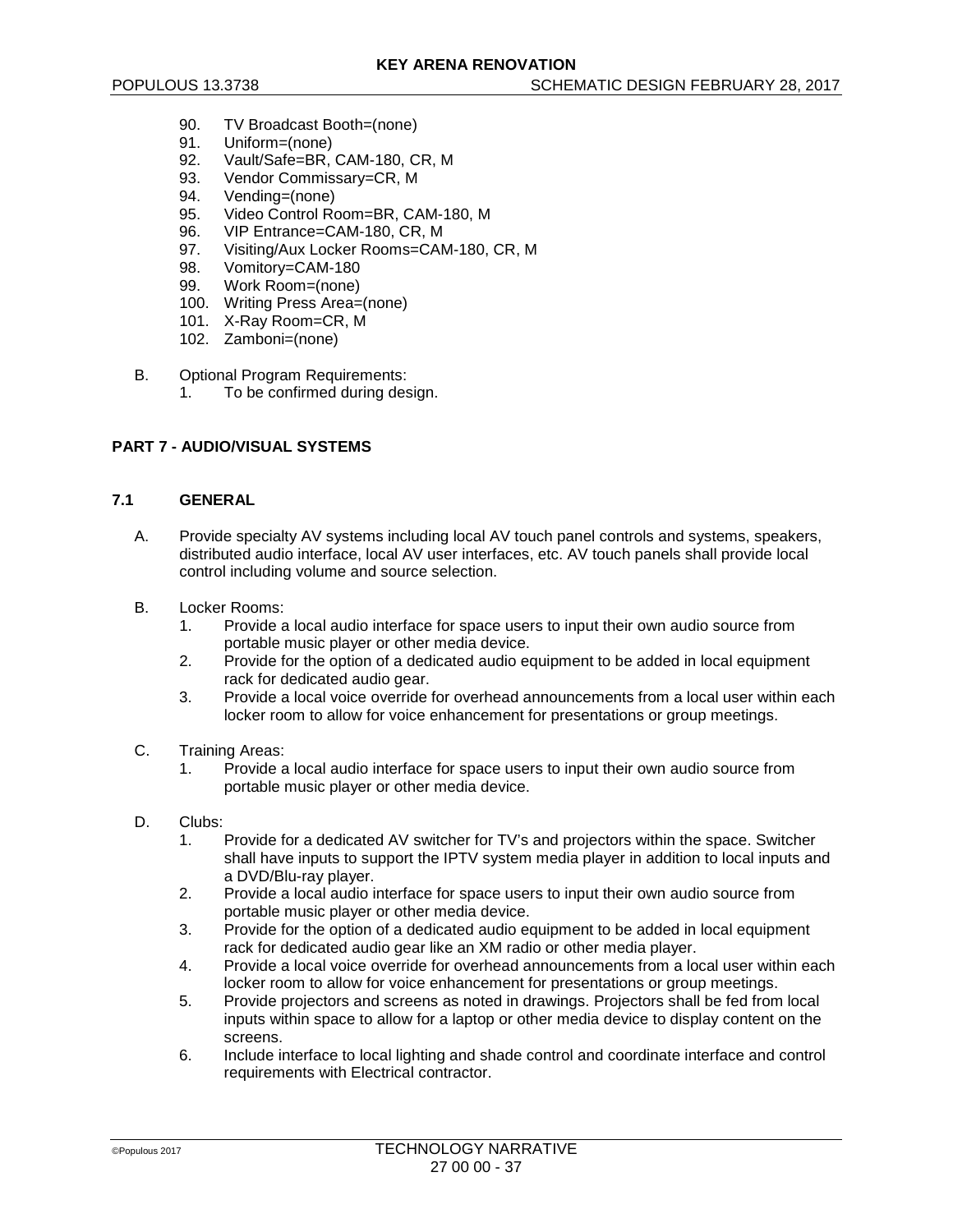- E. Suites:
	- 1. Suites shall have TV's capable of local input from laptops or other devices. Local audio override or volume control of overhead audio system shall be independent of TV.
- F. Conference Rooms:
	- 1. Provide for a dedicated AV switcher for room displays.<br>2. Provide an interface plate below the display as well as
	- Provide an interface plate below the display as well as coordinated with furniture to allow for laptops and other media devices to be put up on TV.
	- 3. Provide local control from a wall mounted touch panel.
	- Each conference room shall support no less than (3) inputs from various sources to be coordinated. Assume one source will be mounted behind the TV and require IR override to control. (ex. Apple TV, Roku, and other media players)

### **7.2 EQUIPMENT AND COMPONENTS**

- A. Each space shall be provided with a local switcher, amplifier and DSP to provide for local override and control of audio and video within each space. Provide channels and interface ports as required to provide a full functioning system.
- B. Touch Panels:
	- 1. Provide Touch Panel in each space with a dedicated AV switcher a touch panel interface shall be provided to allow for control of AV equipment, inputs and outputs.
	- 2. In team and Owner spaces AV switchers shall be provided with a wireless option and mount within wall.
- C. Racks:
	- 1. Provide a wall mounted or millwork mounted equipment rack for large systems for Clubs and Locker rooms.
	- 2. Provide ceiling mounted plenum rated rack and equipment for conference rooms.
- D. Interfaces and Cabling: Provide for all cabling and interfaces as required to provide a fully functional system. Coordinate and confirm all requirements prior to ordering and installation.

#### **PART 8 - BROADCAST INFRASTRUCTURE**

# **8.1 GENERAL**

- A. Provide dedicated radio, television, and ENG broadcast passive infrastructure including cable, terminations, and raceways per NBA and NHL Venue Standards requirements. Cable shall originate from each end-point and be continuous to TV broadcast truck compound or in house production suite.
- B. Raceway only shall be provided to ENG and satellite uplink parking areas. Cable requirements to be confirmed with local ENG broadcasters.

### **8.2 EQUIPMENT AND COMPONENTS**

A. Broadcast Enclosures: Broadcast boxes shall be fully weather rated with locking in-use covers. Each box shall have a swinging 19-inch EIA mounted rack to allow cable terminations to be swung out or down for termination / servicing.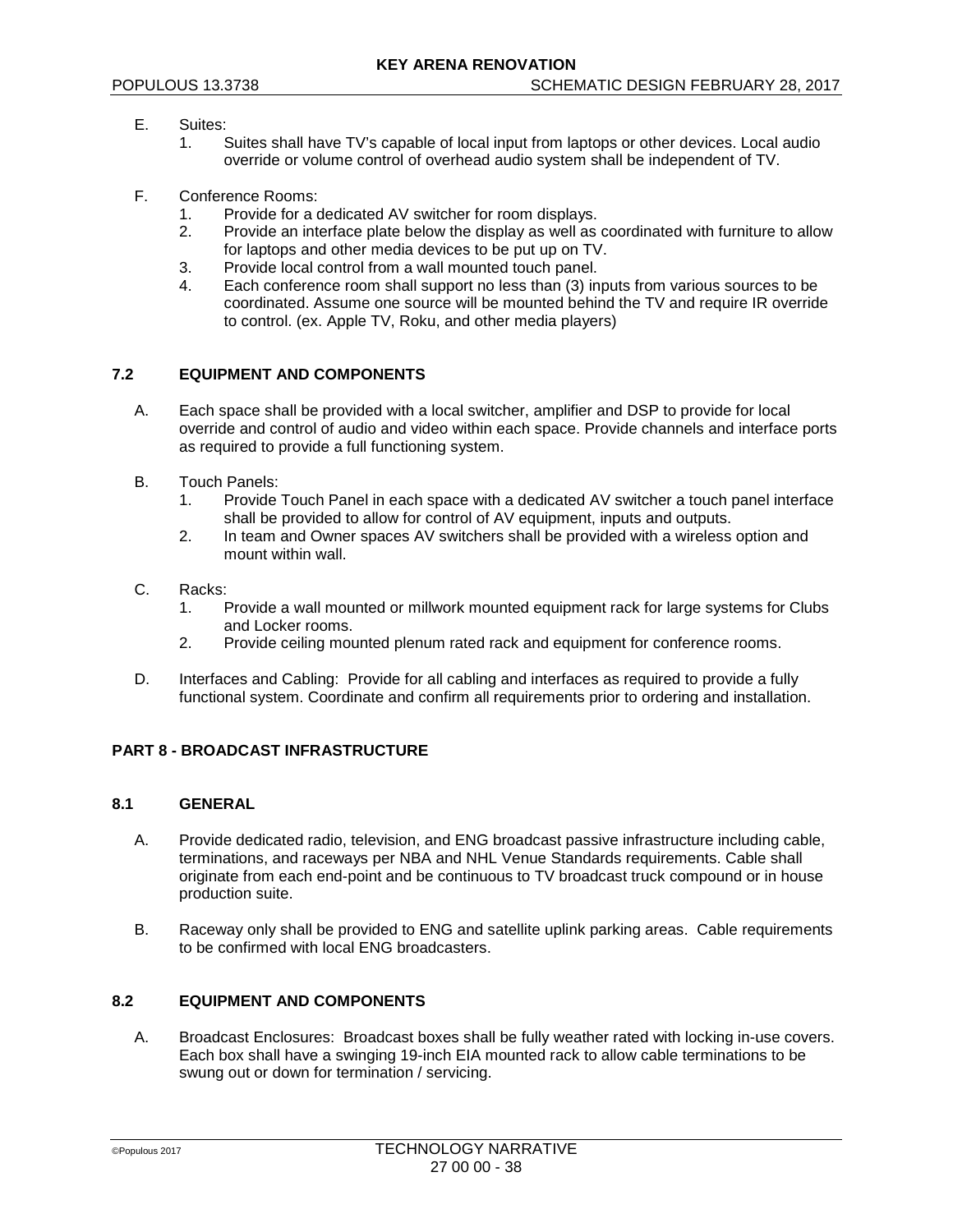- B. Broadcast Truck Parking: Provide interior parking for (6) National TV Trucks at Loading Dock and exterior parking for (12) ENG/SAT TV Trucks in adjacent parking lot or street. Exact locations to be confirmed.
- C. Truck Dock Interface: Provide for a (8) fully enclosed NEMA-4X rated 19-inch EIA 19x30x84 inch high equipment racks for termination of building broadcast cabling and other broadcast related equipment. Enclosure shall be pad mounted with space to access cabling from behind. Each rack shall have an individually coiling roll up door with in-use locks to allow for broadcast cabling to be patch and interfaced. Refer to drawings for location. Label all racks and panels with vinyl etched name plate, black with white lettering.
- D. Satellite Uplink / Broadcaster Pedestals: Provide for (4) full enclosed NEMA-4X rated 19-inch EIA 19x30x36-inch high equipment racks within freestanding pedestals for termination of uplink truck or local broadcast cabling. Each pedestal shall be pad mounted to protect from incidental flooding. Refer to drawings for location and additional details. Label all racks and panels with vinyl etched name plate, black with white lettering.
- E. Cabling: Provide enterprise grade and warrantied broadcast cabling. Each cable shall be continuous from the individual box location back to TV truck compound or Production room. Every cable shall be terminated and tested with full testing reports provided to Owner and manufacturer for cable warranties. Cable shall include but not limited to Triax, Single-Mode Fiber, SMPTE, Audio, RF Coax, Cat6A dry pairs, and Cat6A data cables and associated terminations.

# **8.3 PROGRAM REQUIREMENTS**

- A. Refer to drawings for cabling requirements and termination locations
- B. Cabling, terminations and enclosure guidelines shall comply with NBA and NHL Venue Standards and industry best practice.

# **PART 9 - DISTRIBUTED AUDIO SYSTEM**

# **9.1 GENERAL**

- A. Provide a full building distributed audio system based on networked audio and distributed speaker clusters and amplifier rooms.
- B. System shall also be rated to provide life safety and emergency announcements. Confirm requirements and coordinate with AHJ as necessary.
- C. The sound system will be able to provide average direct sound pressure levels greater than the level of a loudly cheering crowd. Under normal operating conditions, the sound system will provide 90dBA SPL coverage to the audience area with capability to reach up to 106 dBA SPL if required. If ambient crowd noise microphones are implemented, automatic control of volume may be available such that all announcements and program material are consistently at least 10dB greater than the overall background loudness of the crowd.
- D. All loudspeakers and clusters will be coordinated to receive signal in a staggered fashion to minimize the amount of time between direct and indirect sound. All sound arrivals within 15dB of the direct sound should be within a 30 ms time frame.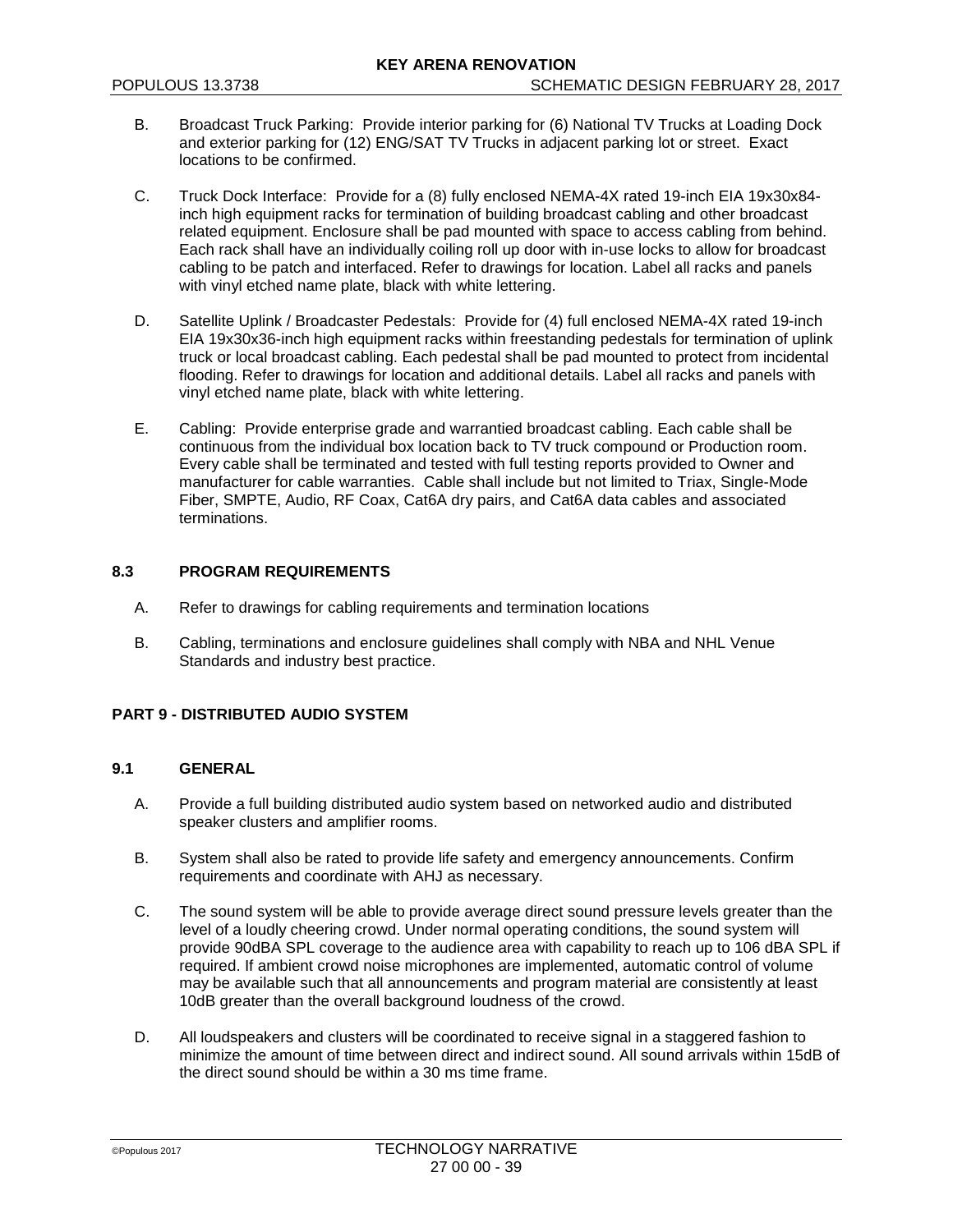- E. Audience areas served by the loudspeaker clusters should be uniform within  $\pm 3$  dB from across the critical frequencies for speech intelligibility (350 Hz to 4KHz). Audience members in the lowest rows of seats may experience slightly less low-frequency and high-frequency reproduction in non-critical frequencies for speech intelligibility, up to 3 dB compared to the upper most row, depending on how the system is equalized.
- F. Throughout the entire seating bowl, the sound system will be able to provide an average minimum STI score of 0.71 (considered very good on the STI scale of 0.0 to 1.0, in accordance to IEC 60268-16). This value equates to 90-94% of words spoken and broadcasted over the system to be intelligible for the average audience member.
- G. Although speech intelligibility and sound quality are closely linked, they are not mutually inclusive. It is possible to have a great sound system have poor intelligibility, and vice versa. While the described system offers performance comparable or greater to most modern stadiums, high-profile concerts that utilize any section of the seating bowl will likely require supplemental loudspeakers.
- H. Both the seating bowl sound system and other interior sound systems operate on a digital audio network emanating from the main PA and Production Control Room. Connection points into the digital audio network are located at various points within the stadium, including the field wall, camera platforms, event spaces, etc. Processing and routing of digital audio is done through networked digital signal processors (DSPs). DSPs in the control room are used to enhance and route the audio throughout the facility. DSPs throughout the stadium (TRs, Club spaces, AV closets, etc.) are used to receive and distribute the audio to the amplifiers which power the loudspeakers.
- I. Authorized users shall have the ability to selectively feed any/all audio sources (including microphones, media players, message repeaters, radio/TV tuners, etc.) to any/all loudspeaker locations via the networked DSPs. Depending on the configuration, networked DSPs may be controlled via the mixing console, computers, web-enabled devices, and/or touch-panels anywhere in the stadium.

# **9.2 EQUIPMENT AND COMPONENTS**

- A. The Seating Bowl Sound System will be a distributed system comprising of 6-8 speaker clusters mounted from roof structure as well as numerous loudspeakers mounted at high elevations throughout the seating bowl to cover lower and upper seating sections.
- B. Delay fill speakers will be required in the upper seating areas. These speakers will be integrated with the Seating Bowl Sound System.
- C. Speakers integrated with the Seating Bowl Sound System will also be located throughout the public concourses and restrooms.
- D. Provide workstation, mix console, and microphone setup for primary announce position. This position shall allow for announcements over the bowl PA as well as mixing of multiple audio sources into the PA system. Provide a minimum of a 12-input channels mixing console.
- E. Various quantities and types of loudspeakers may be mounted on the underside of the center or end hung video boards. The exact layout of the loudspeakers will be dependent on the final scoreboard enclosure dimensions and elevation.
- F. The bowl sound system will serve as mass emergency notification system with interfaces to the fire alarm panel, pre-recorded message repeaters, and local/remote paging. All sub-systems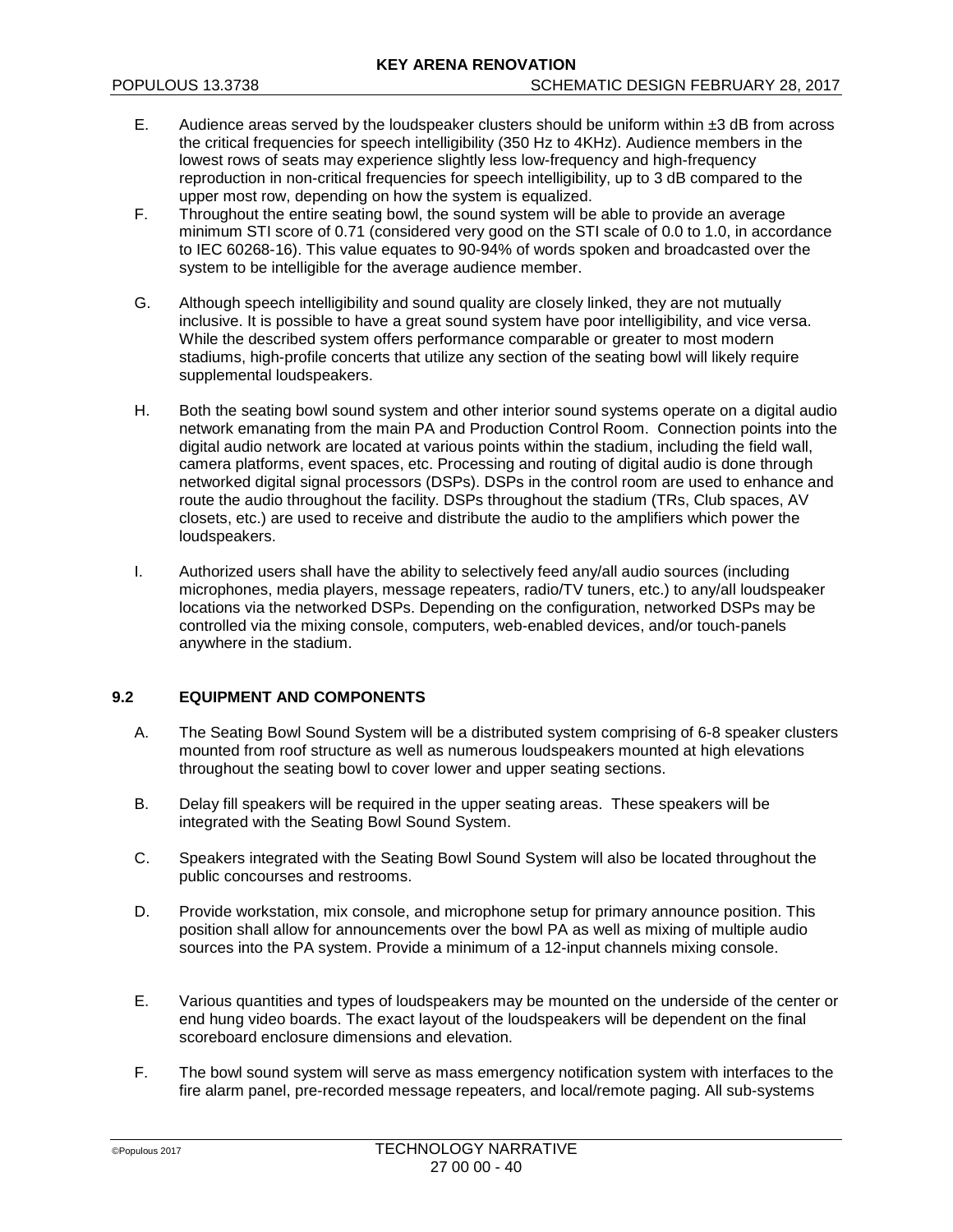and infrastructure required to operate the bowl sound system shall be compliant to local and NFPA 72 building code.

- G. The bowl sound system will require amplifiers located in AMP rooms on the Catwalk of the facility. The Amp room will contain approximately 10-12 full-sized equipment rack dedicated to bowl sound systems equipment.
- H. During normal function, the bowl sound system will operate on a dedicated, independent IP network. Analog tie-lines from the control room to each AMP room will serve as backup communication if the IP network fails. Network equipment, user interfaces, and routing equipment serving the bowl sound system will be connected to uninterruptible power supplies. The control room and all TR' serving the bowl sound system are supported by an emergency generator.
- I. A radio-frequency based assisted listening system will tie into the bowl sound system. Audience members requiring assisted listening may check-out a necklace receiver and earpieces that tune into an audio feed specifically tailored for the hearing impaired that supplements the sound received from the bowl loudspeakers. There will be a sufficient quantity of assisted listening receivers to match local and ADA building code.
- J. Portable sound systems will be able to tie into the stadium sound system through various connections on the field wall. The sound system may be programmed such that any combination of speakers or clusters is active at one time.
- K. A dedicated IP audio network will be provided to comply with survivability requirements of life safety announcement systems. Contractor shall provide all network equipment, and wiring required to provide a turnkey solution. Network equipment shall be of the same type and manufacture as the base building network to allow for a common management platform at the Owner's selection.

# **9.3 PROGRAM REQUIREMENTS**

A. The following room locations and/or area types are proposed to have audio devices as noted below to provide the requirements listed above. Additionally, all audio devices installed in exterior (or wet) conditions shall be weather-proof grade. Program below is typical. Refer to drawings for approximate equipment quantities.

Base Program Requirements:

- 1. Admin. Office Area Entrance: Overhead ceiling mounted speakers
- 2. Admin Staff Entrance: Overhead ceiling mounted speakers
- 3. Building Exterior Perimeter: Building mounted and overhead mounted outdoor speakers.<br>4. Cash Counting/Handling/Vaults: Overhead ceiling mounted speakers
- Cash Counting/Handling/Vaults: Overhead ceiling mounted speakers
- 5. Clubhouse Area/Entrance: Overhead ceiling mounted speakers
- 6. Concession Stand: Building mounted speakers for outdoor concessions and ceiling mounted for indoor concourses integrated with Seating Bowl Sound System.
- 7. Concourses: Combinations of overhead, wall and structure mounted speakers integrated with Seating Bowl Sound System.
- 8. Corridor: Overhead ceiling mounted speakers, or pendant speakers mounted from structure.
- 9. Elevator Cab: Cab audio interface for TV display or overhead speaker as required.<br>10 Elevator Lobby: Overhead ceiling mounted speakers, or pendant speakers mounter
- 10. Elevator Lobby: Overhead ceiling mounted speakers, or pendant speakers mounted from structure.
- 11. Entrance Portals: Speakers mounted to canopy structure.<br>12. Event Staff Entrance: Overhead ceiling mounted speakers
- Event Staff Entrance: Overhead ceiling mounted speakers
- 13. Lobby Overhead ceiling mounted speakers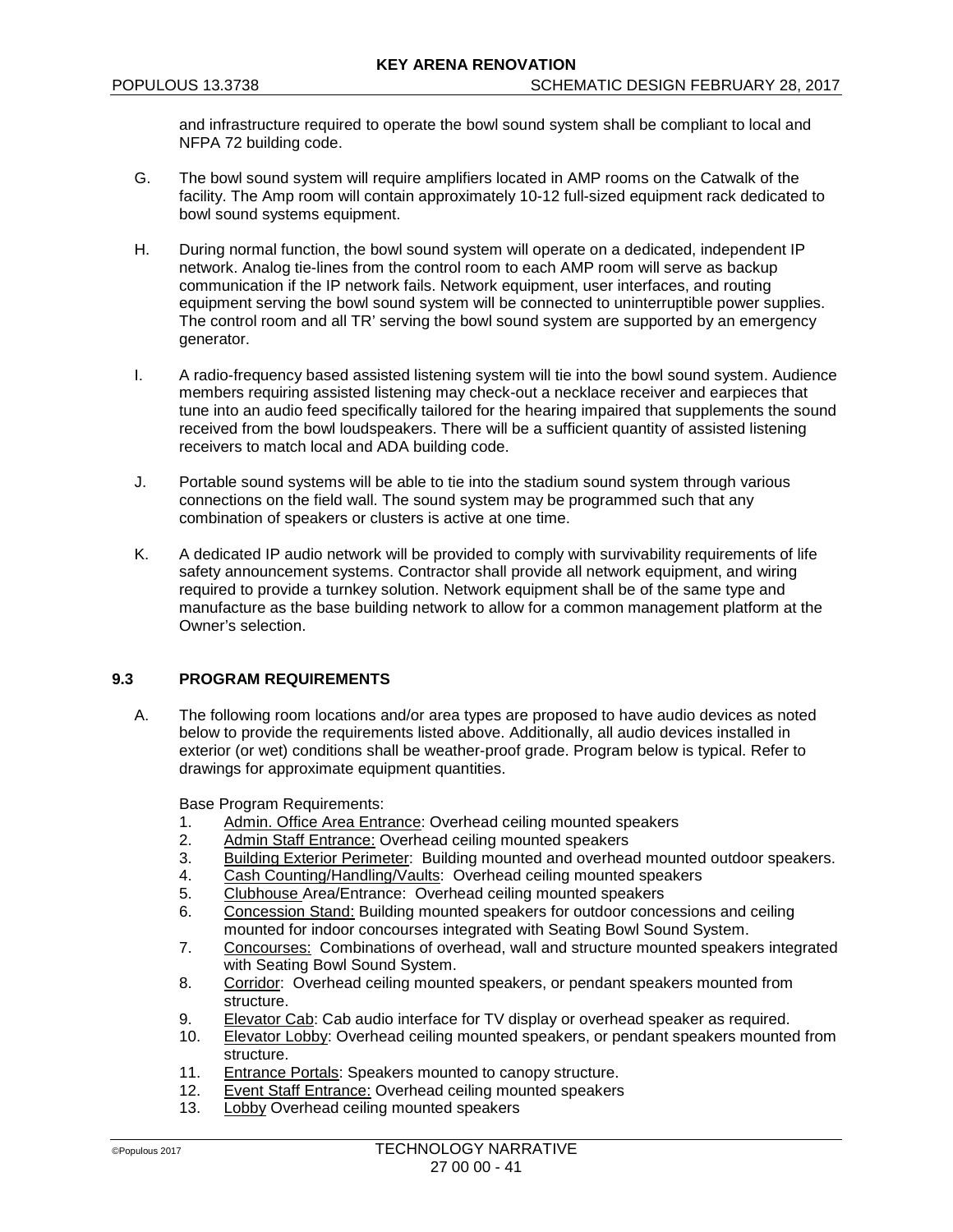- 14. Locker Room Area: Overhead system, interface to room AV system.
- 15. Multipurpose\Green\Interview Room: Overhead audio with local override coordinated with local AV system.
- 16. Novelty Stands: Overhead ceiling mounted speakers, or pendant speakers mounted from structure.
- 17. Plaza Area (Exterior): Provide additional system outputs and zones for plaza audio, to be confirmed at a later date.
- 18. Press Areas: Overhead ceiling mounted speakers
- 19. Production Studio: (2) Studio grade Monitors<br>20. Retail Team Store Overhead ceiling mounted
- Retail Team Store Overhead ceiling mounted speakers, or pendant speakers mounted from structure.
- 21. Receptionist Desks: Overhead ceiling mounted speakers with local volume override.<br>22. Restrooms (Public Concourses): Combinations of overhead, wall and structure mour
- Restrooms (Public Concourses): Combinations of overhead, wall and structure mounted speakers integrated with Seating Bowl Sound System.
- 23. Seating Bowl: Refer to Seating Bowl requirements.<br>24. Suite: Overhead ceiling mounted speakers, or rear f
- Suite: Overhead ceiling mounted speakers, or rear facing sound bar with local volume override.
- 25. Ticket Window: Overhead ceiling mounted speakers with local volume override and coordinated with local AV system override for announcements.
- 26. TV/Radio Broadcast Booth: (2) Studio grade Monitor
- 27. Video Control Room: (3) Studio grade Monitors

# **PART 10 - DISTRIBUTED VIDEO SYSTEM**

### **10.1 GENERAL**

- A. Provide a complete distributed television system using IPTV technology.
- B. IPTV system shall include head-end, 1080i HDMI media players (or higher), graphics/signage package, and production computers.
- C. Cat6A data cables shall be provided at each television and video display location as part of Telecommunications Infrastructure package.
- D. IPTV system shall have a complete video content software package and capability for allowing customized development of wrappers, tickers, and signage.
- E. The IPTV system shall fully support television, digital menu boards, digital signage, and advertising from a common platform.
- F. Software shall also allow for production setup for staging and scheduling content as well as accounting time the content is displayed on specific displays or groups of displays to allow for billing of advertising content back to advertising clients.

#### **10.2 EQUIPMENT AND COMPONENTS**

- A. Content Ingest
	- 1. QAM Gateway: Provide for a centralized QAM channel server to ingest multiple feeds from cable TV service provider as needed. Provide options for 20 to 40 channels of content.
	- 2. Satellite Tuner: Provide for an independent encoder for (2) satellite tuners.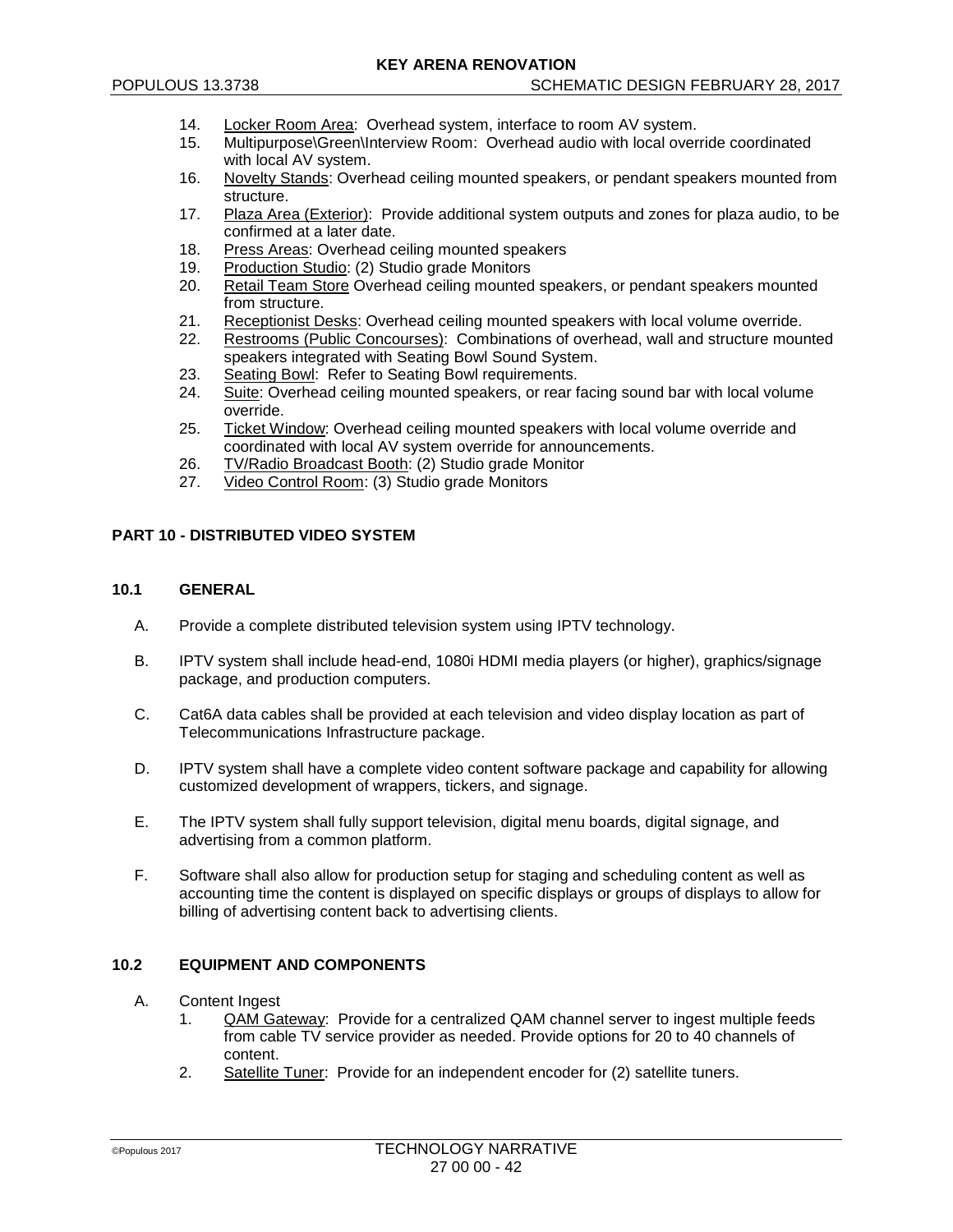- 3. Local Content: Provide for encoders to receive 4K quality feeds from the National TV truck and the in-house production workflow to allow display of locally produced content through IPTV system.
- B. Network IP Network to be provided by Network scope of work. Coordinate all requirements and needs with Network provider.
- C. Servers and Workstations
	- 1. Provided for all required workstations to manage solution for up to two users. At the Owners option they can provide their own workstations and contractor will configure and setup local software for Owner.
	- 2. Servers shall be provided by the contractor as recommended by the solution manufacture based on the number of inputs and system size. Servers shall be enterprise grade. Coordinate corporate security and anti-virus requirements with Owner prior to installation and configure as required.

### **10.3 PROGRAM REQUIREMENTS**

- A. Each TV display shall be provided with its own dedicated IPTV receiver to display content from the network.
- B. Contractor shall coordinate with the network provider to advise on appropriate network configuration for each port in the network.
- C. Provide IPTV receivers in each AV system rack location to allow for display of local and broadcast content on displays in those spaces. Provide an IPTV receiver for each feed needing to be shown in each AV space.

# **PART 11 - LARGE FORMAT VIDEO SYSTEMS AND PRODUCTION**

### **11.1 GENERAL**

- A. Video board system requirements have been developed and designed in conjunction with several manufacturers for large format video displays, score boards, ribbon boards, etc.
- B. Systems shall be complete and turnkey including boards, systems, infrastructure, and production/control equipment and room.
- C. Contractor and Vendor shall provide Owner with multiple display resolution options with pricing for the large video boards and installed example locations for review and approval.
- D. Provide for a turn-key broadcast production work space and workflow typical of an MLS venue. Contractor shall work with manufacturers, Owner and Engineer to provide for a fully functioning system based on the Owners final requirements.

### **11.2 EQUIPMENT AND COMPONENTS**

- A. In House Production Consoles and Displays
	- 1. Video Matrix Switcher: Provide for a 16-input video switcher capable of supporting broadcast quality 4K/8K video and production workflows.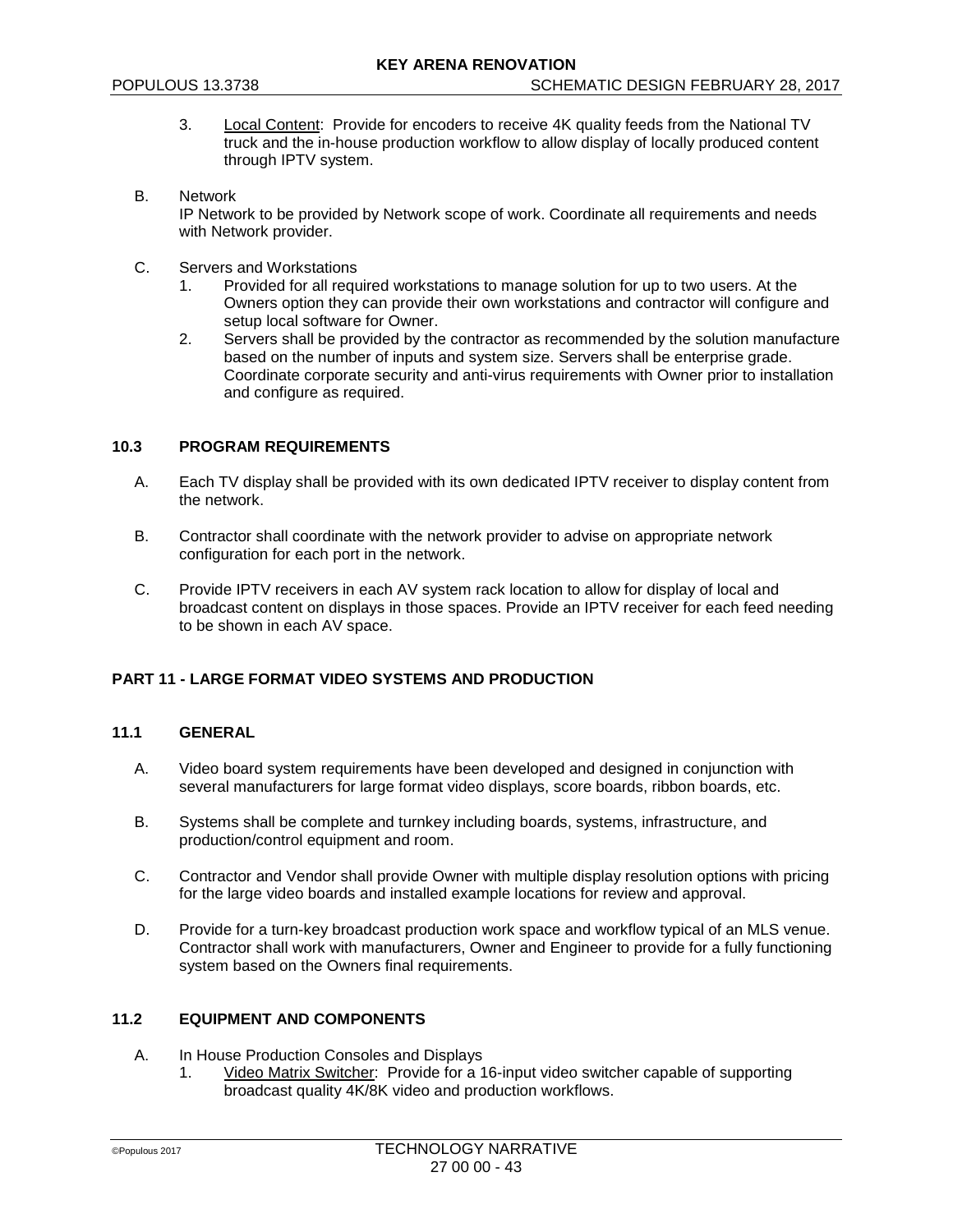- 2. Consoles: Provide for production consoles to support workstations and Video Switcher. Refer to floor plans for layouts. Consoles shall include (3) Large Format screens 60 inches or larger for entire production team to see current content. Local displays shall be provided for each seated position based on the needs of each workstation.
- 3. Replay / Content Management Workstation: Provide for a replay and event clip management system. Shall include all recording equipment and workstations needed.
- 4. IPTV Workstation: Provide for a workstation to direct and control the IPTV system content.
- 5. Video Cameras: Provide for in-house fixed and wireless cameras
	- a. Provide (2) Wireless Cameras and (4) fixed cameras for in-house production workflows.
	- b. Cameras shall be of broadcast grade.
- B. Video Boards
	- 1. End Hung Triangular Video Board: Configuration shall consist of (2) locations at court/ice surface end zones with (3) boards each mounted in a triangular shape. System shall use 4-6mm pitch. Refer to architectural drawings for sizes and configurations.
	- 2. Center Hung Video Board: Alternate to End Hugn Trianglular Boards. Configuration shall consist of either (1) location with either (2) long boards with (2) smaller end boards and (2) smaller boards installed on back side of long boards. System shall use 4-6mm pitch. Refer to architectural drawings for sizes and configurations.
	- 3. Ribbon Boards: System shall use 16-20mm pitch and be approximately 24-inch high. Refer to architectural drawings for locations and lengths.
	- 4. Exterior Plaza and Marquee Boards: Requirements and locations to be determined.

### C. Broadcast Intercom

Provide for wiring, system, controls, and headsets for a broadcast intercom system for each position:

- 1. Director
- 2. Assistant Director<br>3. Spotter
- **Spotter**
- 4. Producer
- 5. Replay
- 6. Edit
- 7. Shade
- 8. Slow Motion<br>9. Scoreboard (
- 9. Scoreboard Control 1<br>10 Scoreboard Control 2
- Scoreboard Control 2
- 11. Announcer<br>12. Each in-hou
- Each in-house camera position.
- 13. Include wireless antennas, headsets and accessories as required for mobile cameras.
- D. Scoring System

Provide a turn-key scoring system per NBA and NHL Venue Standards requirements.

#### END OF TECHNOLOGY NARRATIVE